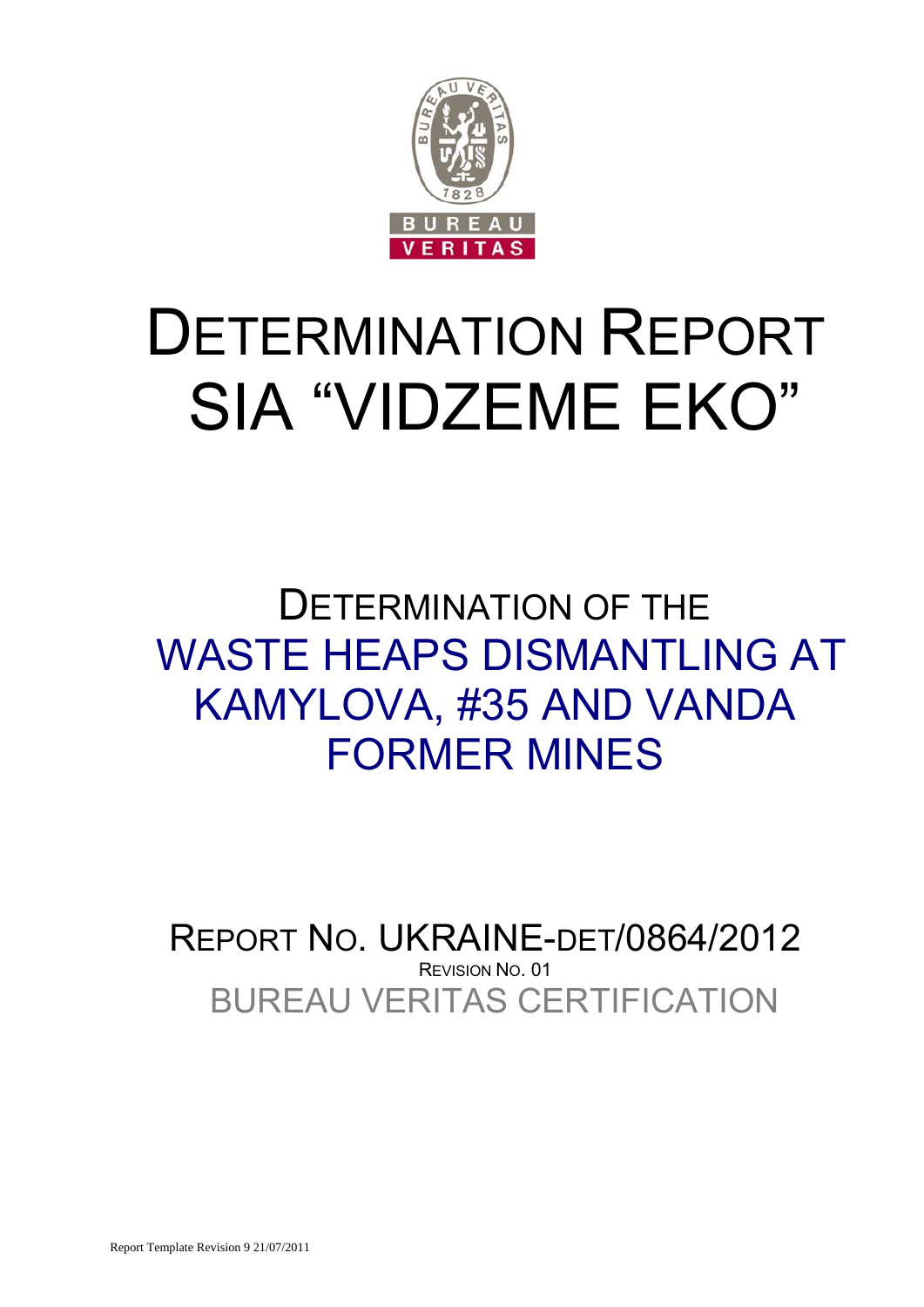

#### DETERMINATION REPORT: WASTE HEAPS DISMANTLING AT KAMYLOVA, #35 AND VANDA FORMER MINES

| Date of first issue:<br>03/12/2012                                                                                                                                                                                                                                                                                                                                                                                                                                                                                                                                                                                                              | Organizational unit:<br><b>Bureau Veritas Certification</b><br><b>Holding SAS</b>                                                                                                                                                                                                                                                                                                                                                                                                                                                                                             |  |
|-------------------------------------------------------------------------------------------------------------------------------------------------------------------------------------------------------------------------------------------------------------------------------------------------------------------------------------------------------------------------------------------------------------------------------------------------------------------------------------------------------------------------------------------------------------------------------------------------------------------------------------------------|-------------------------------------------------------------------------------------------------------------------------------------------------------------------------------------------------------------------------------------------------------------------------------------------------------------------------------------------------------------------------------------------------------------------------------------------------------------------------------------------------------------------------------------------------------------------------------|--|
| Client:<br>SIA "Vidzeme Eko"                                                                                                                                                                                                                                                                                                                                                                                                                                                                                                                                                                                                                    | Client ref.:<br>Victor Tkachenko                                                                                                                                                                                                                                                                                                                                                                                                                                                                                                                                              |  |
| Summary:<br>Committee, as well as the host country criteria.                                                                                                                                                                                                                                                                                                                                                                                                                                                                                                                                                                                    | Bureau Veritas Certification has made the determination of the "Waste heaps dismantling at Kamylova, #35<br>and Vanda former mines" project of SIA "Vidzeme Eko" located in Mykhailivka village and Bokovo-Platovo<br>urban village, Antratsyt district, Luhansk Region, Ukraine on the basis of UNFCCC criteria for the JI, as well as<br>criteria given to provide for consistent project operations, monitoring and reporting. UNFCCC criteria refer to<br>Article 6 of the Kyoto Protocol, the JI rules and modalities and the subsequent decisions by the JI Supervisory |  |
| The determination scope is defined as an independent and objective review of the project design document,<br>the project's baseline study, monitoring plan and other relevant documents, and consisted of the following<br>three phases: i) desk review of the project design and the baseline and monitoring plan; ii) follow-up interviews<br>with project stakeholders; iii) resolution of outstanding issues and the issuance of the final determination report<br>and opinion. The overall determination, from Contract Review to Determination Report & Opinion, was<br>conducted using Bureau Veritas Certification internal procedures. |                                                                                                                                                                                                                                                                                                                                                                                                                                                                                                                                                                               |  |
| design document.                                                                                                                                                                                                                                                                                                                                                                                                                                                                                                                                                                                                                                | The first output of the determination process is a list of Clarification and Corrective Action Requests (CL and<br>CAR), presented in Appendix A. Taking into account this output, the project proponent revised its project                                                                                                                                                                                                                                                                                                                                                  |  |
| country criteria.                                                                                                                                                                                                                                                                                                                                                                                                                                                                                                                                                                                                                               | In summary, it is Bureau Veritas Certification's opinion that the project correctly applies Guidance on criteria for<br>baseline setting and monitoring and meets the relevant UNFCCC requirements for the JI and the relevant host                                                                                                                                                                                                                                                                                                                                           |  |

| Report No.:<br>UKRAINE-det/0864/2012                                                                                                                                                                                                                             | Subject Group:<br>J١                     | Indexing terms |  |
|------------------------------------------------------------------------------------------------------------------------------------------------------------------------------------------------------------------------------------------------------------------|------------------------------------------|----------------|--|
| Project title:<br>and Vanda former mines                                                                                                                                                                                                                         | Waste heaps dismantling at Kamylova, #35 |                |  |
| Work carried out by:<br>Svitlana <i>Gariyenchyk</i> Team<br>Leader, Lead<br>No distribution without permission from the<br>Livelle<br>Verifier<br>Client or responsible organizational unit<br>Vyacheslav Yeriomín -- Team Member, Verifier<br>Work reviewed by: |                                          |                |  |
| Ivan Sokolov - Internal Technical Reviewer<br>Limited distribution<br>Vasyl Kobzar - Technical Specialist<br>Work approved by:<br>Ivan Sokolov - Operational Manager<br>Unrestricted distribution                                                                |                                          |                |  |
| Date of this revision:<br>04/12/2012<br>01                                                                                                                                                                                                                       | Rev. No.:<br>Number of pages:<br>52      |                |  |

1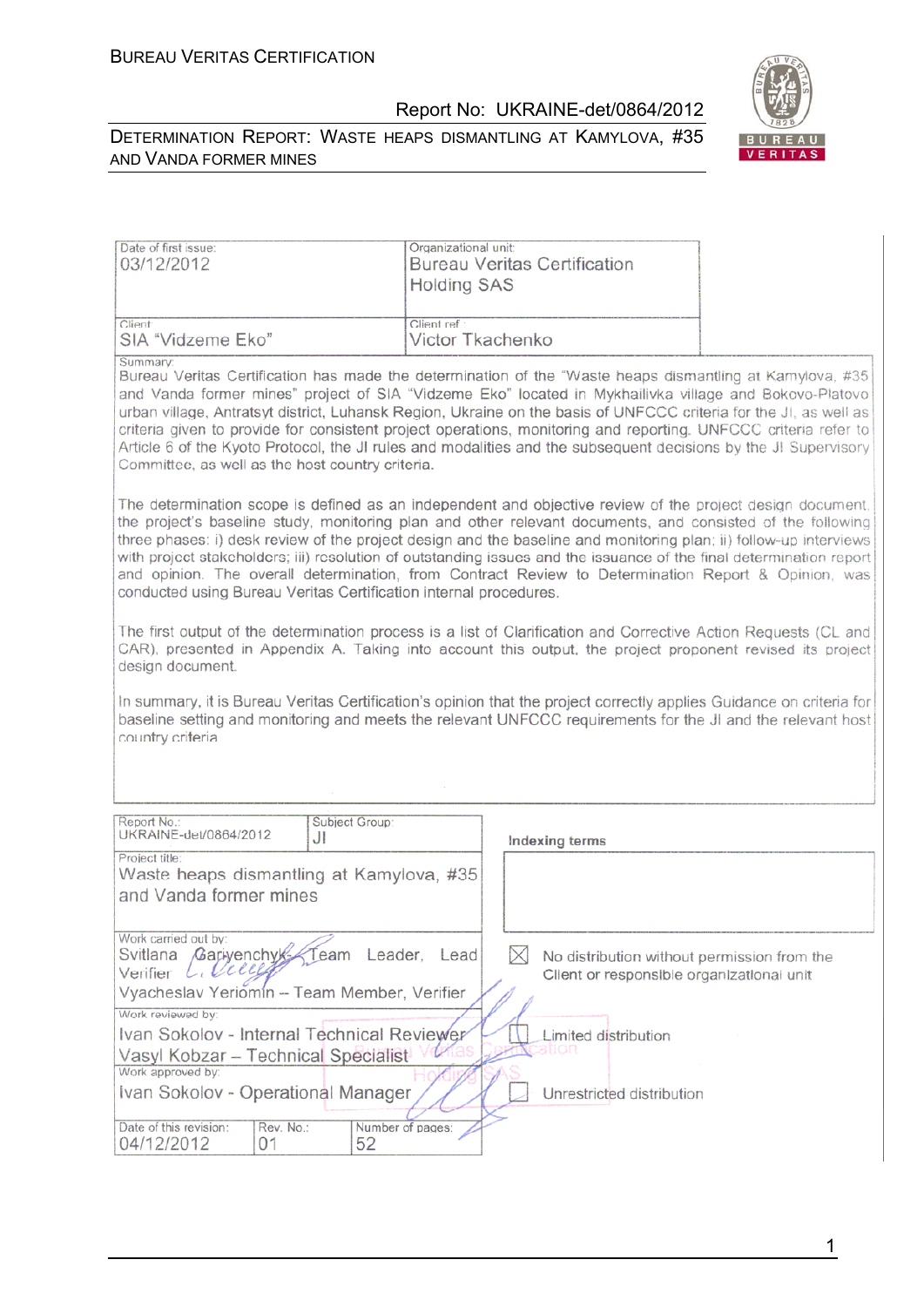DETERMINATION REPORT: WASTE HEAPS DISMANTLING AT KAMYLOVA, #35 AND VANDA FORMER MINES

#### **Table of Contents** *Page Page Page Page Page Page*

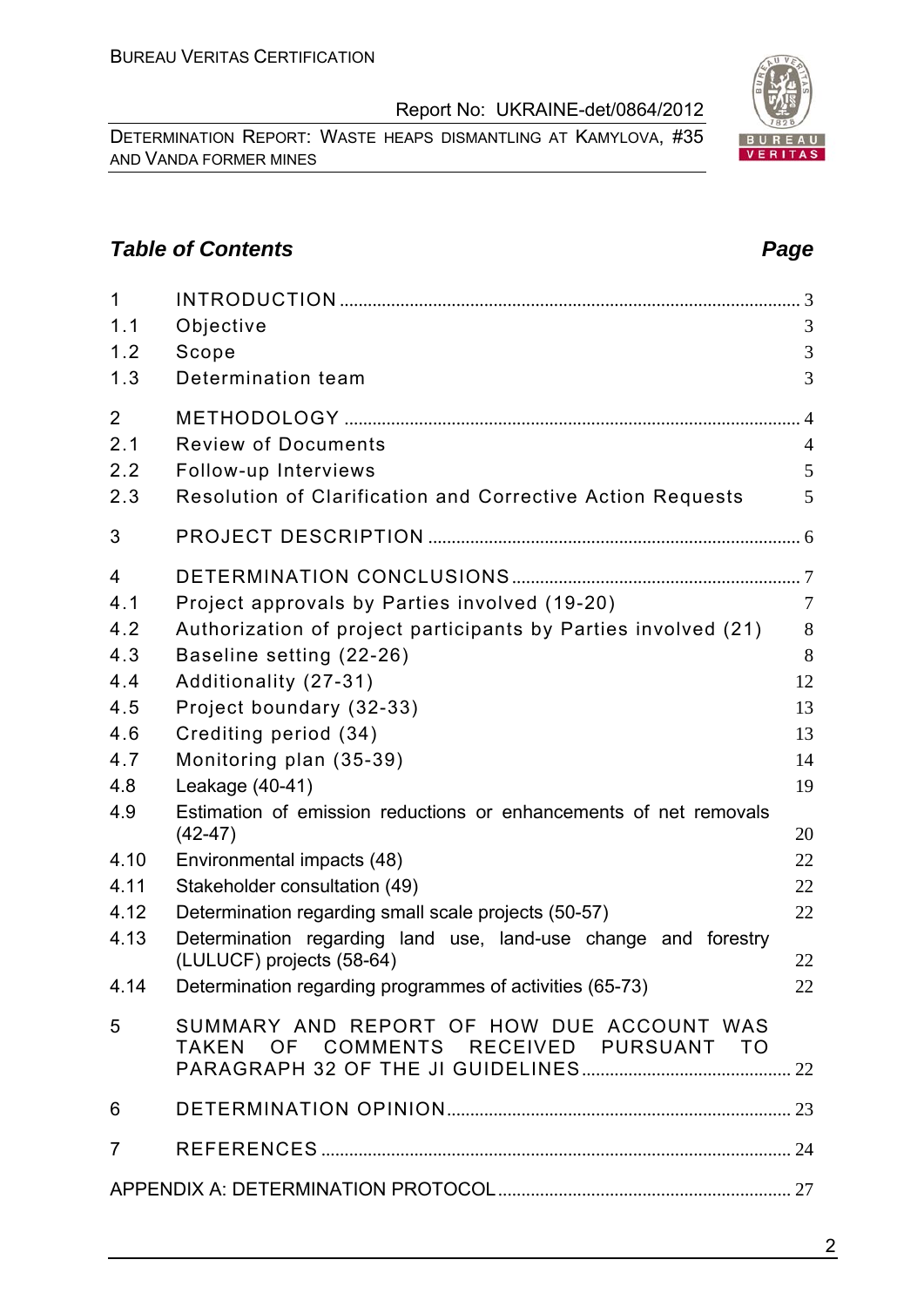DETERMINATION REPORT: WASTE HEAPS DISMANTLING AT KAMYLOVA, #35 AND VANDA FORMER MINES



#### **1 INTRODUCTION**

SIA "Vidzeme Eko" has commissioned Bureau Veritas Certification to determine its JI project "Waste heaps dismantling at Kamylova, #35 and Vanda former mines" (hereafter called "the project") at Mykhailivka village and Bokovo-Platovo urban village, Antratsyt District, Luhansk Region, Ukraine.

This report summarizes the findings of the determination of the project, performed on the basis of UNFCCC criteria, as well as criteria given to provide for consistent project operations, monitoring and reporting.

#### **1.1 Objective**

The determination serves as project design verification and is a requirement of all projects. The determination is an independent third party assessment of the project design. In particular, the project's baseline, the monitoring plan (MP), and the project's compliance with relevant UNFCCC and host country criteria are determined in order to confirm that the project design, as documented, is sound and reasonable, and meets the stated requirements and identified criteria. Determination is a requirement for all JI projects and is seen as necessary to provide assurance to stakeholders of the quality of the project and its intended generation of emission reduction units (ERUs).

UNFCCC criteria refer to Article 6 of the Kyoto Protocol, the JI rules and modalities and the subsequent decisions by the JI Supervisory Committee, as well as the host country criteria.

#### **1.2 Scope**

The determination scope is defined as an independent and objective review of the project design document, the project's baseline study and monitoring plan and other relevant documents. The information in these documents is reviewed against Kyoto Protocol requirements, UNFCCC rules and associated interpretations.

The determination is not meant to provide any consulting towards the Client. However, stated requests for clarifications and/or corrective actions may provide input for improvement of the project design.

#### **1.3 Determination team**

The determination team consists of the following personnel:

Svitlana Gariyenchyk

Bureau Veritas Certification Team Leader, Climate Change Verifier

Vyacheslav Yeriomin

Bureau Veritas Certification Climate Change Verifier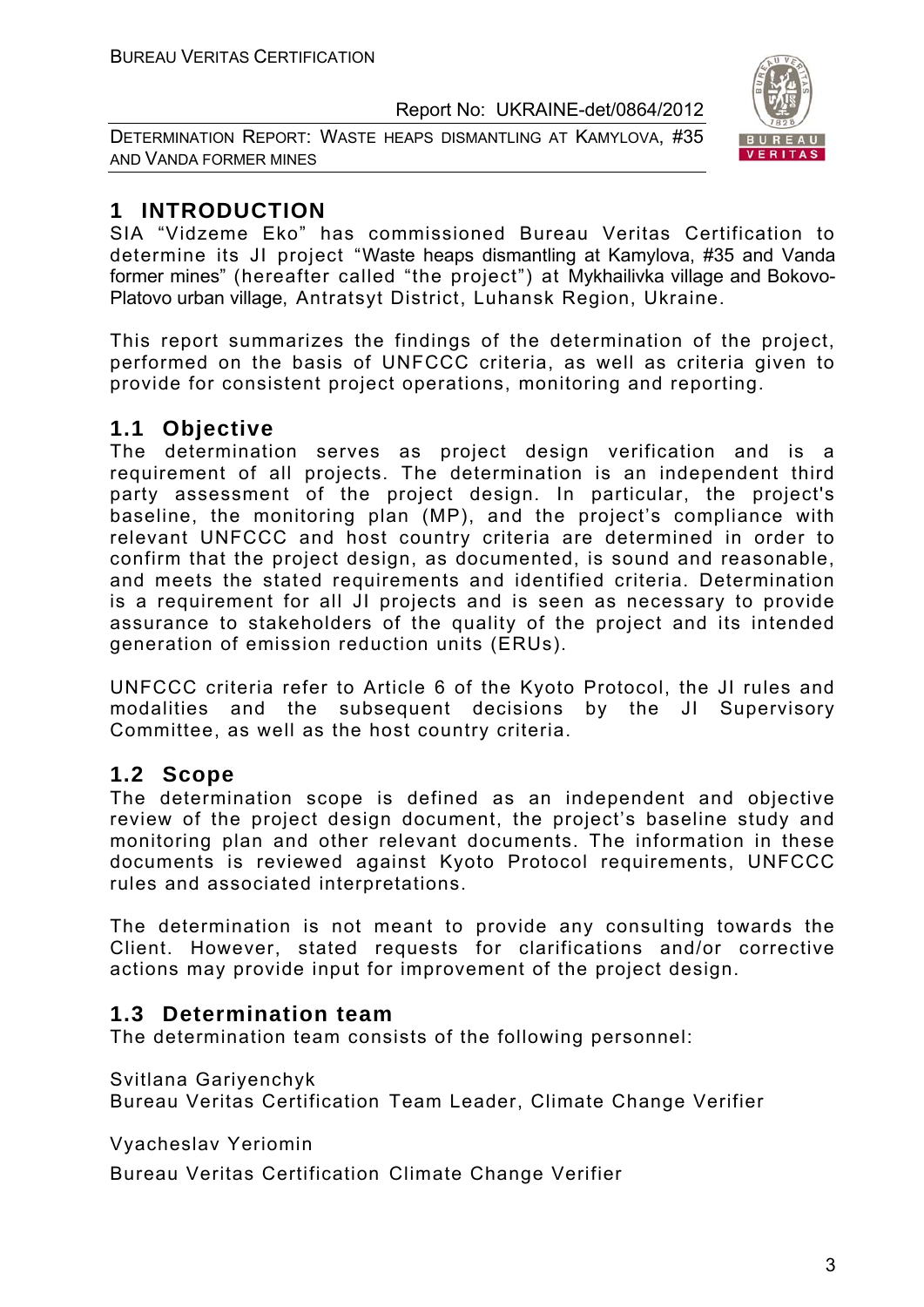DETERMINATION REPORT: WASTE HEAPS DISMANTLING AT KAMYLOVA, #35 AND VANDA FORMER MINES



This determination report was reviewed by:

Ivan Sokolov Bureau Veritas Certification, Internal reviewer

Vasyl Kobzar

Bureau Veritas Certification, Technical Specialist

#### **2 METHODOLOGY**

The overall determination, from Contract Review to Determination Report & Opinion, was conducted using Bureau Veritas Certification internal procedures.

In order to ensure transparency, a determination protocol was customized for the project, according to the version 01 of the Joint Implementation Determination and Verification Manual, issued by the Joint Implementation Supervisory Committee at its 19 meeting on 04/12/2009. The protocol shows, in a transparent manner, criteria (requirements), means of determination and the results from determining the identified criteria. The determination protocol serves the following purposes:

- It organizes, details and clarifies the requirements a JI project is expected to meet;
- It ensures a transparent determination process where the determiner will document how a particular requirement has been determined and the result of the determination.

The completed determination protocol is enclosed in Appendix A to this report.

#### **2.1 Review of Documents**

The Project Design Document (PDD) submitted by SIA "Vidzeme Eko" and additional background documents related to the project design and baseline, i.e. country Law, Guidelines for users of the joint implementation project design document form, Approved CDM methodology and/or Guidance on criteria for baseline setting and monitoring, Kyoto Protocol, Clarifications on Determination Requirements to be Checked by an Accredited Independent Entity were reviewed.

To address Bureau Veritas Certification corrective action and clarification requests, SIA "Vidzeme Eko" revised the PDD and resubmitted it on 04/12/2012.

The determination findings presented in this report relate to the project as described in the PDD version(s) 2.0.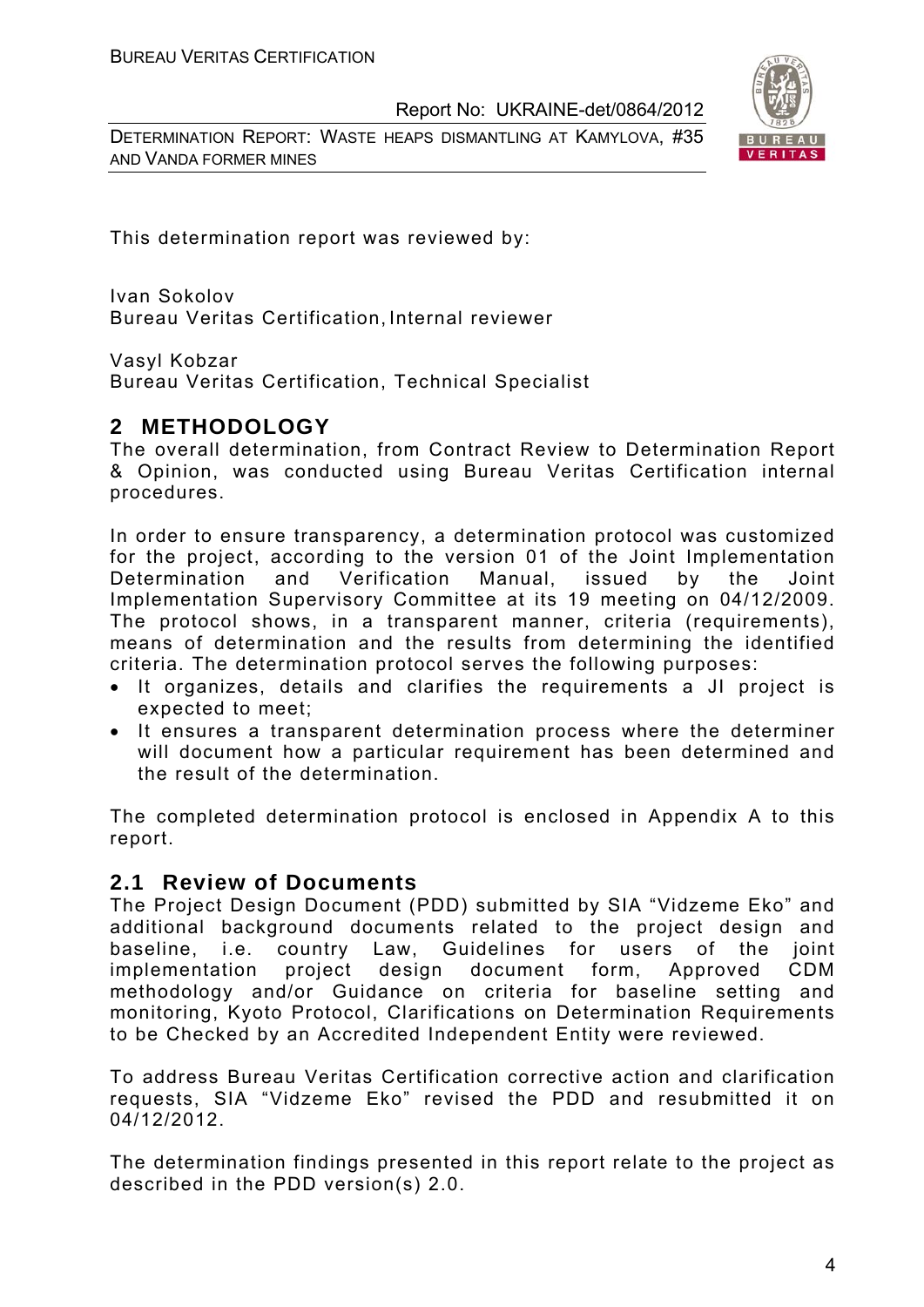DETERMINATION REPORT: WASTE HEAPS DISMANTLING AT KAMYLOVA, #35 AND VANDA FORMER MINES



#### **2.2 Follow-up Interviews**

On 03/12/2012 Bureau Veritas Certification performed on-site interviews with project stakeholders to confirm selected information and to resolve issues identified in the document review. Representatives of "Azovtreyd" Ltd and SIA "Vidzeme Eko" were interviewed (see References). The main topics of the interviews are summarized in Table 1.

| <b>I AVIC I</b> IIIICI VICW LUDIUS |                                                                        |  |
|------------------------------------|------------------------------------------------------------------------|--|
| <b>Interviewed</b>                 | <b>Interview topics</b>                                                |  |
| organization                       |                                                                        |  |
| "Azovtreyd" Ltd                    | $\triangleright$ Project History                                       |  |
|                                    | <b>Project Approach</b><br>➤                                           |  |
|                                    | $\triangleright$ Project boundary                                      |  |
|                                    | $\triangleright$ Implementation Schedule                               |  |
|                                    | $\triangleright$ Organization structure                                |  |
|                                    | $\triangleright$ Authorities and responsibilities                      |  |
|                                    | $\triangleright$ Training of personnel                                 |  |
|                                    | Quality management procedures and technologies<br>➤                    |  |
|                                    | $\triangleright$ Records on rehabilitation/implementation of equipment |  |
|                                    | $\triangleright$ Metering equipment control                            |  |
|                                    | Metering record keeping system, database<br>➤                          |  |
|                                    | $\triangleright$ Technical documentation                               |  |
|                                    | $\triangleright$ Monitoring plan and procedures                        |  |
|                                    | <b>Permits and licenses</b>                                            |  |
| <b>CONSULTANT</b>                  | $\triangleright$ Baseline methodology                                  |  |
| SIA "Vidzeme Eko"                  | Monitoring plan<br>➤                                                   |  |
|                                    | <b>Additionality proofs</b><br>➤                                       |  |
|                                    | Calculation of emission reductions                                     |  |

#### **Table 1 Interview topics**

#### **2.3 Resolution of Clarification and Corrective Action Requests**

The objective of this phase of the determination is to raise the requests for corrective actions and clarification and any other outstanding issues that needed to be clarified for Bureau Veritas Certification positive conclusion on the project design.

If the determination team, in assessing the PDD and supporting documents, identifies issues that need to be corrected, clarified or improved with regard to JI project requirements, it will raise these issues and inform the project participants of these issues in the form of:

(a) Corrective action request (CAR), requesting the project participants to correct a mistake in the published PDD that is not in accordance with the (technical) process used for the project or relevant JI project requirement or that shows any other logical flaw;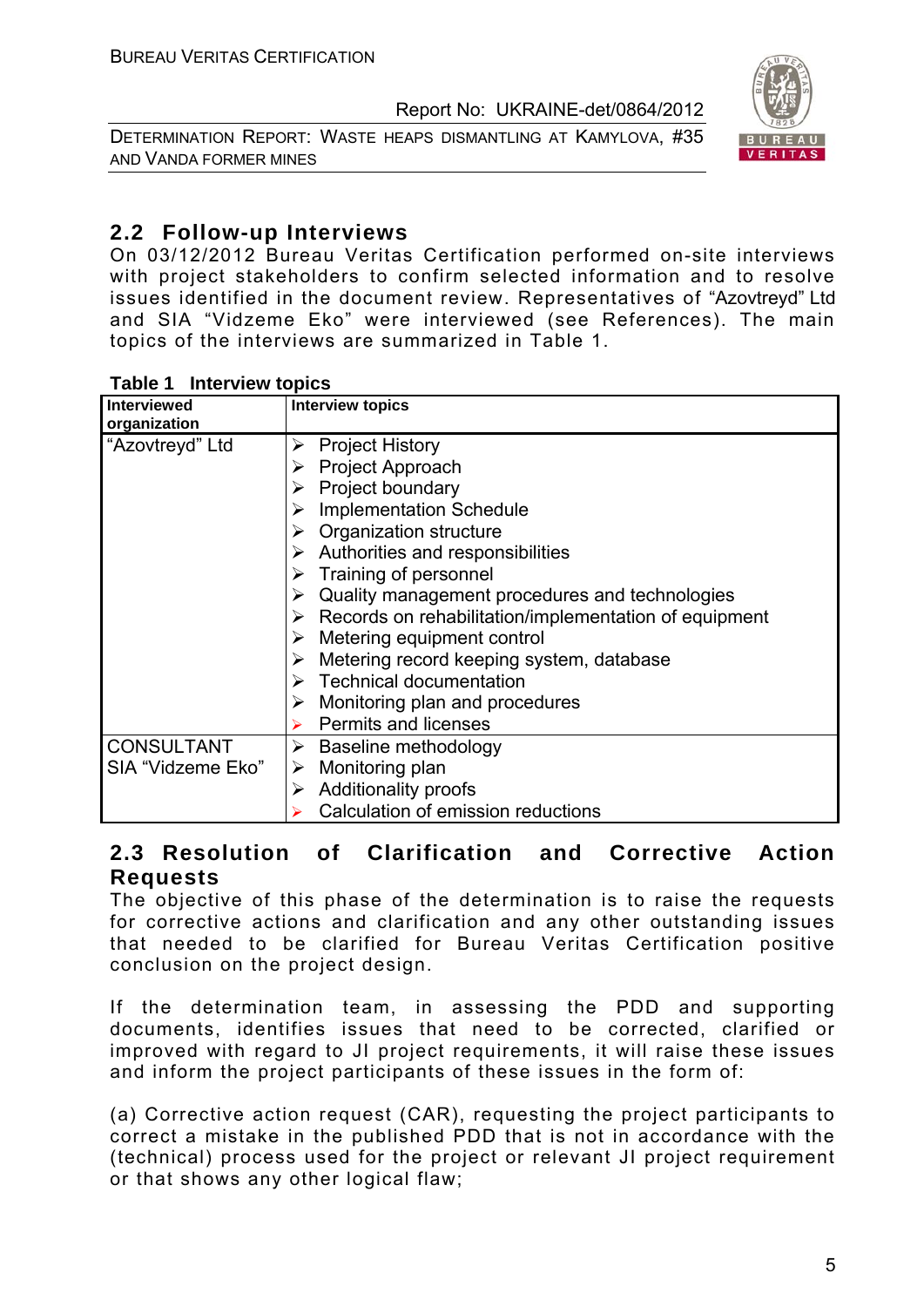DETERMINATION REPORT: WASTE HEAPS DISMANTLING AT KAMYLOVA, #35 AND VANDA FORMER MINES



(b) Clarification request (CL), requesting the project participants to provide additional information for the determination team to assess compliance with the JI project requirement in question;

(c) Forward action request (FAR), informing the project participants of an issue, relating to project implementation but not project design, that needs to be reviewed during the first verification of the project.

The determination team will make an objective assessment as to whether the actions taken by the project participants, if any, satisfactorily resolve the issues raised, if any, and should conclude its findings of the determination.

To guarantee the transparency of the verification process, the concerns raised are documented in more detail in the determination protocol in Appendix A.

#### **3 PROJECT DESCRIPTION**

Proposed project consists in full dismantling of Kamylova, #35 and Vanda waste heaps with sorting and enrichment of obtained coal containing rock mass.

Proposed project encompasses abovementioned waste heaps of of Kamylova, #35 and Vanda mines and enrichment plant "Tsentralna".

"Azovtreyd" Ltd is owner of waste heaps and process the coal containing rock mass at enrichment plant "Tsentralna" on contract basis.

Technologies employed in the project activity are described below

Technologies employed in the project activity are described below

Bulldozers rise to the top of the dump on its tail section. Dismantling of dump with bulldozers is carried by horizontal layers, after lowering the height of dump to 25-30 m, allowed dismantling by slope (15 °) layers. A combined method for the dump dismantling is used, when after decline by bulldozers to lower layer height, in which entrance road can be constructed, further dismantling is carried out by excavators with direct loading rock into vehicles (dump trucks).

On the second stage, the rock mass is delivered to the enrichment plant "Tsentralna" for further enrichment. The rock mass is supplied to the inertial screening sifter for the pre-classification by class of 100 mm. After the pre-classification, the coal mass delivered to the preparatory screening to sifter GIL-52a by dry or wet mode. Beneficiation of large class 13 mm is made on heavy media separator STK 32-55010, and beneficiation of small class 3-13 mm - at hydrocyclone GTSM-63011. Next, washing of the suspension of beneficiation products and dehydrating products by dressing screens and centrifuge take place, regeneration suspension at electromagnetic separator. Thus the water in this process is used in closed loop. Beneficiation products (coal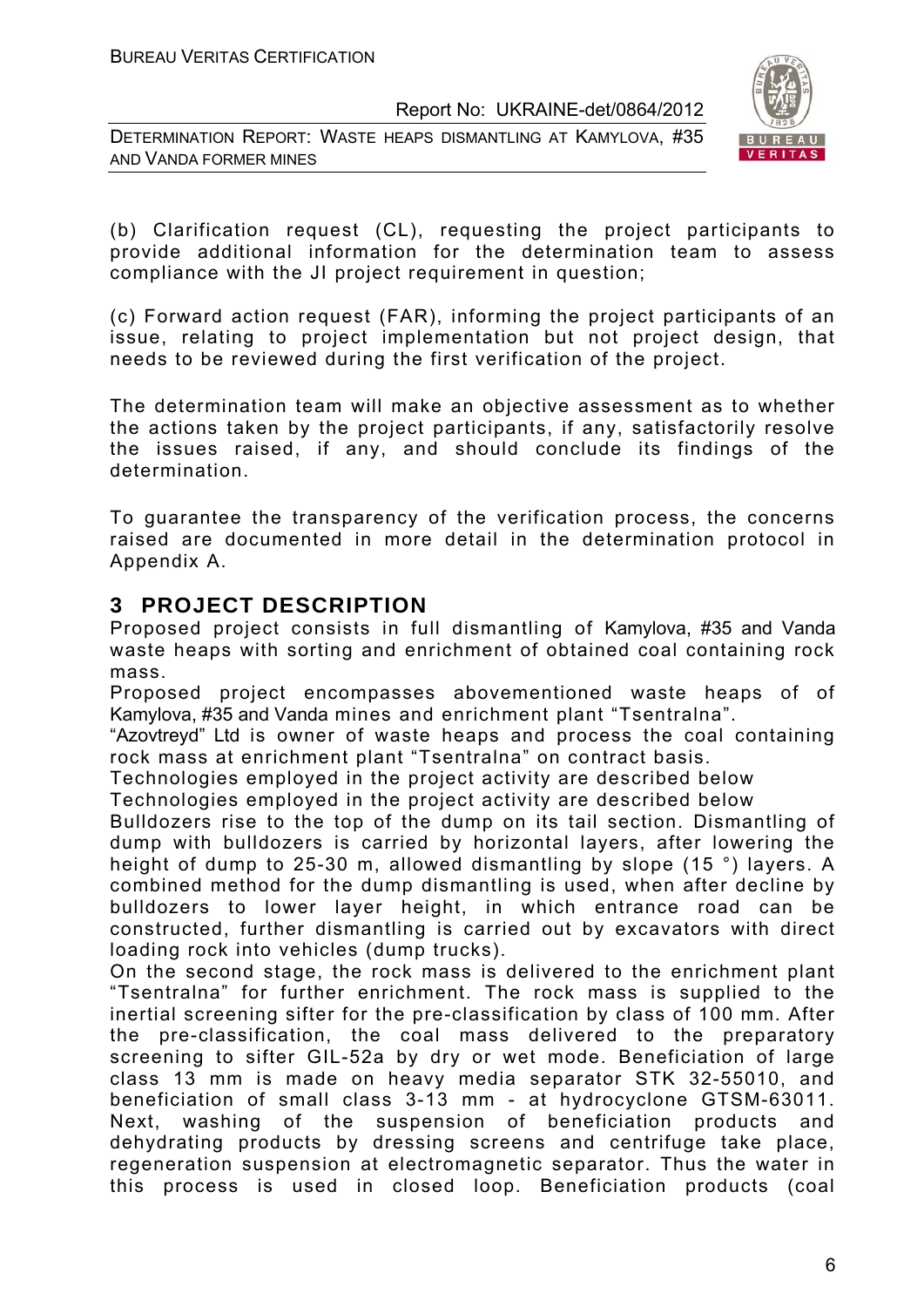DETERMINATION REPORT: WASTE HEAPS DISMANTLING AT KAMYLOVA, #35 AND VANDA FORMER MINES



concentrate) are transported by conveyor belt into bins for further shipment to the consumer. Waste is transported to the flat dump

The proposed project is aimed at reducing anthropogenic emissions. Emission reductions created by:

- Elimination of greenhouse gases sources associated with waste heaps burning, by extracting coal from the rock dumps;

- Reduction of uncontrolled methane emissions due to replacement of coal that would have been extracted through mining;

- Reduction of electricity consumption at waste heap dismantling in comparison to electricity consumption at coal mine.

Identified problem areas for project descriptions, project participants' responses and conclusions of Bureau Veritas Certification are described in Annex A (refer to CAR01-CAR04, CL01)

#### **4 DETERMINATION CONCLUSIONS**

In the following sections, the conclusions of the determination are stated.

The findings from the desk review of the original project design documents and the findings from interviews during the follow up visit are described in the Determination Protocol in Appendix A.

The Clarification and Corrective Action Requests are stated, where applicable, in the following sections and are further documented in the Determination Protocol in Appendix A. The determination of the Project resulted in 16 Corrective Action Requests and 1 Clarification Requests.

The number between brackets at the end of each section corresponds to the DVM paragraph

#### **4.1 Project approvals by Parties involved (19-20)**

The project has already received Letter of Endorsement #3699/23/7 dated 03/12/2012 issued by State Environmental Investment Agency.

The Bureau Veritas Certification obtained Letter of Endorsement from SIA "Vidzeme-Eko" and doesn't doubt in its authenticity.

As for this time no written project approvals of the project from the Parties Involved are available (see CAR07 pending till the Host Party LoA received). After receiving Determination Report from the Accredited Independent Entity (AIE) project documentation will be submitted to the Ukrainian Designated Focal Point (DFP) which is State Environment Investment Agency for receiving the Letter of Approval.

The written approvals from the other Party will be obtained later on.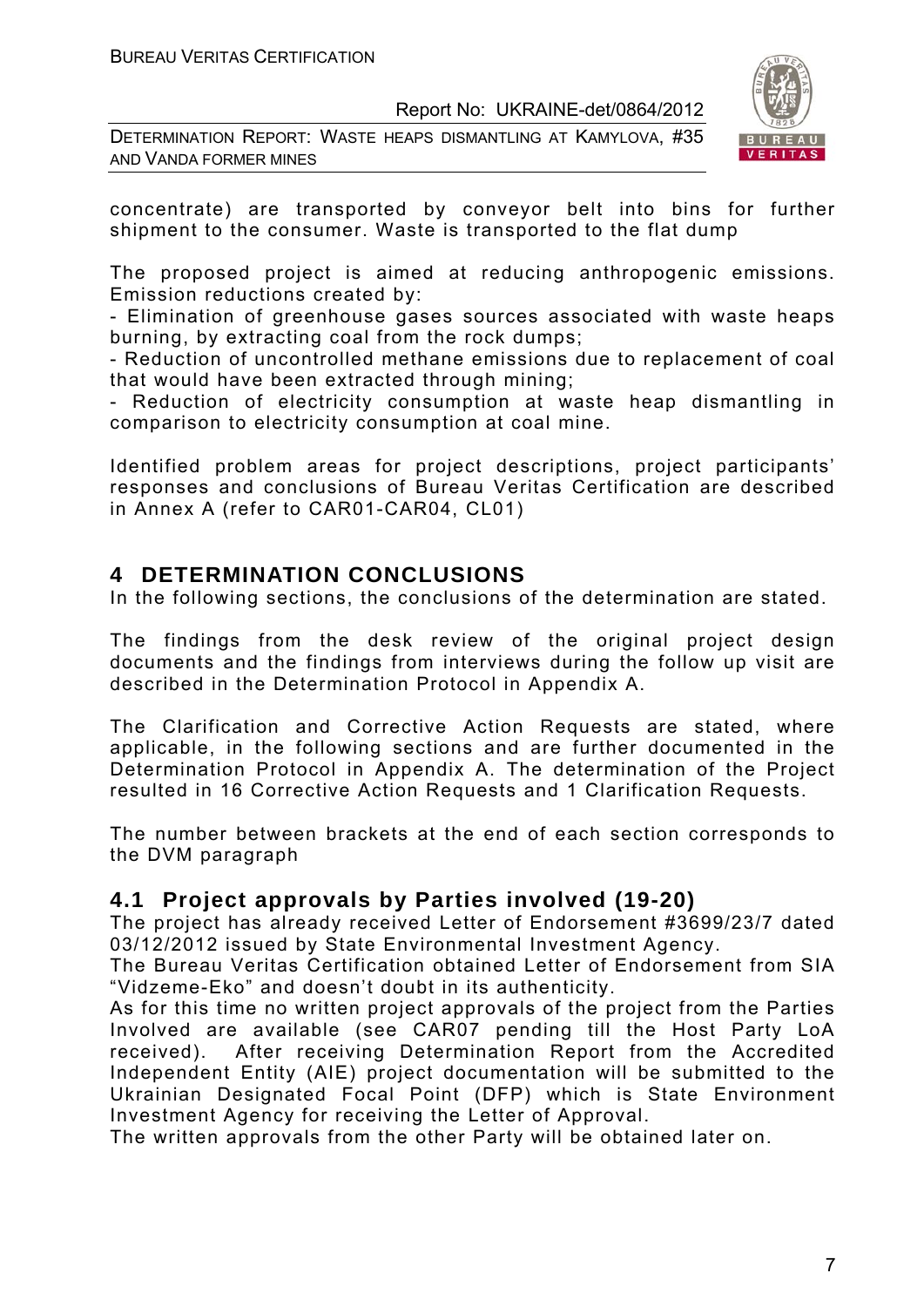DETERMINATION REPORT: WASTE HEAPS DISMANTLING AT KAMYLOVA, #35 AND VANDA FORMER MINES



Identified problem areas for written project approvals, project participants' responses and conclusions of Bureau Veritas Certification are described in Annex A (refer to CAR07).

#### **4.2 Authorization of project participants by Parties involved (21)**

In accordance with paragraph 21 of the DVM the assessment of this area focuses on whether each of the legal entities listed as project participants in the PDD is authorized by a Party involved, which is also listed in the PDD.

Authorisation of the project participants by Parties involved is expected through a written project approval, see CAR07 that is pending

#### **4.3 Baseline setting (22-26)**

The PDD explicitly indicates that using a methodology for baseline setting and monitoring developed in accordance with appendix B of the JI guidelines (hereinafter referred to as JI specific approach) was the selected approach for identifying the baseline.

The PDD provides a detailed theoretical description in a complete and transparent manner, as well as justification, that the baseline is established:

(a) By listing and describing the following plausible future scenarios on the basis of conservative assumptions and selecting the most plausible one:

#### *Scenario 1. Continuation of existing situation*

This scenario does not anticipate any activities and therefore does not face any barriers.

#### *Scenario 2. Direct energy production from the heat energy of burning waste heap*

#### *Technological barrier*:

This scenario is based on the highly experimental technology, which has not been implemented even in a pilot project. It is also not suitable for all waste heaps as the project owner will have to balance the energy resource availability (i.e. waste heap location) and the location of the energy user. On-site generation of electricity addresses this problem but requires additional interconnection engineering. In general this technology has yet to prove its viability. In addition it does not allow the control and management of the emitted gases. This technology can be applied only in the presence of dumps with developed combustion centre. Even if the probability of burning rock dump is very high, it is currently impossible to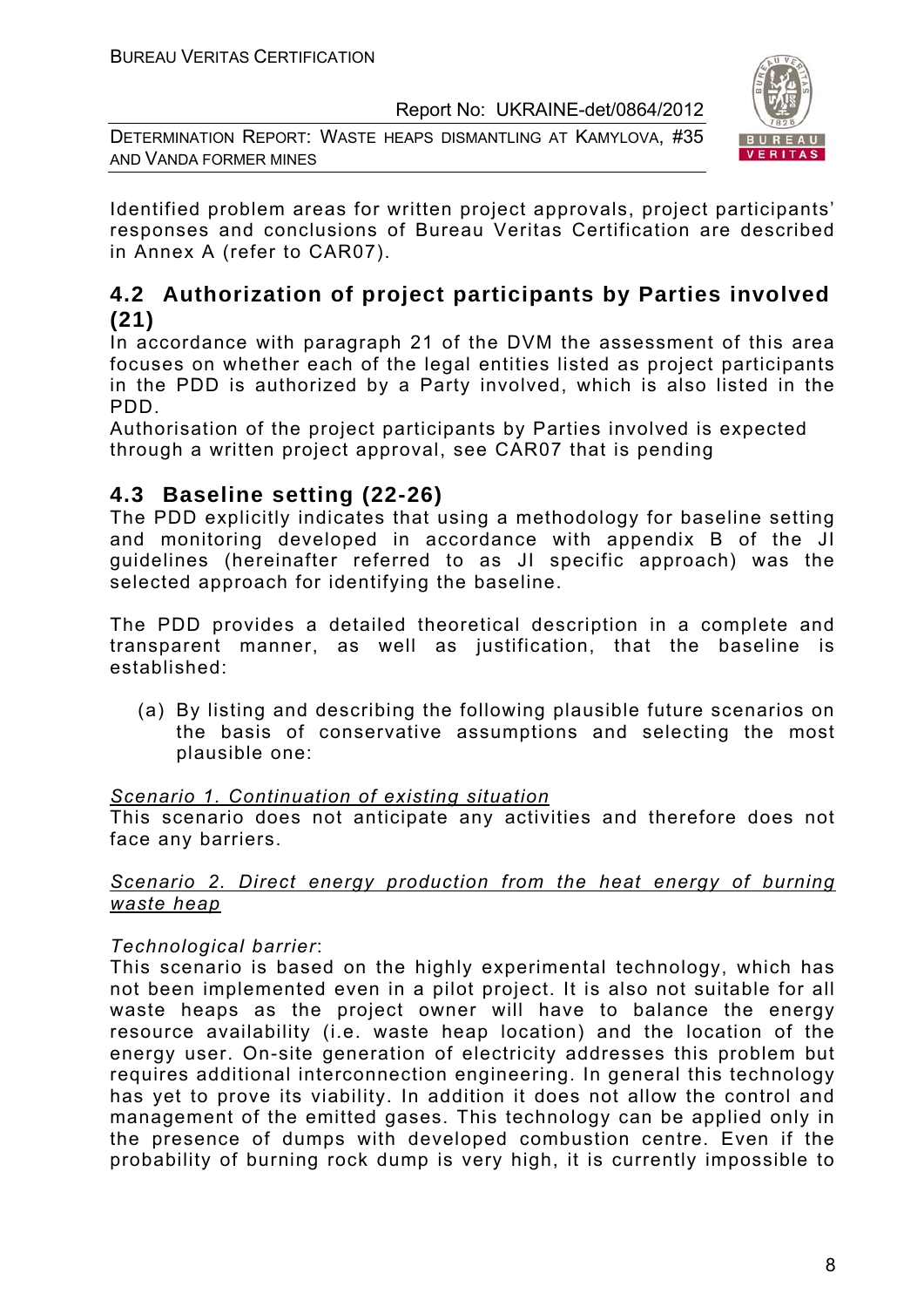DETERMINATION REPORT: WASTE HEAPS DISMANTLING AT KAMYLOVA, #35 AND VANDA FORMER MINES



predict the time of its outbreak and therefore predict the start of the use of thermal energy released during its combustion.

#### *Investment barrier*:

Investment into unproven technology carries a high risk. In case of Ukraine, which carries a high country risk, investment into such unproven energy projects are less likely to attract investors than some other opportunities in the energy sector with higher returns. The pioneering character of the project may appeal to development programmes and governmental incentives but cost of the produced energy is likely to be much higher than alternatives.

#### *Scenario 3. Production of construction materials from waste heap matter Technological barrier*:

This scenario is based on known technology, however, this technology is not currently available in Ukraine and there is no evidence that such projects will be implemented in the near future. It is also not suitable for all types of waste heaps as the content of waste heap has to be predictable in order for project owner to be able to produce quality materials. High contents of sulphur and moisture can reduce the suitability of the waste heap for processing. A large scale deep exploration of the waste heap has to be performed before the project can start.

*Scenario 4. Coal extraction from waste heaps without JI incentives Investment barrier*: This scenario is financially unattractive and faces barriers. Detailed description of proposed scenario barriers is provided in the section B.2 of the PDD version 2.0.

#### *Scenario 5. Systematic monitoring of waste heaps condition and regular fire prevention and extinguishing measures*

Investment barrier: This scenario does not represent any revenues but anticipates additional costs for waste heaps owners. Monitoring of the waste heap status is not done systematically and in general actions are left to the discretion of the individual owners. Waste heaps are mostly owned by mines or regional coal mining associations. Coal mines in Ukraine suffer from limited investment resulting often in safety problems due to complicated mining conditions and financial constraints, with miners' salaries often being delayed by few months. Waste heaps in this situation are considered as additional burdens and mines often do not even perform minimum required maintenance. Exact data are not always available. From a commercial view point the fines that are usually levied by the authorities are considerably lower than costs of all the measures outlined by this scenario.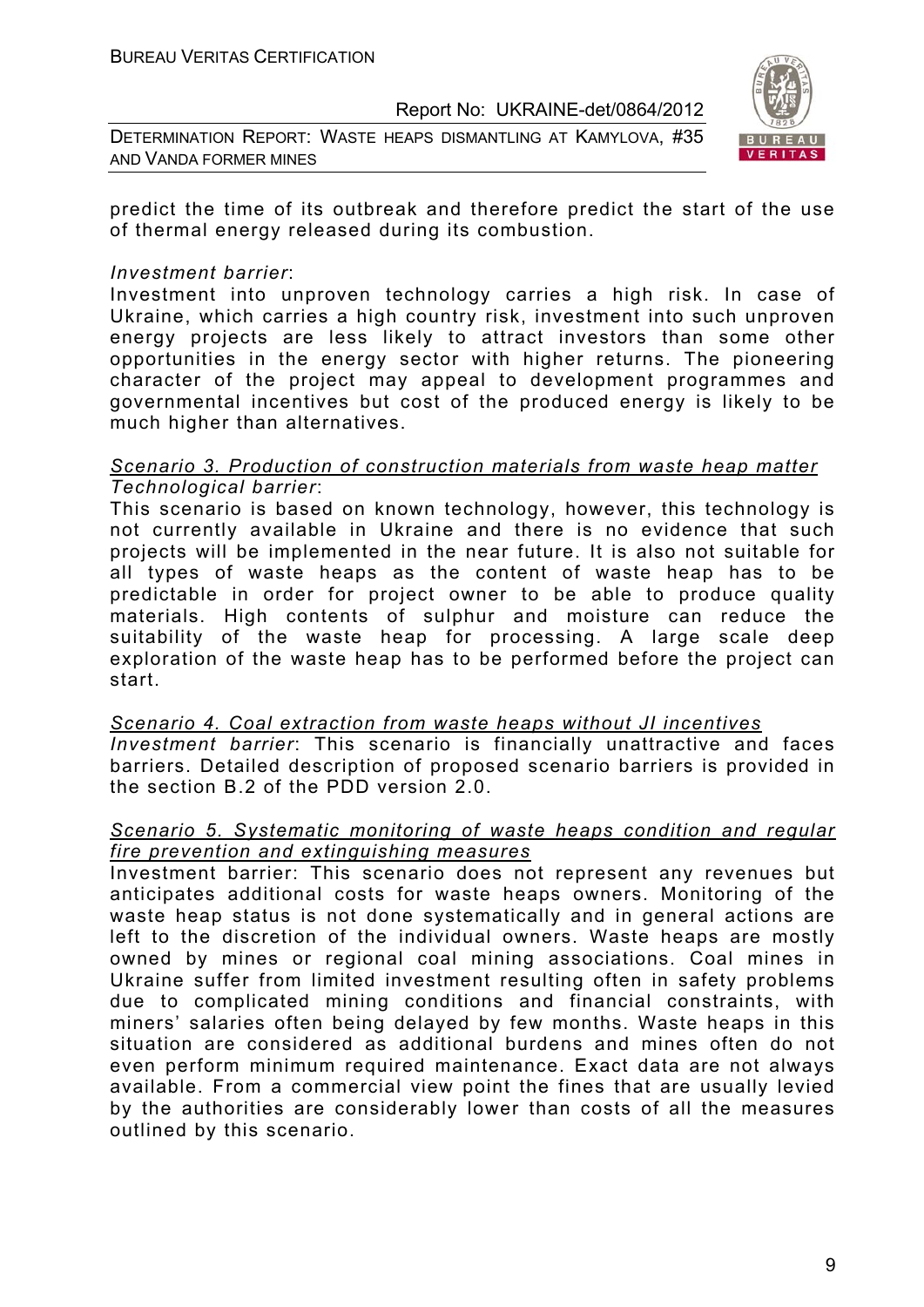DETERMINATION REPORT: WASTE HEAPS DISMANTLING AT KAMYLOVA, #35 AND VANDA FORMER MINES



- (b) Taking into account relevant national and/or sectoral policies and circumstances, such as sectoral reform initiatives, local fuel availability, power sector expansion plans, and the economic situation in the project sector. In this context, the following key factors that affect a baseline are taken into account:
- (c) Taking into account relevant national and/or sectoral policies and circumstances, such as sectoral reform initiatives, local fuel availability, power sector expansion plans, and the economic situation in the project sector. In this context, the following key factors that affect a baseline are taken into account:
	- A comprehensive analysis and an in-depth description of the reform policies and legislation concerning the development and reforming of the Ukrainian coal industry. At this time effective united complex state program for prevention of waste heaps burning and reclamation with extraction of coal is absent. Fines paid by pollution costs much less than money spent on measures to prevent ignition or burning For this time 78 % of Luhansk Region waste heaps burned or burning.
	- Describing economic situation. Inner coal market in Ukraine is significantly controlled by Ukrainian government, which is owner of number of mines and significantly influencing on coal costs. Level of coal content in waste heap is difficultly predicted, and "Azovtreyd" Ltd is a small company which cannot supply coal in big quantities in long range time.
	- As far as availability of capital there is a summary of key indicators of business practices in Ukraine as well as a comparison country risk premiums for Ukraine, and Russia are provided by the PP's vividly demonstrating that Ukraine has been always considered a high-risk country for investments and doing business, which extremely limits the opportunities of the project as for its access to financial resources at the international level.
	- It is stated by the project participants that modern technologies and best practices existing in the developed countries are unavailable due to their high cost and necessity of the knowledgeable personnel able to introduce and operate the equipment.
	- As far as the fuel prices and its availability, the PDD states that electricity and diesel fuel are widely used in Ukrainian industry. Prices for diesel fuel that is mostly imported from the Russian Federation are regulated by Ukrainian Government. Electric energy in Ukraine is produced at the thermal and nuclear power stations mainly by use of fossil fuel. Wholesale Electricity Market of Ukraine is managed by the state enterprise "Energorynok"; the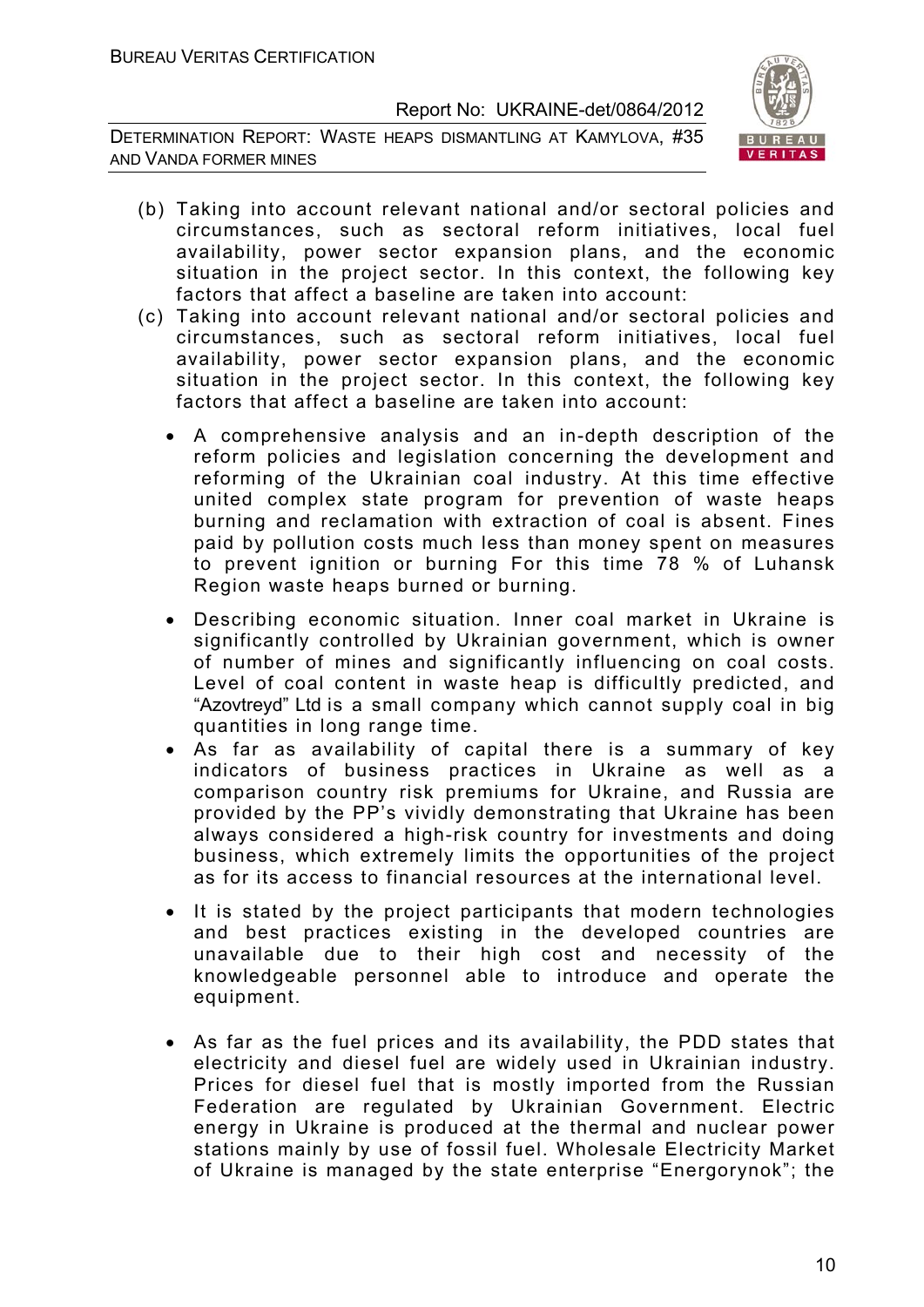DETERMINATION REPORT: WASTE HEAPS DISMANTLING AT KAMYLOVA, #35 AND VANDA FORMER MINES



level of prices for electric energy ranges greatly for different types of consumers.

 (c) In such a way that emission reduction units (ERUs) cannot be earned for decreases in activity levels outside the project activity or due to force majeure. According to the proposed approach emission reductions will be earned only when project activity will generate coal concentrate, so no emission reductions can be earned due to any changes outside the project activity.

(d) Taking into account uncertainties and using conservative assumptions such as the following:

- Lower range of parameters is used for calculation of baseline emissions and higher range of parameters is used for calculation of project activity emissions;
- Default values were used to the extent possible in order to reduce uncertainty and provide conservative data for emission calculations.
- The emissions of nitrous oxide have not taken into consideration for conservatism

For more details, please, refer to Section B.1. of the PDD.

Emissions in the baseline scenario are calculated as follows:

$$
BE_y = BE_{WHB,y} \t\t(1)
$$

Where:

*BEWHB,y -* baseline emissions due to burning of the waste heap in the year *y* (tCO2 equivalent ),

Baseline emissions due to burning dumps in year y calculated by the formula:

 $BE_{WHB,V}$  =  $FC_{BE,Coal,V}$  /1000 ·  $\rho$  whb · NCV  $_{Coal}$  · OXID  $_{Coal}$  · K  $_{Coal}$  <sup>c</sup> · 44/12 (2) where:

*FCBE,Coal,y* - amount of coal that has been mined in the baseline scenario and combusted for energy use, equivalent to the amount of coal extracted from the waste heap because of the project activity in the year *y,* t;

<sup>ρ</sup> *WHB* - probability of waste heap burning , d/l;

*NCV Coal* - net Calorific Value of coal, TJ/kt;

*OXID Coal* - carbon Oxidation factor of coal, d/l;

 $K_{Coal}^c$  - carbon content of coal, tC/TJ;

1/1000 - conversion factor from tons in kilotonnes, d / l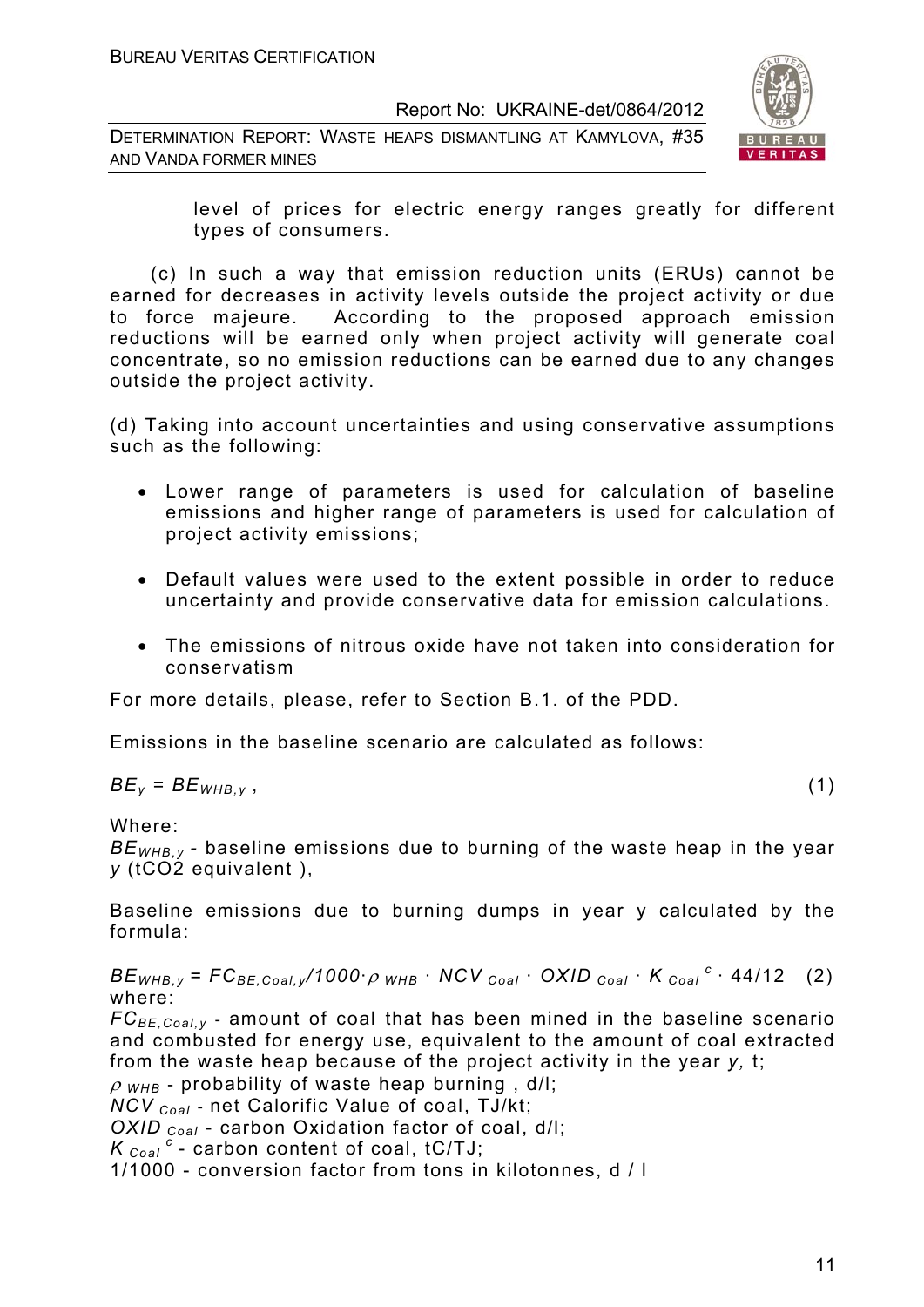DETERMINATION REPORT: WASTE HEAPS DISMANTLING AT KAMYLOVA, #35 AND VANDA FORMER MINES



44/12 - stoichiometric relationship between the molecular weight of carbon dioxide and carbon.

For more detailed information please see section B of the PDD

Identified problem areas for baseline for baseline setting, project participants' responses and conclusions of Bureau Veritas Certification are described in Annex A (refer to CAR07, СAR08)

#### **4.4 Additionality (27-31)**

The project "Waste Heaps of Volodarskogo Mine and CJSC "Ugolinvest" Dismantling and Processing through CEP" project ITL UA1000446 is selected as the comparable JI project. Accredited independent entity has already positively determined that it would result in a reduction of anthropogenic emissions by sources or an enhancement of net anthropogenic removals by sinks that is additional to any that would otherwise occur. This determination has already been deemed final by the JISC. Appropriate documentation such as PDD and Determination Report regarding this project is available traceably and transparently on the UNFCCC JI Website.

#### *http://ji.unfccc.int/JIITLProject/DB/N3KEE3R9KLYYG12XJVSXW396WADJZ7/details*

Additionality of the project was demonstrated adequately by demonstrating that the indicated project is implemented under comparable circumstances:

a) Both projects propose **same GHG mitigation measure:** The proposed GHG mitigation measure under both projects is coal extraction from the mine's waste heaps. This will prevent greenhouse gas emissions into the atmosphere during combustion of the heaps and will contribute an additional amount of coal, without the need for mining. Criteria is satisfied

b) Both projects are implemented within the **same country and the same time**: The proposed project and identified comparable project are both located in Ukraine, project crediting periods are divided by 5 months. Criteria is satisfied

c) **Scale.** The difference between the proposed project and the other project(s) is less than 50 per cent in terms of the projects output (i.e. power output, capacity increase, etc.) or service provided.

The projects envisage production of the same product (coal concentrate). Both projects use similar technological equipment. Capacity of both projects are limited by coal contains in the waste heap and waste heaps size and is different about 1,872% of annual average emission reductions for both comparing projects. Criteria is satisfied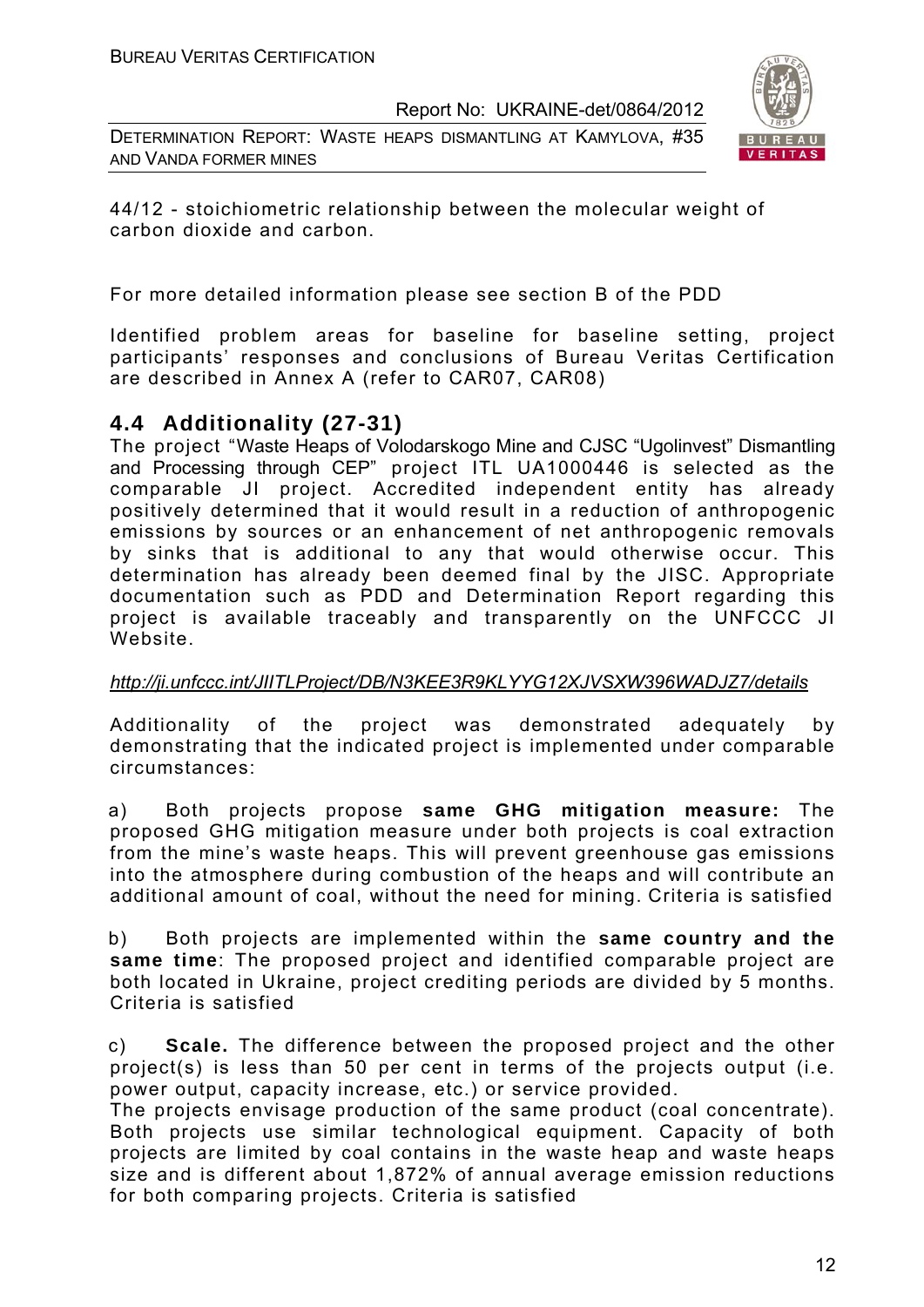DETERMINATION REPORT: WASTE HEAPS DISMANTLING AT KAMYLOVA, #35 AND VANDA FORMER MINES



d) There were no significant changes in **regulatory framework** between the starting dates of two projects. Criteria is satisfied.

The desk review of provided information and follow-up interviews enabled Bureau Veritas Certification Holding SAS to assess that all explanations, descriptions and analyses in the demonstration of additionality were made in accordance with criteria of "Guidance on criteria for baseline setting and monitoring" version 03 and this projects is indeed comparable project, implemented under comparable circumstances. The proposed JI activity provides the reductions in emissions by sources that are additional to any that would otherwise occur.

#### **4.5 Project boundaries**

The details on the project boundary were provided in section B.3 of the PDD. The desk review of submitted documentation enabled Bureau Veritas Certification to assess that the project boundary defined in the PDD encompasses all anthropogenic emissions by sources of GHGs that are:

- Under the control of the project participants;
- Reasonably attributable to the project; and
- Significant.

The baseline emission sources of GHGs that are included in the project boundaries are listed below. Emissions of carbon dioxide due to:

- Waste heap burning;

- Consumption of coal for energy production (excluded, does not take into the consideration in calculation).

The project emission sources of GHGs that were included in the project boundaries are listed below. Emissions of carbon dioxide due to:

- Consumption of fossil fuel (diesel fuel) due to extracting coal from dump; - Consumption of coal for energy production (excluded, does not take into the consideration in calculation).

Leakages:

- Fugitive emissions of methane in the mining activities;
- Consumption of electricity from a grid at coal mine.
- Electricity consumption for coal enrichment at benefication plant
- Use of other types of energy sources due to mining (excluded).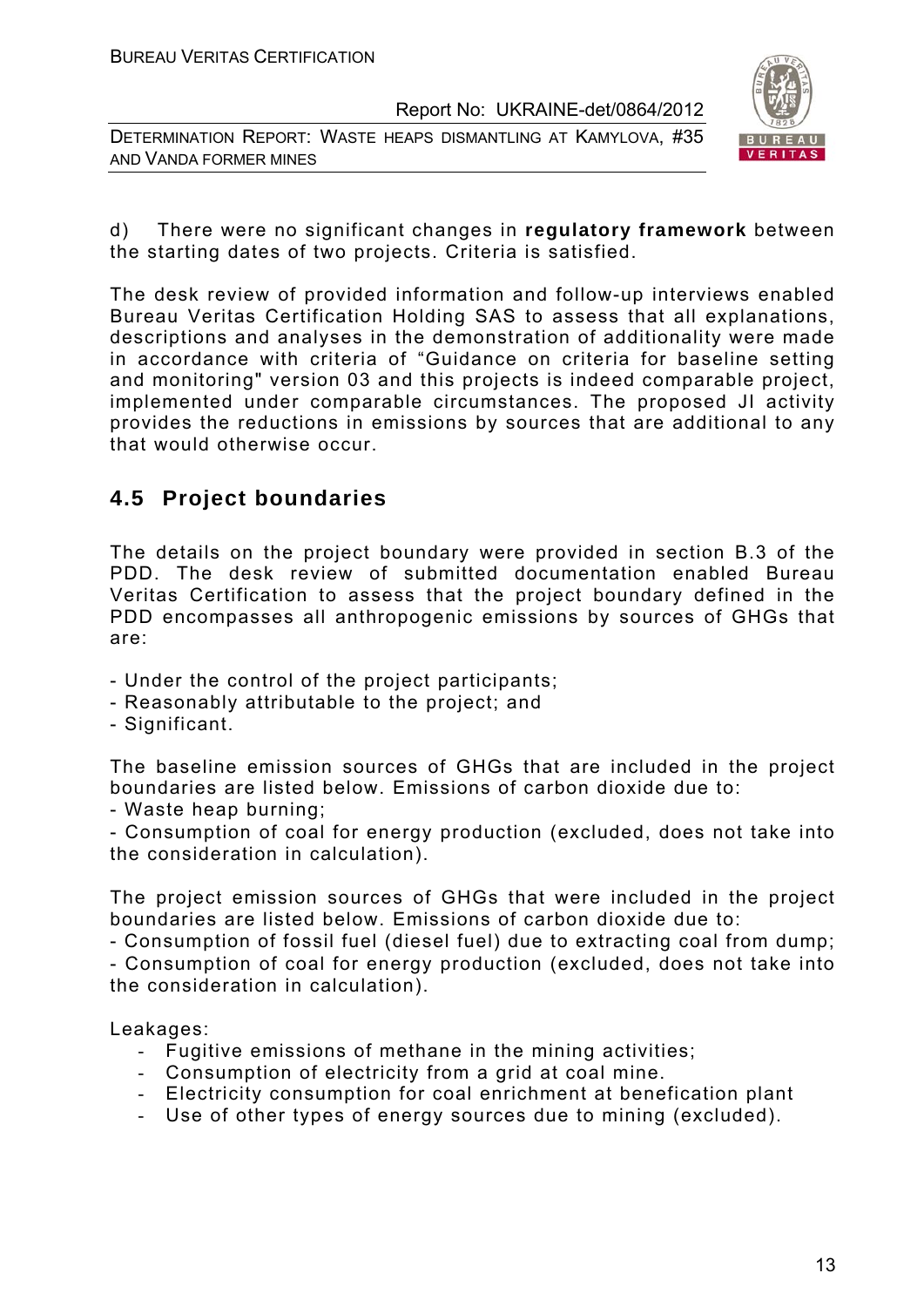DETERMINATION REPORT: WASTE HEAPS DISMANTLING AT KAMYLOVA, #35 AND VANDA FORMER MINES



All gases and sources included in the project boundary were explicitly stated, and the exclusions of any sources related to the baseline or the project are appropriately justified and provided in Table 14 of the PDD.

The delineation of the project boundary and the gases and sources included are appropriately described and justified in the PDD by using Figures 8-9 in section B.3 of the PDD.

Identified problem areas for project boundaries, project participants' responses and conclusions of Bureau Veritas Certification are described in Annex A (refer to CAR09, СAR10)

#### **4.6 Crediting period (34)**

The PDD states the starting date of the project as the date on which the waste heap dismantling began, and the starting date is 07/11/2008, which is after the beginning of 2000.

The PDD states the expected operational lifetime of the project in years and months, which is 4 years 2 months or 50 months.

The PDD states the length of the crediting period in years and months, which is 4 years 2 months or 50 months, and its starting date is 07/11/2008, which is on the date the first emission reductions or enhancements of net removals are generated by the project.

The PDD states that the crediting period for the issuance of ERUs starts only after the beginning of 2008 and does not extend beyond the operational lifetime of the project.

The project operational lifetime and crediting period doesn't extends beyond the 2012 year

Identified problem areas for project crediting period, project participants' responses and conclusions of Bureau Veritas Certification are described in Annex A (refer to CAR11)

#### **4.7 Monitoring plan (35-39)**

The PDD, in its monitoring plan section, explicitly indicates that JI specific approach was the selected.

The monitoring plan describes all relevant factors and key characteristics that will be monitored, and the period in which they will be monitored, in particular also all decisive factors for the control and reporting of project performance, such as value of extracted coal, values of consumed electricity, diesel fuel.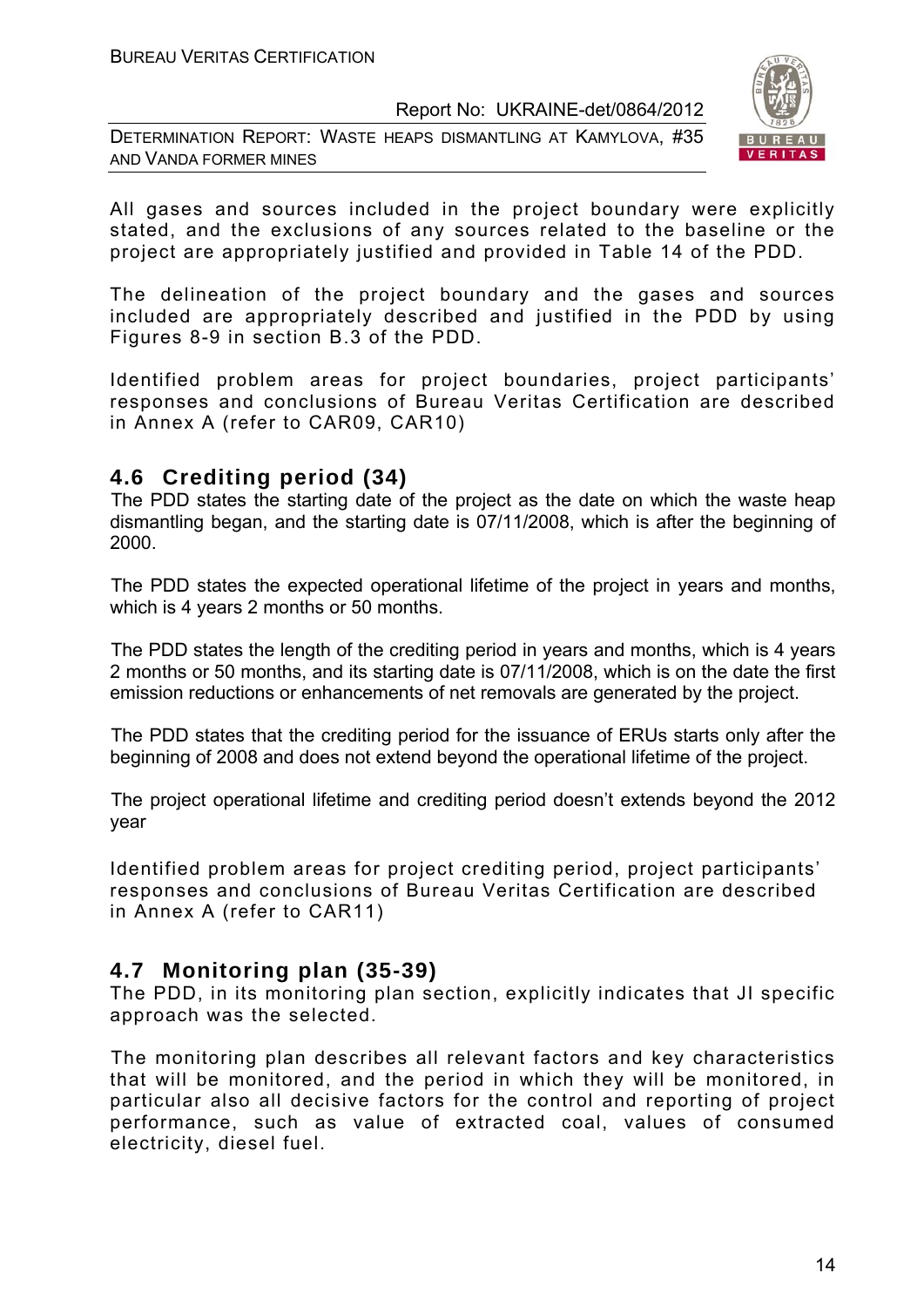DETERMINATION REPORT: WASTE HEAPS DISMANTLING AT KAMYLOVA, #35 AND VANDA FORMER MINES



The monitoring plan specifies the indicators, constants and variables that are reliable (i.e. provide consistent and accurate values), valid (i.e. are clearly connected with the effect to be measured), and that provide a transparent picture of the emission reductions or enhancements of net removals to be monitored such as Net Calorific Value of Coal, Net calorific value of Diesel fuel, Carbon Oxidation Factor of Coal, Carbon Oxidation Factor of Diesel Fuel, Carbon content of coal, Carbon content of diesel fuel, Emission factor for fugitive methane emissions from coal mining, Specific carbon dioxide emissions due to production of electricity at TPP and by its consumptions, The average ash content of coal produced in Luhansk region, the average moisture of coal produced in Luhansk Region, probability of waste heap burning, average electricity consumption per tonne of coal, produced in Ukraine.

The monitoring plan draws on the list of standard variables indicated in appendix B of "Guidance on criteria for baseline setting and monitoring" developed by the JISC.

The monitoring plan explicitly and clearly distinguishes:

(i) Data and parameters that are not monitored throughout the crediting period, but are determined only once (and thus remain fixed throughout the crediting period), and that are available already at the stage of determination, such as Global Warming potential of the Methane, Methane Density, Net Calorific Value of Coal, Net calorific value of Diesel fuel, Carbon Oxidation Factor of Coal, Carbon Oxidation Factor of Diesel Fuel, Carbon content of coal, Carbon content of diesel fuel, Emission factor for fugitive methane emissions from coal mining, Specific carbon dioxide emissions due to production of electricity at TPP and by its consumptions, The average ash content of coal produced in Luhansk region, the average moisture of coal produced in Luhansk Region, probability of waste heap burning, average electricity consumption per tonne of coal, produced in Ukraine

(ii) Data and parameters that are not monitored throughout the crediting period, but are determined only once (and thus remain fixed throughout the crediting period), but that are not already available at the stage of determination, such as absent.

(iii) Data and parameters that are monitored throughout the crediting period, such as Additional amount of electricity consumed in project, amount of diesel fuel consumed in project year, value of produced coal.

The monitoring plan describes the methods employed for data monitoring (including its frequency) and recording, such as direct monitoring of electricity consumption by meters, sampling of produced coal, etc.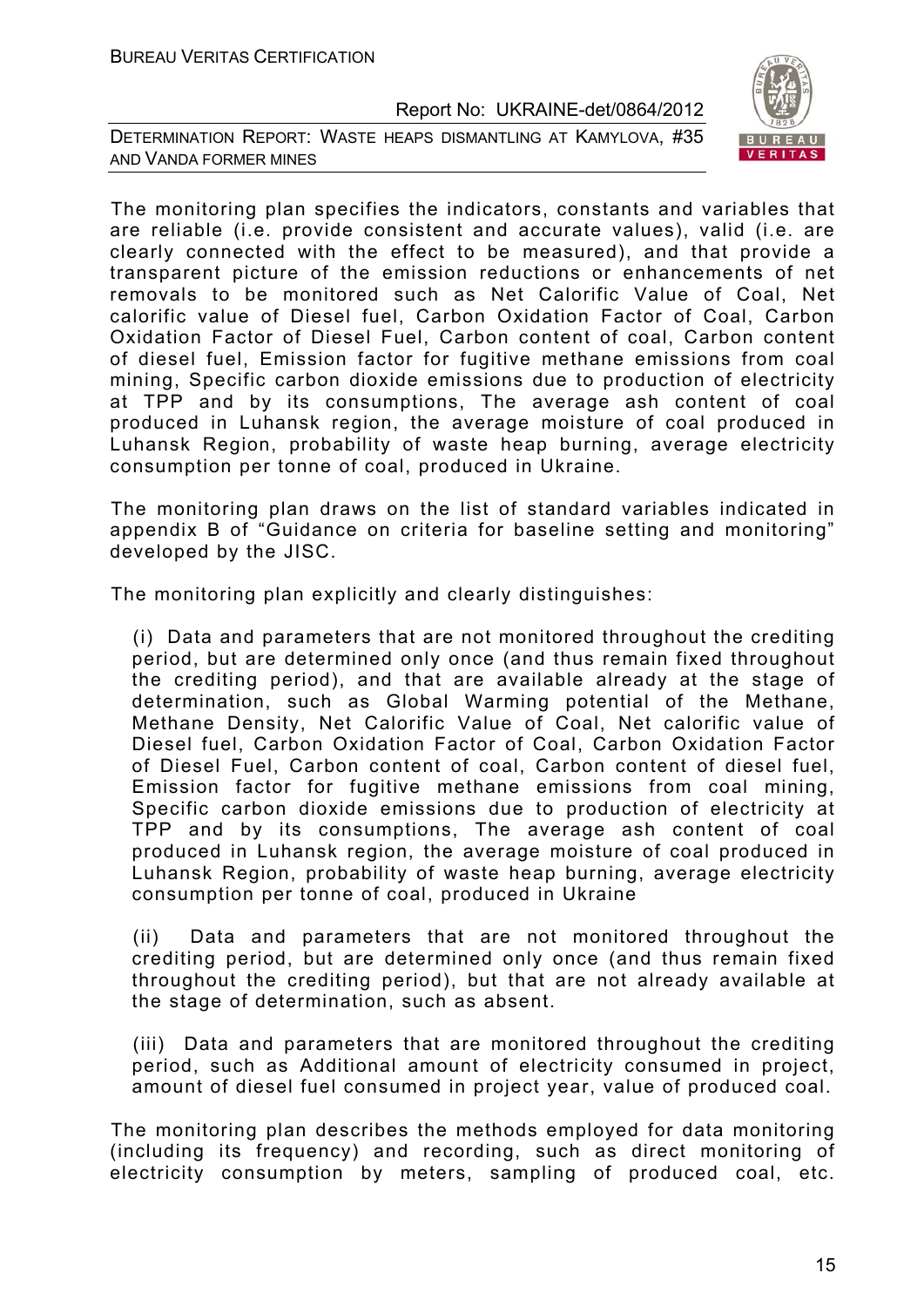DETERMINATION REPORT: WASTE HEAPS DISMANTLING AT KAMYLOVA, #35 AND VANDA FORMER MINES



Description of employed methods is provided in the section D.1 of the PDD.

The monitoring plan elaborates all algorithms and formulae used for the estimation/calculation of baseline emissions/removals and project emissions/removals or direct monitoring of emission reductions from the project, leakage, as appropriate, such as described below

The annual emission reductions are calculated as follows:

$$
ER_y = BE_y - PE_y - LE_y, \tag{3}
$$

where:

*ERy* - emissions reductions of the JI project in year y (tCO2 equivalent); *BE<sub>y</sub>* - baseline emission in year y (tCO2 equivalent);

*PEy* - project emission in year y (tCO2 equivalent);

*LEy* - leakages in year у, (tCO2 equivalent).

Emissions in the baseline scenario are calculated as follows:

$$
BE_y = BE_{WHB,y} \t\t(4)
$$

Where:

*BEWHB,y -* baseline emissions due to burning of the waste heap in the year *y* (tCO2 equivalent ),

Baseline emissions due to burning dumps in year y calculated by the formula:

 $BE_{WHB,V}$  =  $FC_{BE,Coal,V}$  /1000 ·  $\rho$  whb · NCV  $_{Coal}$  · OXID  $_{Coal}$  ·  $K_{Coal}$  <sup>c</sup> · 44/12 (5) where:

*FCBE,Coal,y* - amount of coal that has been mined in the baseline scenario and combusted for energy use, equivalent to the amount of coal extracted from the wast heap because of the project activity in the year *y,* t;

<sup>ρ</sup> *WHB* - probability of waste heap burning , d/l;

*NCV Coal* - net Calorific Value of coal, TJ/kt, calculated at formulae 4 in the section 4.3 of this Report;

*OXID Coal* - carbon Oxidation factor of coal, d/l;

 $K_{Coal}^c$  - carbon content of coal, tC/TJ;

1/1000 - conversion factor from tons in kilotonnes, d / l

44/12 - stoichiometric relationship between the molecular weight of carbon dioxide and carbon.

Emissions from the project activity are calculated as follows:

*PEy =PEDiesel,y* (6)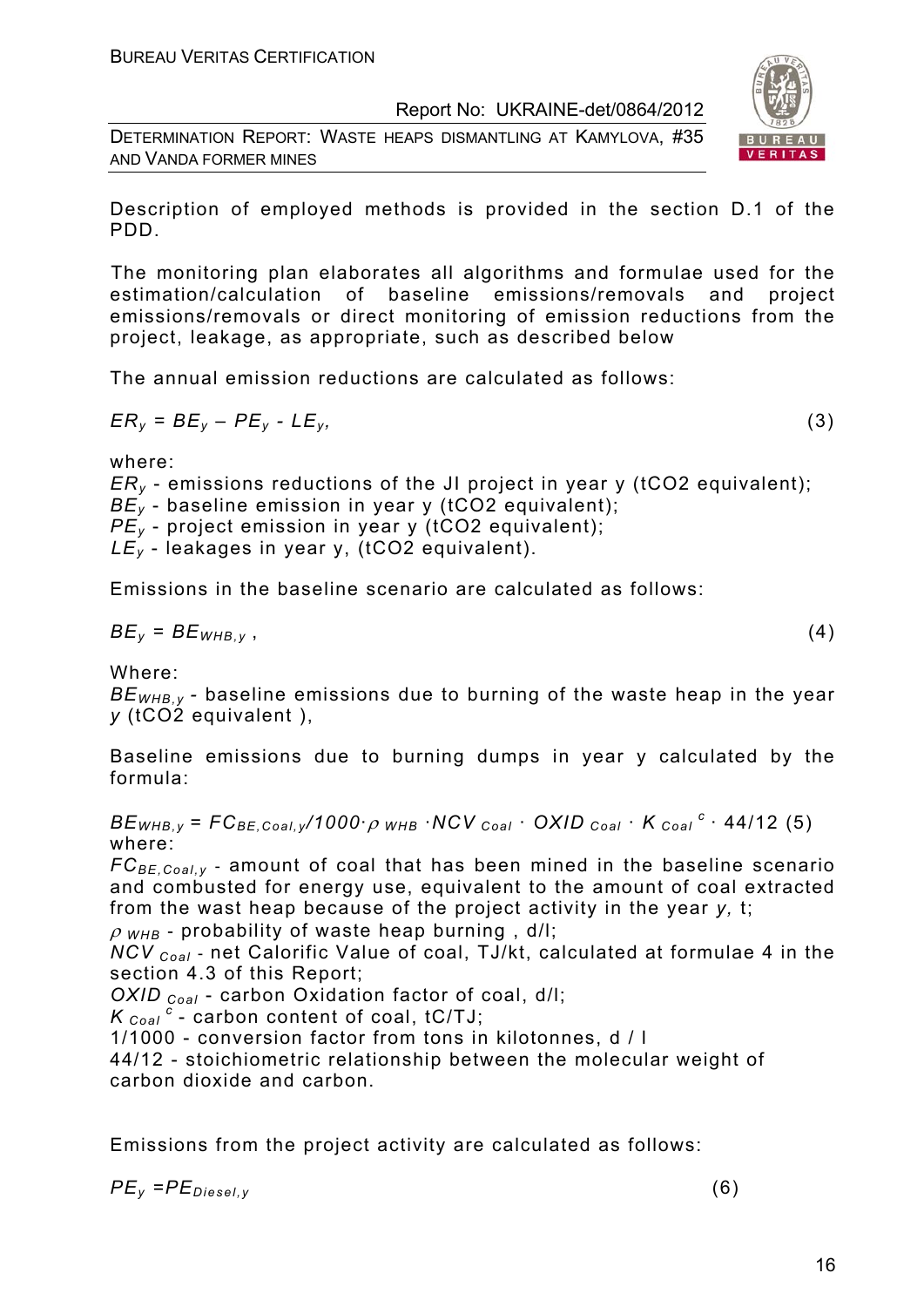DETERMINATION REPORT: WASTE HEAPS DISMANTLING AT KAMYLOVA, #35 AND VANDA FORMER MINES





#### where:

*PEy* - project emissions due to project activity in the year *y* (tCO2 equivalent),

*PE<sub>Diesel, y* - project emissions due to consumption of diesel fuel by the</sub> project activity in the year *y* (tCO2 equivalent).

Project emissions due to consumption of diesel fuel by the project activity in the year y are calculated as follows:

$$
PE_{\text{Diesel}, y} = FC_{BE, \text{Diesel}, y} / 1000 \cdot NCV_{\text{Diesel}} \cdot OXID_{\text{Diesel}} \cdot K_{\text{Diesel}}^c \cdot 44 / 12 \quad (7)
$$

where:

*FCBE,Diesel,y* - amount of diesel fuel, consumed in project in year y, t; *NCV<sub>Diesel</sub>* - Net Calorific Value of diesel fuel, TJ/kt; OXID<sub>Diesel</sub> - carbon Oxidation factor of diesel fuel, d/l; *KDiesel <sup>c</sup>*- carbon content of diesel, tC/TJ; 44/12 - stoichiometric relationship between the molecular weight of carbon dioxide and carbon. 1/1000 - conversion factor from tons in kilotonnes, d / l

Leakages in year y are calculated as follows:

$$
LE_y = LE_{B,y} + LE_{P,y}
$$
 (8)

where:: *LEy -* leakages in year у, (t СО2е); *LEB,y -* leakages in the baseline scenario in the year *y*, (t СО2е); *LEP,* y - leakages in project scenario in a year y,(t СО2е);

Leakages in the baseline scenario in the year y are calculated as follow

$$
LE_{B,y} = LE_{CH4,y} + LE_{EL,y}
$$
 (9)

Leakages due to fugitive emissions of methane in the mining activities in the year *y* are calculated as follows:

$$
LE_{CH4,y} = -FC_{BE,Coal,y} \cdot EF_{CH4} \cdot \rho_{CH4} \cdot GWP_{CH4} , \qquad (10)
$$

*FC<sub>BE*,Coal,y</sub> - amount of coal that has been mined in the baseline scenario and combusted for energy use, equivalent to the amount of coal extracted from the sludge depository because of the project activity in the year *y,* t; *EFCH4* - emission factor for fugitive methane emissions from coal mining, m3/t;

*ρCH4* - methane density at standard conditions t/m3; *GWPCH4* - Global Warming Potential of Methane, tСО2/ tСН4.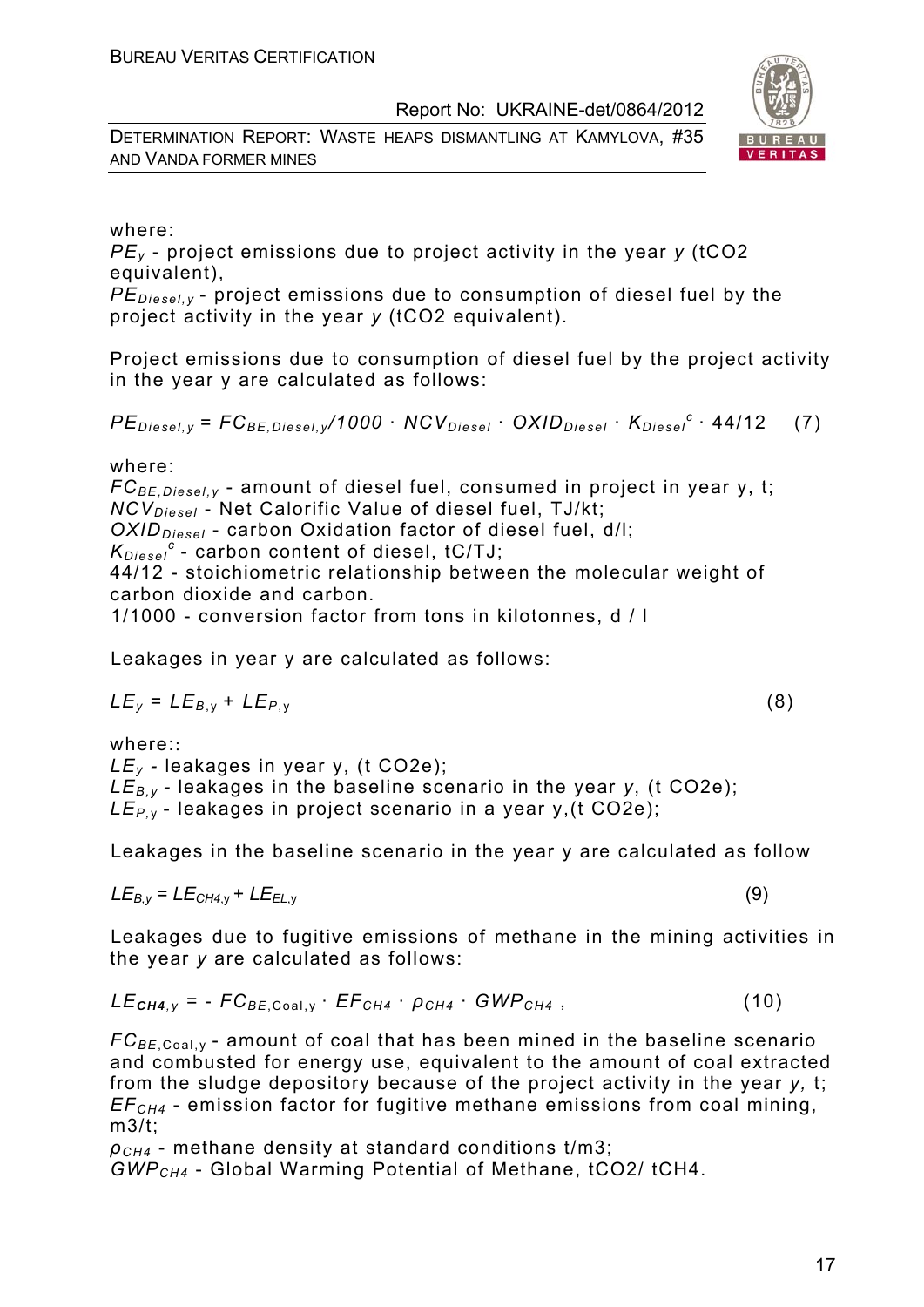DETERMINATION REPORT: WASTE HEAPS DISMANTLING AT KAMYLOVA, #35 AND VANDA FORMER MINES



Leakages due to consumption of electricity from a grid at coal mine in a year y are calculated as follows:

$$
LE_{B,EL,y} = -FC_{BE,Coal,y} \cdot N_{Coal,y}^{E} \cdot EF_{CO2,EL,y}
$$
 (11)

Where

 $FC_{BF\,Coal\,V}$  - amount of coal that has been mined in the baseline scenario and combusted for energy use, equivalent to the amount of coal extracted from the waste heaps because of the project activity in the year *y,* t;

*N<sub>Coal*,y</sub><sup>E</sup> - Average electricity consumption per tonne of coal, produced in Ukraine in the year y, MWh/t;

*EFCО2*,EL, <sup>у</sup> *-* Specific carbon dioxide emissions due to production of electricity at TPP and by its consumption, tСО2/MWh

Leakages in project scenario in a year *y* are calculated as follow:

$$
LE_{P,y} = LE_{P,EL,y} \tag{12}
$$

**Where** 

*LEP,EL,y* - leakages due to consumption of electricity from a grid at benefication plant in a year y,(t СО2е)

$$
LE_{P,EL,y} = FC_{BE,Coal,y} \cdot N_{P,Coal,y}^{E} \cdot EF_{CO2,EL,y}
$$
 (13)

Де

*FC<sub>BE.Coal.v</sub>* - amount of coal that has been mined in the baseline scenario and combusted for energy use, equivalent to the amount of coal extracted from the waste heaps because of the project activity in the year *y,* t;

*NP,Coal*,y E - average electricity consumption per tonne of coal for the processing technology of rock on the benefication plant, MW/t;

*EFCО2*,EL, <sup>у</sup> - specific carbon dioxide emissions due to production of electricity at TPP and by its consumption, tСО2/MWh;

The monitoring plan presents the quality assurance and control procedures for the monitoring process described in the section D.2 of the PDD. This includes, as appropriate, information on calibration and on how records on data and/or method validity and accuracy are kept and made available on request.

The monitoring plan clearly identifies the responsibilities and the authority regarding the monitoring activities. Clear and transparent scheme of monitoring data flow is provided in the section D.3 of the PDD.

On the whole, the monitoring plan reflects good monitoring practices appropriate to the project type.

The monitoring plan provides, in tabular form, a complete compilation of the data that need to be collected for its application, including data that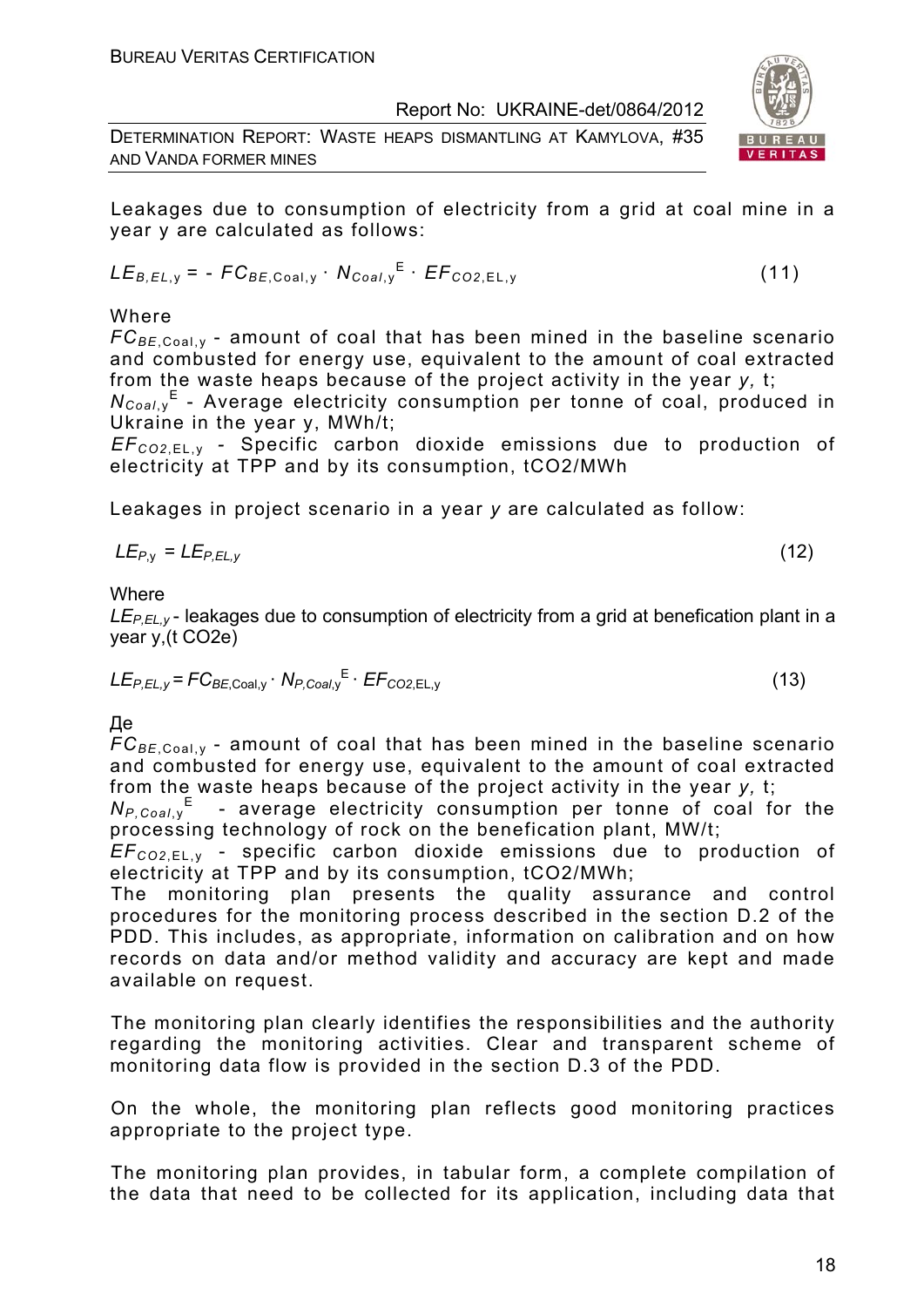DETERMINATION REPORT: WASTE HEAPS DISMANTLING AT KAMYLOVA, #35 AND VANDA FORMER MINES



are measured or sampled and data that are collected from other sources (e.g. official statistics, expert judgment, proprietary data, IPCC, commercial and scientific literature etc.) but not including data that are calculated with equations.

The monitoring plan indicates that the data monitored and required for verification are to be kept for two years after the last transfer of ERUs for the project.

Identified problem areas for project monitoring plan, project participants' responses and conclusions of Bureau Veritas Certification are described in Annex A to the Determination Report (refer to CAR12-CAR16)

#### **4.8 Leakage (40-41)**

This project will result in a net change in fugitive methane emissions due to the mining activities. As coal in the baseline scenario is only coming from mines it causes fugitive emissions of methane. These are calculated as standard country specific emission factor applied to the amount of coal that is extracted from the waste heaps in the project scenario (which is the same as the amount of coal that would have been mined in the baseline scenario. Source of the leakage are the fugitive methane emissions due to coal mining. These emissions are specific to the coal that is being mined. Coal produced by the project activity is not mined but extracted from the waste heap through the advanced beneficiation process. Therefore, coal produced by the project activity substitutes the coal would have been otherwise mined in the baseline. Coal that is mined in the baseline has fugitive methane emissions associated with it and the coal produced by the project activity does not have such emissions associated with it.

As reliable and accurate national data on fugitive CH4 emissions associated with the production of coal are available, project participants used this data to calculate the amount of fugitive CH4 emission as described below.

This leakage is measurable: through the same procedure as used in 2006 IPCC Guidelines (See Volume 2, Chapter 4, Page 4-11) and also used in CDM approved methodology ACM0009, Version 4.0.0. Activity data (in our case amount of coal extracted from the waste heap which is monitored directly) is multiplied by the emission factor (which is sourced from the relevant national study – National Inventory Report of Ukraine under the Kyoto Protocol) and any conversion coefficients.

Electricity consumption and related greenhouse gas emissions due to dismantling of waste heap to be taken into account in calculating the project emissions. Carbon dioxide emissions due to electricity consumption in the coal mine way in an amount, equivalent to the design of coal - a leakage that can be taken into account at base of the State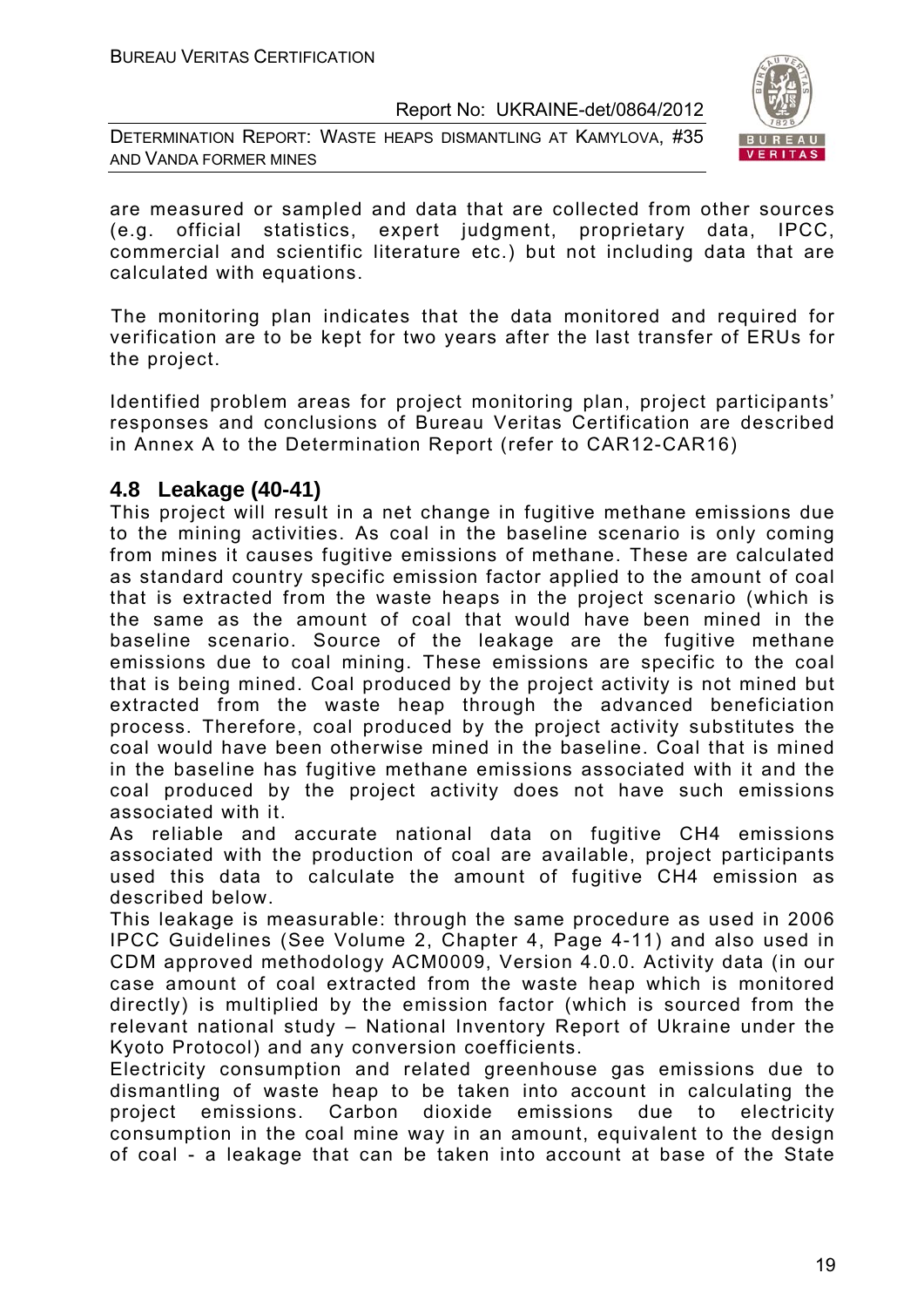DETERMINATION REPORT: WASTE HEAPS DISMANTLING AT KAMYLOVA, #35 AND VANDA FORMER MINES



Statistics Committee data, concerning unit costs of electricity at coal mines in Ukraine in the relevant year.

This leakage is directly attributable to the JI project activity according to the following assumption: the coal produced by the project activity from the waste heap will substitute the coal produced by underground mines of the region in the baseline scenario. This assumption is explained by the following logic: Energy coal market is demand driven as it is not feasible to produce coal without demand for it. Coal is a commodity that can be freely transported to the source of demand and coal of identical quality can substitute some other coal easily. The project activity cannot influence demand for coal on the market and supplies coal extracted from the waste heaps. In the baseline scenario demand for coal will stay the same and will be met by the traditional source – underground mines of the region. Therefore, the coal supplied by the project in the project scenario will have to substitute the coal mined in the baseline scenario. According to this approach equivalent product supplied by the project activity (with lower associated specific green-house gas emissions) will substitute the baseline product (with higher associated specific green-house gas emissions). This methodological approach is very common and is applied in all renewable energy projects (substitution of grid electricity with renewable-source electricity), projects in cement sector (e.g. JI0144 Slag usage and switch from wet to semi-dry process at JSC "Volyn-Cement", Ukraine), projects in metallurgy sector (e.g. UA1000181 Implementation of Arc Furnace Steelmaking Plant "Electrostal" at Kurakhovo, Donetsk Region) and others.

These leakages are significant and are estimated in the estimation of emissions adjustable to the project activity. Formulae on leakages calculations are provided ion the section 4.7 of this Report.

#### **4.9 Estimation of emission reductions or enhancements of net removals (42-47)**

The PDD indicates assessment of emissions or net removals in the baseline scenario and in the project scenario as the approach chosen to estimate the emission reductions or enhancement of net removals generated by the project.

The PDD provides the ex ante estimates of 07/11/2008-31/12/2012:

- (a) Emissions for the project scenario within the project boundary which is 122 258 tonnes of CO2 equivalent
- (b) Leakages which is -1 535 925 tonnes of CO2 equivalent
- (c) Emissions for the baseline scenario which is 5 291 174 tonnes of CO2 equivalent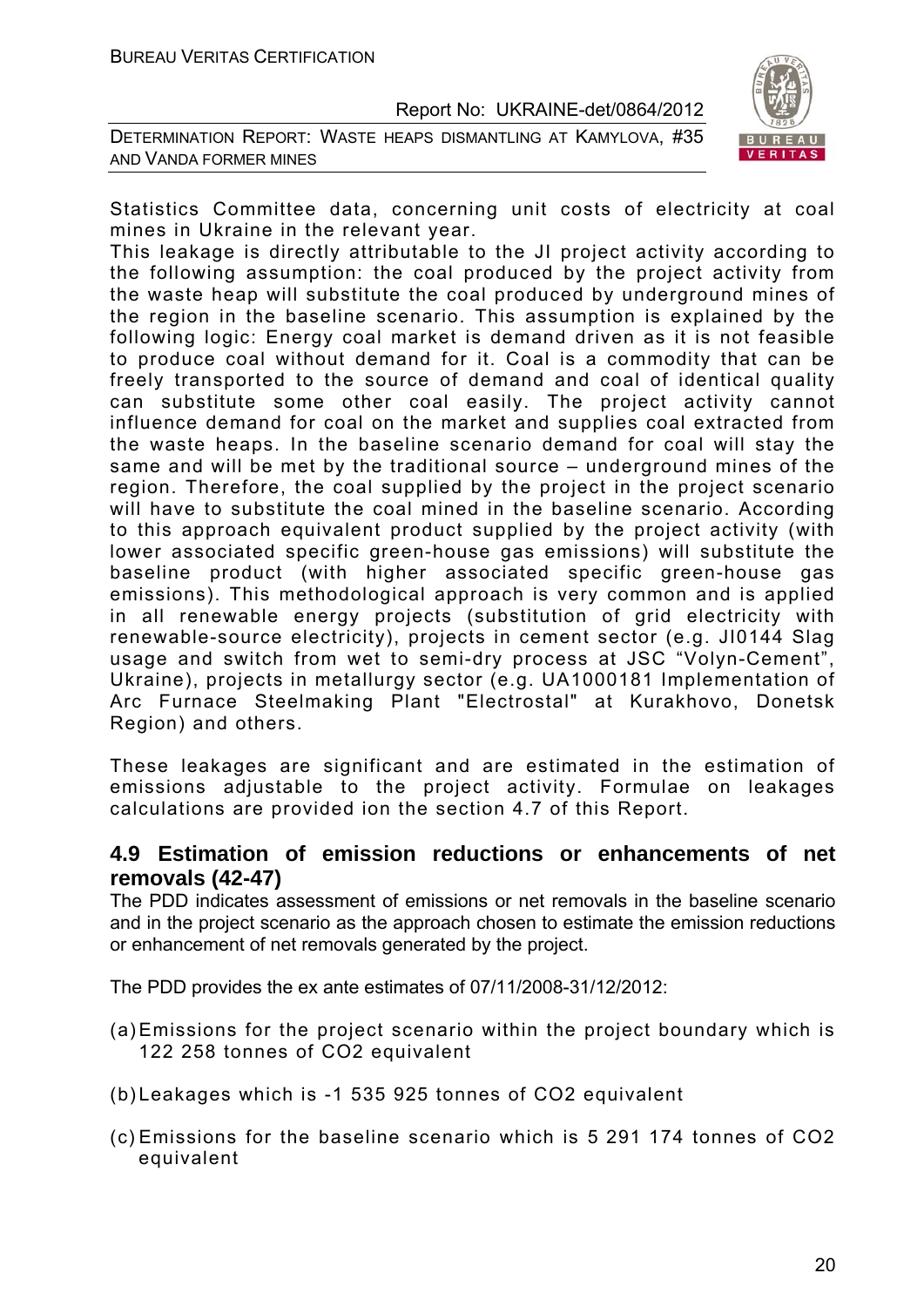DETERMINATION REPORT: WASTE HEAPS DISMANTLING AT KAMYLOVA, #35 AND VANDA FORMER MINES



(d) Emission reductions adjusted by leakages which is 6 704 841 tonnes of CO2 equivalent

The PDD provides the ex ante estimates of:

The estimates referred to above are given:

- (a) On a yearly basis;
- (b) From 07/11/2008 to 31/12/2012, covering the whole crediting period;
- (c) On a source-by-source/sink-by-sink basis;
- (d) For each GHG gas, which is CO2, СН4

(e) In tonnes of CO2 equivalent, using global warming potentials defined by decision 2/CP.3 or as subsequently revised in accordance with Article 5 of the Kyoto Protocol;

The formula used for calculating the estimates referred above, which are described in the section 4.7 of this Determination Report, are consistent throughout the PDD.

For calculating the estimates referred to above, key factors, e.g. local prices for electricity, coal and diesel fuel, available production resources, influencing the baseline emissions or removals and the activity level of the project and the emissions or net removals as well as risks associated with the project were taken into account, as appropriate.

Data sources used for calculating the estimates referred to above, such as work and laboratory logbooks, work and laboratory monthly and yearly reports, production sailing invoices are clearly identified, reliable and transparent.

Emission factors, such as emission factor for electricity consumption, Carbon Oxidation Factor of Coal, Carbon Oxidation Factor of Diesel Fuel, etc, were selected by carefully balancing accuracy and reasonableness, and appropriately justified of the choice.

The estimation referred to above is based on conservative assumptions and the most plausible scenarios in a transparent manner.

The estimates referred to above are consistent throughout the PDD.

The annual average of estimated emission reductions or enhancements of net removals over the crediting period is calculated by dividing the total estimated emission reductions or enhancements of net removals over the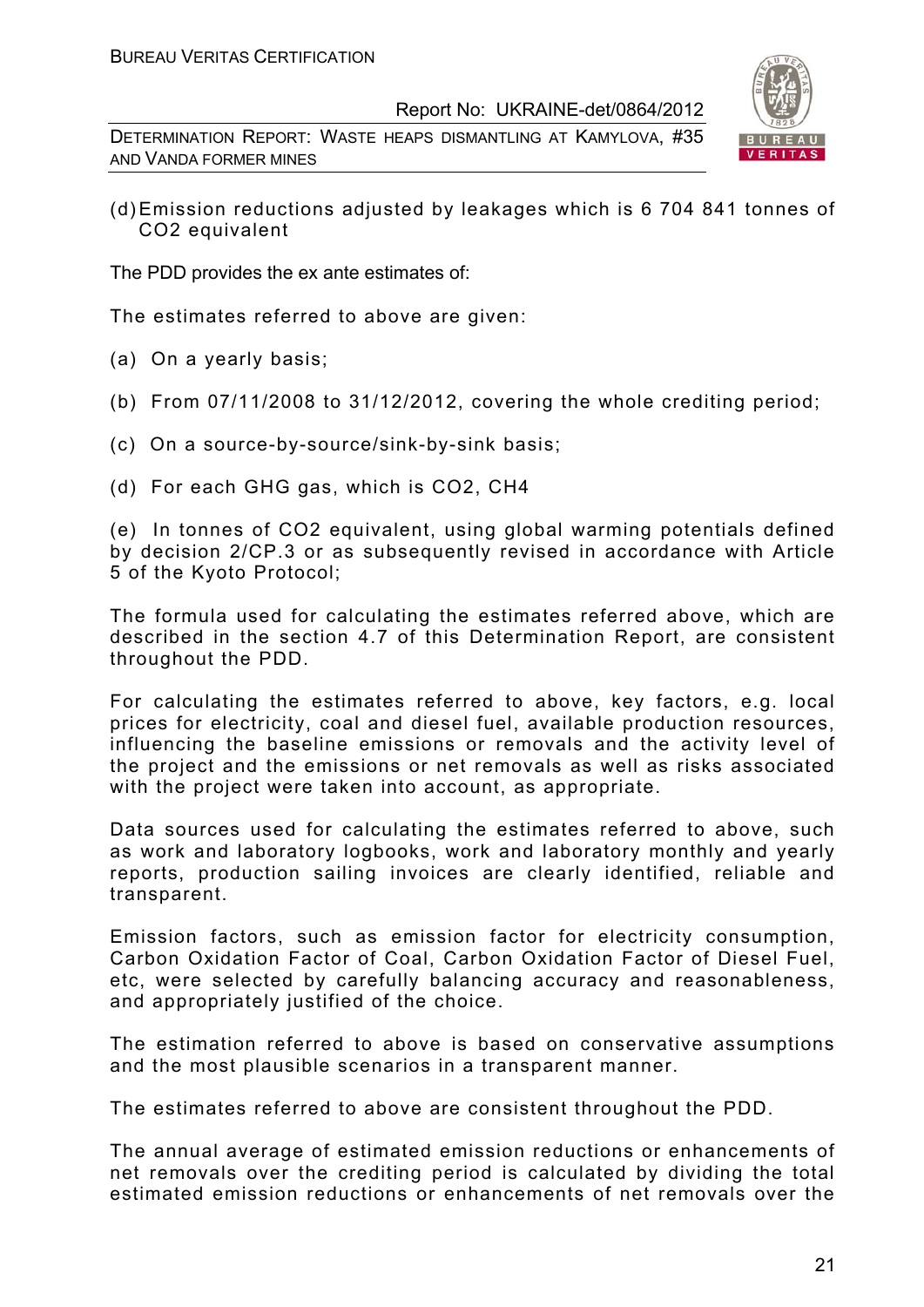DETERMINATION REPORT: WASTE HEAPS DISMANTLING AT KAMYLOVA, #35 AND VANDA FORMER MINES



crediting period by the total months of the crediting period, and multiplying by twelve.

#### **4.10 Environmental impacts (48)**

The PDD lists and attaches documentation on the analysis of the environmental impacts of the project, including transboundary impacts, in accordance with procedures as determined by the host Party, such as permit on pollutant by stationary sources, analysis of the environmental impacts, a part of separation fabric work project which is mentioned in the PDD.

The PDD provides conclusion and all references to supporting documentation of an environmental impact assessment undertaken in accordance with the procedures as required by the host Party, if the analysis referred to above indicates that the environmental impacts are considered significant by the project participants or the host Party.

The problem areas for environmental impacts of the project were not identified

#### **4.11 Stakeholder consultation (49)**

The host Party for the project is Ukraine. The project meets the applicable standards and requirements, set forth in Ukraine. The Host Party does not put forward the requirement to consult with stakeholders to JI projects. The project was presented to the local authorities, and was approved (approval on building, etc).

Any comments from local authorities or stakeholders were not obtained.

#### **4.12 Determination regarding small scale projects (50-57)**

"Not applicable"

#### **4.13 Determination regarding land use, land-use change and forestry (LULUCF) projects (58-64)**

"Not applicable"

### **4.14 Determination regarding programmes of activities (65-73)**

"Not applicable"

#### **5 SUMMARY AND REPORT OF HOW DUE ACCOUNT WAS TAKEN OF COMMENTS RECEIVED PURSUANT TO PARAGRAPH 32 OF THE JI GUIDELINES**

No comments, pursuant to paragraph 32 of the JI Guidelines, were received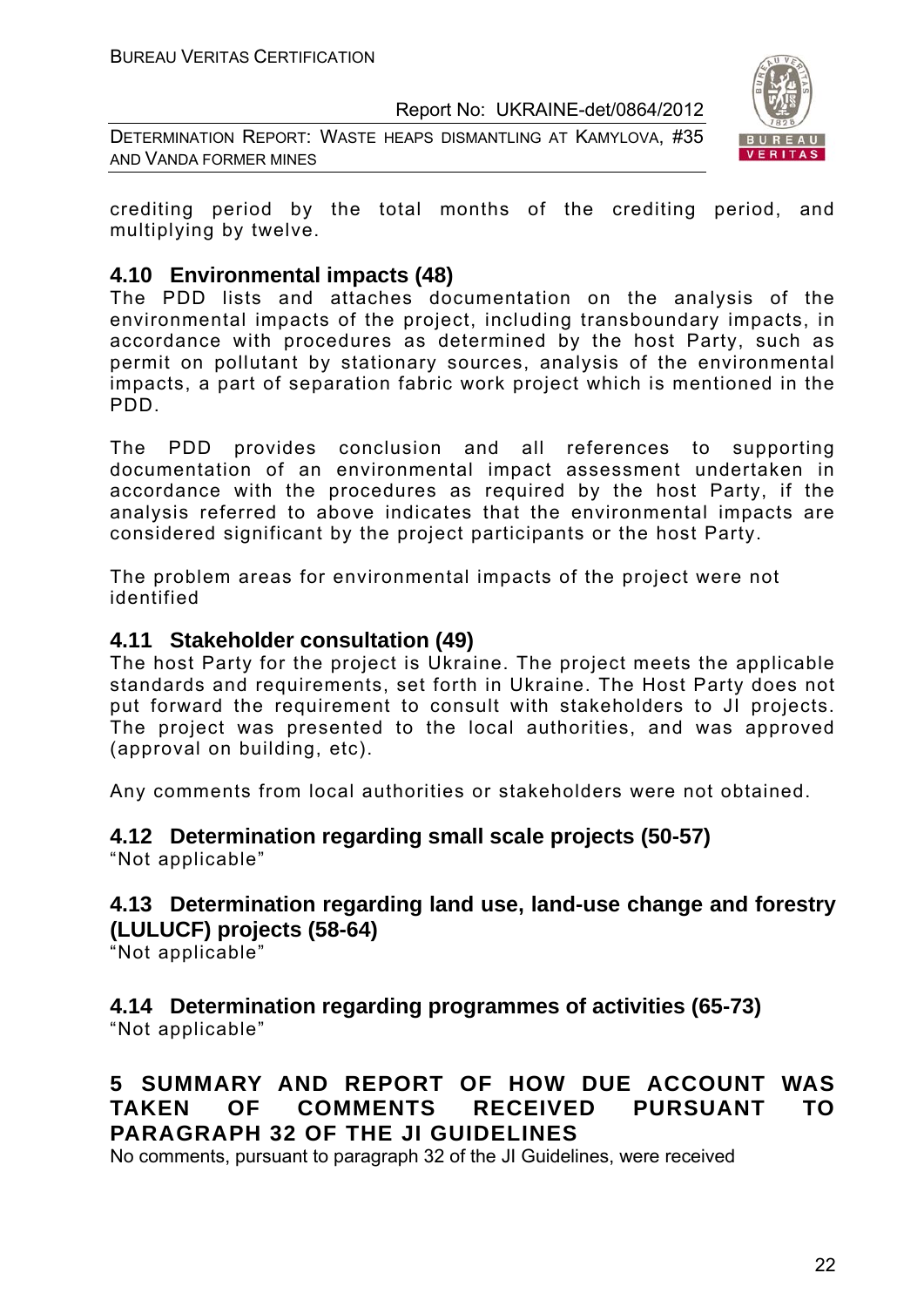DETERMINATION REPORT: WASTE HEAPS DISMANTLING AT KAMYLOVA, #35 AND VANDA FORMER MINES



#### **6 DETERMINATION OPINION**

Bureau Veritas Certification has performed a determination of the "Waste heaps dismantling at Kamilova, #35 and Vanda mine" Project in Mykhailivka village and Bokovo-Platovo urban village, Antratsyt district, Luhansk Region, Ukraine. The determination was performed on the basis of UNFCCC criteria and host country criteria and also on the criteria given to provide for consistent project operations, monitoring and reporting.

The determination consisted of the following three phases: i) a desk review of the project design and the baseline and monitoring plan; ii) follow-up interviews with project stakeholders; iii) the resolution of outstanding issues and the issuance of the final determination report and opinion.

Project participant/s used the latest tool for demonstration of the additionality. In line with this tool, the PDD provides barrier analysis AND common practice analysis, to determine that the project activity itself is not the baseline scenario.

Emission reductions attributable to the project are hence additional to any that would occur in the absence of the project activity. Given that the project is implemented and maintained as designed, the project is likely to achieve the estimated amount of emission reductions.

The determination revealed two pending issues related to the current determination stage of the project: the issue of the written approval of the project and the authorization of the project participant by the host Party. If the written approval and the authorization by the host Party are awarded, it is our opinion that the project as described in the Project Design Document, Version 2.0 meets all the relevant UNFCCC requirements for the determination stage and the relevant host Party criteria.

The review of the project design documentation (version 2.0) and the subsequent follow-up interviews have provided Bureau Veritas Certification with sufficient evidence to determine the fulfillment of stated criteria. In our opinion, the project correctly applies and meets the relevant UNFCCC requirements for the JI and the relevant host country criteria.

The determination is based on the information made available to us and the engagement conditions detailed in this report.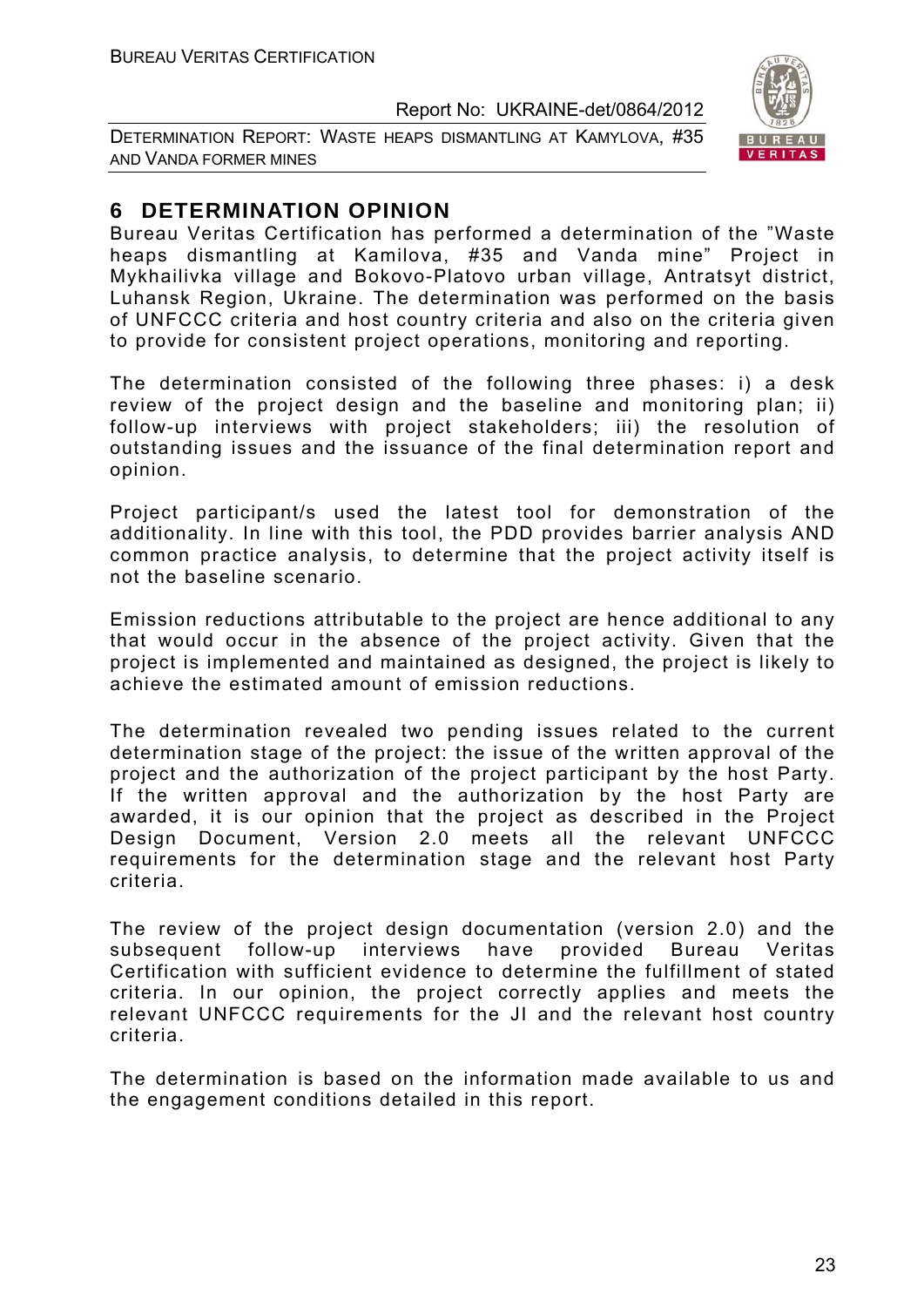DETERMINATION REPORT: WASTE HEAPS DISMANTLING AT KAMYLOVA, #35 AND VANDA FORMER MINES



#### **7 REFERENCES**

#### **Category 1 Documents:**

Documents provided by SIA "Vidzeme Eko" that relate directly to the GHG components of the project.

- /1/ Project Design Document "Waste heaps dismantling at Kamilova, #35 and Vanda mine " version 1.0 dated 03/12/2012
- /2/ Project Design Document "Waste heaps dismantling at Kamilova, #35 and Vanda mine " version 2.0 dated 04/12/2012
- /3/ ERUs calculation Excel-file "Calculation\_T43\_.xls"
- /4/ Letter of Endorsement #3699/23/7 dated 03/12/2012 issued by State Environment Investment Agency of Ukraine

#### **Category 2 Documents:**

Background documents related to the design and/or methodologies employed in the design or other reference documents.

- /1/ Delivery agreement #157 from 06/10/08 between "Servis-kom" Ltd and "Bidl grup" Ltd.
- /2/ Subcontract of works # 158 from 06/10/2008 between "Servis-kom" Ltd. and CE "Byryuzovo" for waste heap dismantling.
- /3/ Contract of works# 156 from 06/10/2008 between "Azovtreyd" Ltd (customer) and "Servis-kom" Ltd (performer) for waste heap dismantling.
- /4/ Verification certificate of working measuring electronic scales ANG 200C, valid till 25/07/08.
- /5/ Verification certificate of working measuring electronic scales ANG 200C, valid till 25/08/09.
- /6/ Verification certificate of working measuring electronic scales ANG 200C, valid till 10/09/10.
- /7/ Verification certificate of working measuring electronic scales ANG 200C, valid till 27/10/11.
- /8/ Verification certificate of working measuring electronic scales ANG 200C, valid till 27/12/12.
- /9/ Passport and certificates of electronic scales ANG 200C
- /10/ Diary of IO and SIEVES for coal chemical laboratory "TANDEM" Ltd.
- /11/ Passport and certificates of vibratory mill 75T-DRM.
- /12/ Passport and certificates of laboratory furnace SNOL 7,2/1100.
- /13/ Passport and certificates of laboratory sieve.
- /14/ Passport and certificates of drying box SNOL 58/350.
- /15/ Passport and certificates of drying box SNOL 100/350.
- /16/ Statements on coal quality, November 2008 October 2012
- /17/ Sale invoices on coal 0-30 mm, November 2008 October 2012
- /18/ Sale invoices on diesel fuel, November 2008 October 2012
- /19/ Technological scheme of "Tsentralna" enrichment plant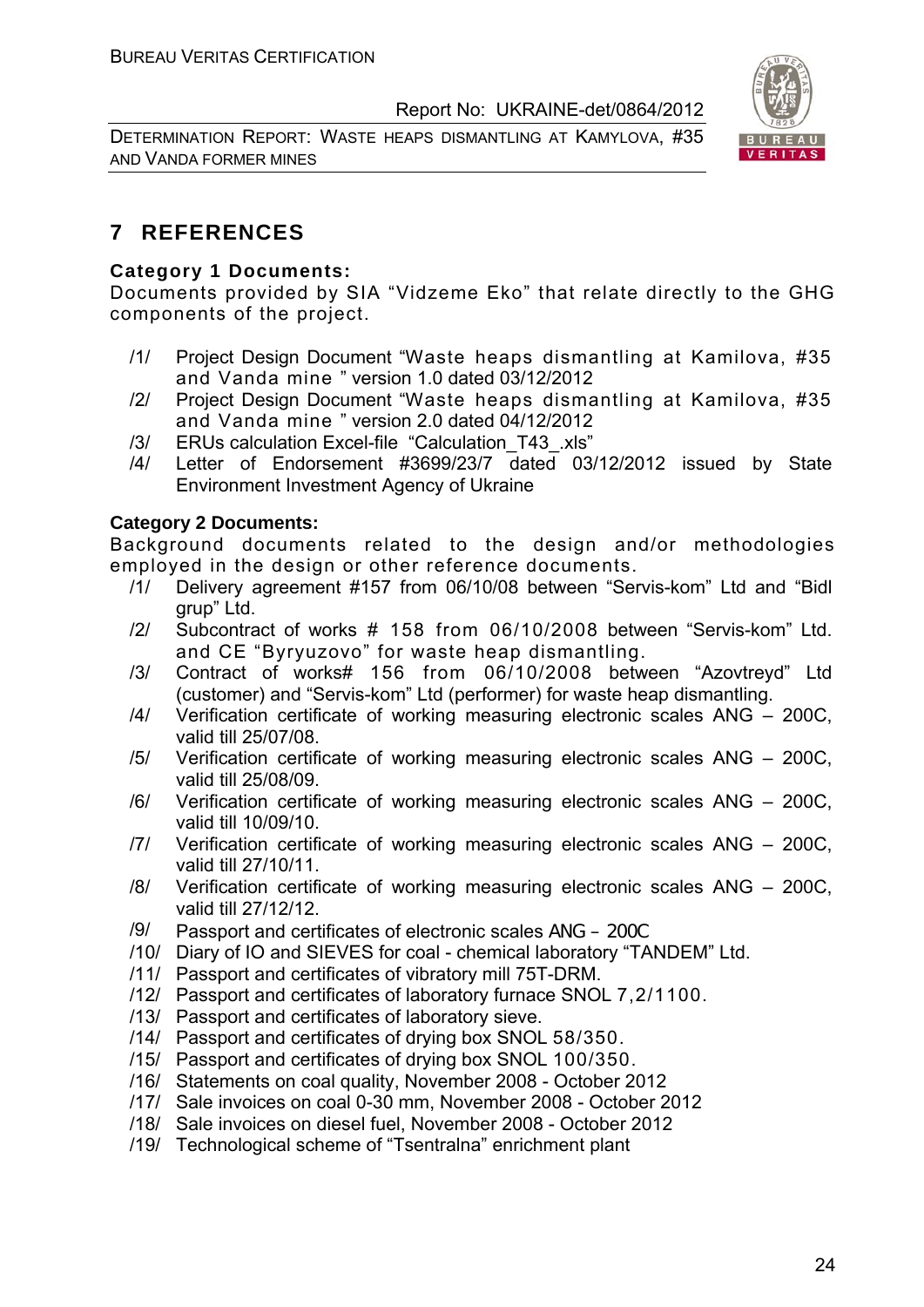DETERMINATION REPORT: WASTE HEAPS DISMANTLING AT KAMYLOVA, #35 AND VANDA FORMER MINES



#### **Persons interviewed:**

List persons interviewed during the determination or persons that contributed with other information that are not included in the documents listed above.

- /1/ Gints KIavinsh SIA "Vidzeme Eko" JI Project Manager
- /2/ Stah Yuri Mykhailovych SIA "Vidzeme Eko" JI Consultant
- /3/ Olena Mykolaivna Petrenko PE "Tandem 2006" Ltd. Head of Laboratory
- /4/ Oksana Olegіvna Koval manager of TCD CE "Byryuzovo"
- /5/ Igor Petrovych Kryuk -record keeper at weigh station, CE "Byryuzovo".
- /6/ Inna Olegovna Domochkina director of "Azovtreyd" LLc

1. o0o -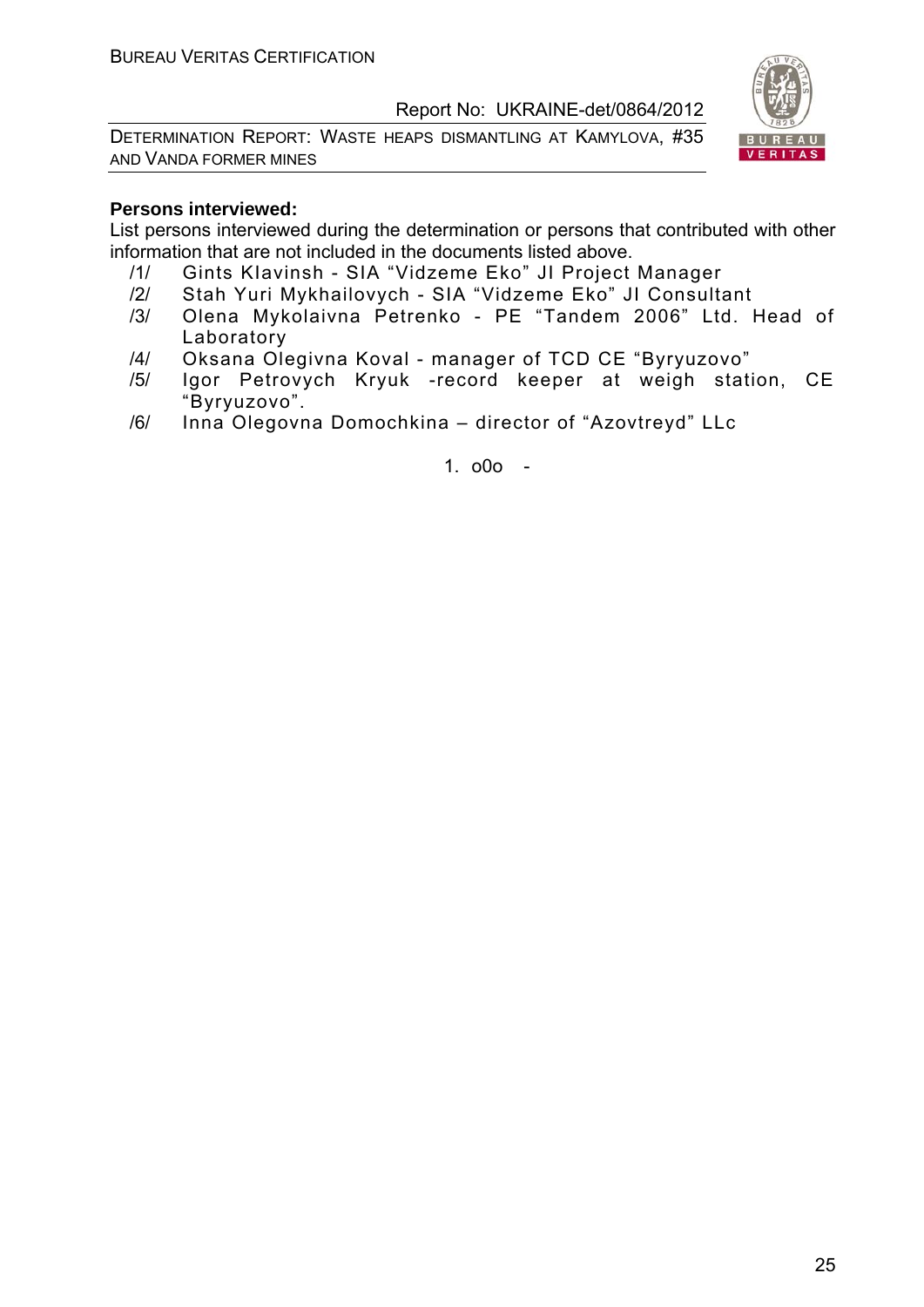#### DETERMINATION REPORT: WASTE HEAPS DISMANTLING AT KAMYLOVA, #35 AND VANDA FORMER MINES



#### ANNEX A. DETERMINATION PROTOCOL

#### **Check list for determination, according JOINT IMPLEMENTATION DETERMINATION AND VERIFICATION MANUAL (Version 01)**

| <b>DVM</b><br>Paragrap<br>h | <b>Check Item</b>                                                                                                                                                                                                                                                                                  | <b>Initial finding</b>                                                                                                                                                                                                                                                                                                                                                                                                                                                                                                                                                                                                                                                                                     | <b>Draft</b><br><b>Conclusion</b> | <b>Final</b><br><b>Conclusion</b> |
|-----------------------------|----------------------------------------------------------------------------------------------------------------------------------------------------------------------------------------------------------------------------------------------------------------------------------------------------|------------------------------------------------------------------------------------------------------------------------------------------------------------------------------------------------------------------------------------------------------------------------------------------------------------------------------------------------------------------------------------------------------------------------------------------------------------------------------------------------------------------------------------------------------------------------------------------------------------------------------------------------------------------------------------------------------------|-----------------------------------|-----------------------------------|
|                             | <b>General description of the project</b>                                                                                                                                                                                                                                                          |                                                                                                                                                                                                                                                                                                                                                                                                                                                                                                                                                                                                                                                                                                            |                                   |                                   |
| Title of the project        |                                                                                                                                                                                                                                                                                                    |                                                                                                                                                                                                                                                                                                                                                                                                                                                                                                                                                                                                                                                                                                            |                                   |                                   |
|                             | Is the title of the project presented?                                                                                                                                                                                                                                                             | The title of project is "WASTE HEAPS DISMANTLING<br>AT KAMYLOVA, #35 AND VANDA FORMER MINES"                                                                                                                                                                                                                                                                                                                                                                                                                                                                                                                                                                                                               | OK.                               | OK.                               |
|                             | Is the sectoral scope to which the project<br>pertains presented?                                                                                                                                                                                                                                  | The sectoral scope is 8. Mining/mineral production                                                                                                                                                                                                                                                                                                                                                                                                                                                                                                                                                                                                                                                         | <b>OK</b>                         | <b>OK</b>                         |
|                             | Is the current version number of the<br>document presented?                                                                                                                                                                                                                                        | The current version number is 1.0                                                                                                                                                                                                                                                                                                                                                                                                                                                                                                                                                                                                                                                                          | <b>OK</b>                         | <b>OK</b>                         |
|                             | Is the date when the<br>document was<br>completed presented?                                                                                                                                                                                                                                       | The date when the document is<br>completed is<br>03/12/2012                                                                                                                                                                                                                                                                                                                                                                                                                                                                                                                                                                                                                                                | <b>OK</b>                         | <b>OK</b>                         |
|                             | <b>Description of the project</b>                                                                                                                                                                                                                                                                  |                                                                                                                                                                                                                                                                                                                                                                                                                                                                                                                                                                                                                                                                                                            |                                   |                                   |
|                             | Is the purpose of the project included with<br>a concise, summarizing explanation (max.<br>1-2 pages) of the:<br>a) Situation existing prior to the starting<br>date of the project;<br>b) Baseline scenario; and<br>c) Project scenario (expected outcome,<br>including a technical description)? | The situation existing prior to the starting date of the<br><u>project</u><br>Very often it was not economically feasible to extract all<br>100% of coal from the rock mass. Therefore, waste<br>heaps of Donbass region contains a large amount of<br>coal, which is self-ignited later on. All the waste heaps<br>that were self-ignited or the ones that are close to self-<br>ignition are the centre of uncontrolled pollutants and<br>greenhouse gas emissions<br>The baseline scenario assumed that the common<br>practice will be continued – heap can be spontaneously<br>ignited with a certain probability, and the process of<br>burning will continue till all coal, contained there, will be | CAR01<br>CAR <sub>02</sub>        | OK.<br>OK                         |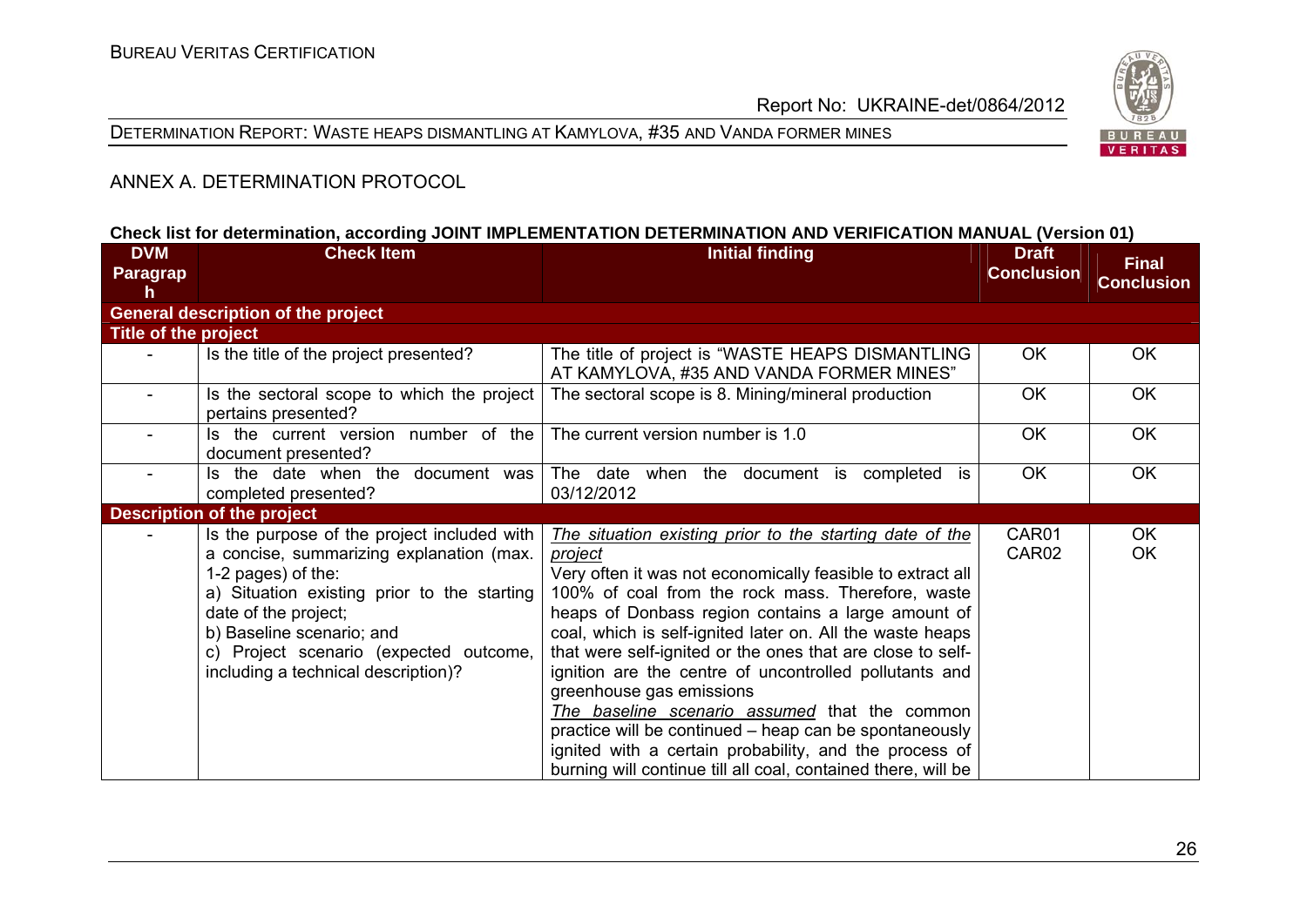| DETERMINATION REPORT: WASTE HEAPS DISMANTLING AT KAMYLOVA, #35 AND VANDA FORMER MINES<br>BUREAU |                                                                               |                                                                                                                                                                                                                                                                                                                                                                                                                                                                                                                                                                                                                                                                                                                                                                                                                                                                                                                                                      |                                   |                                   |
|-------------------------------------------------------------------------------------------------|-------------------------------------------------------------------------------|------------------------------------------------------------------------------------------------------------------------------------------------------------------------------------------------------------------------------------------------------------------------------------------------------------------------------------------------------------------------------------------------------------------------------------------------------------------------------------------------------------------------------------------------------------------------------------------------------------------------------------------------------------------------------------------------------------------------------------------------------------------------------------------------------------------------------------------------------------------------------------------------------------------------------------------------------|-----------------------------------|-----------------------------------|
| <b>DVM</b><br>Paragrap<br>h.                                                                    | <b>Check Item</b>                                                             | <b>Initial finding</b>                                                                                                                                                                                                                                                                                                                                                                                                                                                                                                                                                                                                                                                                                                                                                                                                                                                                                                                               | <b>Draft</b><br><b>Conclusion</b> | <b>Final</b><br><b>Conclusion</b> |
|                                                                                                 |                                                                               | burned. The process of combustion is accompanied by<br>release the carbon dioxide into atmosphere.<br><b>Project scenario-provides complete dismantling of the</b><br>dump. During dismantling of the dump, the rocks will be<br>divided into fractions, which will be used for blending<br>with steam coal and subsequently supplied to heat<br>power plants and boiler houses for burning as fuel.<br>After sorting, the large fractions will be used for building<br>and repairing of roads. As the result, rock mass of the<br>dump will be fully utilized, and the received coal will<br>replace coal, which otherwise would have had to be<br>mined. As the result of the project, the opportunity of<br>self-ignition of heap will be eliminated<br>CAR01<br>Please add data on subcontractors of "Azovtreyd" Ltd<br>involved to the project activity.<br>CAR02<br>Please provide correct numeration of tables and figures<br>through all PDD |                                   |                                   |
|                                                                                                 | Is the history of the project (incl. its JI<br>component) briefly summarized? | The history of project JI component is briefly<br>summarized<br>CAR03<br>Please add history of waste heaps dismantled in<br>project frames. According to "Моделювання<br>температурного поля згасаючих териконів, В.В.<br>Попович, А.Д. Кузик, канд. фіз.-мат. наук, доцент,<br>О.О. Карабин, канд. фіз.-мат. наук, доцент, О.Ю.<br>Чмир, канд. фіз.-мат. наук (Львівський державний<br>університет безпеки життєдіяльності)" time of                                                                                                                                                                                                                                                                                                                                                                                                                                                                                                                | CAR03                             | <b>OK</b>                         |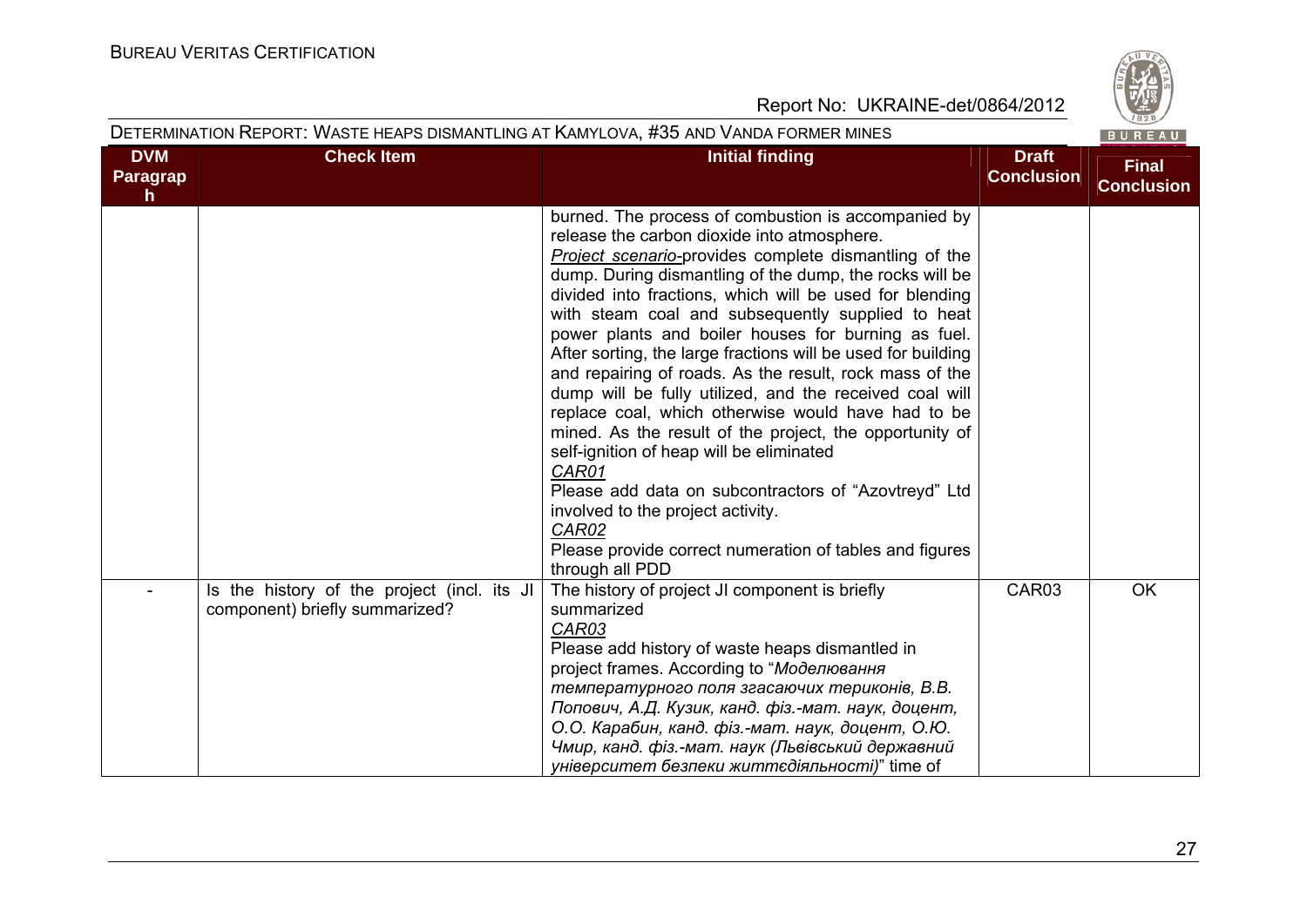| DETERMINATION REPORT: WASTE HEAPS DISMANTLING AT KAMYLOVA, #35 AND VANDA FORMER MINES |                                                                                                                                                                                                                               |                                                                                                                                                                                                                                              | マロムシ<br>BUREAU                    |                                   |
|---------------------------------------------------------------------------------------|-------------------------------------------------------------------------------------------------------------------------------------------------------------------------------------------------------------------------------|----------------------------------------------------------------------------------------------------------------------------------------------------------------------------------------------------------------------------------------------|-----------------------------------|-----------------------------------|
| <b>DVM</b><br>Paragrap<br>h                                                           | <b>Check Item</b>                                                                                                                                                                                                             | <b>Initial finding</b>                                                                                                                                                                                                                       | <b>Draft</b><br><b>Conclusion</b> | <b>Final</b><br><b>Conclusion</b> |
|                                                                                       |                                                                                                                                                                                                                               | waste heap burning is about 15-20 years after finishing<br>of waste heap mantling                                                                                                                                                            |                                   |                                   |
| <b>Project participants</b>                                                           |                                                                                                                                                                                                                               |                                                                                                                                                                                                                                              |                                   |                                   |
|                                                                                       | Are project participants and Party(ies)<br>involved in the project listed?                                                                                                                                                    | "Azovtreyd" Ltd and SIA "Vidzeme Eko" is indicated as<br>the project participants and Ukraine and Republic<br>Latvia are indicated as Parties involved                                                                                       | <b>OK</b>                         | <b>OK</b>                         |
| $\blacksquare$                                                                        | Is the data of the project participants<br>presented in tabular format?                                                                                                                                                       | The data of the project participants are presented in<br>tabular format                                                                                                                                                                      | OK                                | <b>OK</b>                         |
|                                                                                       | Is contact information provided in Annex 1<br>of the PDD?                                                                                                                                                                     | The contact information on project participants are<br>indicated in the Annex 1                                                                                                                                                              | OK                                | OK                                |
| $\overline{\phantom{a}}$                                                              | Is it indicated, if it is the case, if the Party<br>involved is a host Party?                                                                                                                                                 | The Host Party Ukraine is indicated as the Party<br>Involved                                                                                                                                                                                 | <b>OK</b>                         | <b>OK</b>                         |
|                                                                                       | <b>Technical description of the project</b>                                                                                                                                                                                   |                                                                                                                                                                                                                                              |                                   |                                   |
|                                                                                       | <b>Location of the project</b>                                                                                                                                                                                                |                                                                                                                                                                                                                                              |                                   |                                   |
|                                                                                       | Host Party(ies)                                                                                                                                                                                                               | <b>Ukraine</b>                                                                                                                                                                                                                               | OK                                | OK                                |
| $\sim$                                                                                | Region/State/Province etc.                                                                                                                                                                                                    | Luhansk Region, Antratsyt District                                                                                                                                                                                                           | <b>OK</b>                         | <b>OK</b>                         |
|                                                                                       | City/Town/Community etc.                                                                                                                                                                                                      | Mykhailivka village and Bokovo-Platovo urban village                                                                                                                                                                                         | <b>OK</b>                         | <b>OK</b>                         |
|                                                                                       | Detail of the physical location, including<br>information<br>allowing<br>the<br>unique<br>identification of the project. (This section  <br>should not exceed one page)                                                       | Geographical coordinates of the waste heaps and<br>enrichment plant are provided in the section A.4.1.4<br>CAR04<br>Please add coordinates of sorting unit and clarify<br>source of project geographical data                                | CAR04                             | <b>OK</b>                         |
|                                                                                       |                                                                                                                                                                                                                               | Technologies to be employed, or measures, operations or actions to be implemented by the project                                                                                                                                             |                                   |                                   |
|                                                                                       | Are the technology(ies) to be employed, or<br>measures, operations or actions to be<br>implemented by the project, including all<br>relevant<br>technical<br>data<br>and<br>the $\vert$<br>implementation schedule described? | Technology used in this project is describe in the<br>section A.4.2<br>CL01<br>The proposed project envisages processing around of<br>2.3 millions tonnes of coal containing rock mass from<br>waste heap per year. These means that about 1 | CL <sub>01</sub>                  |                                   |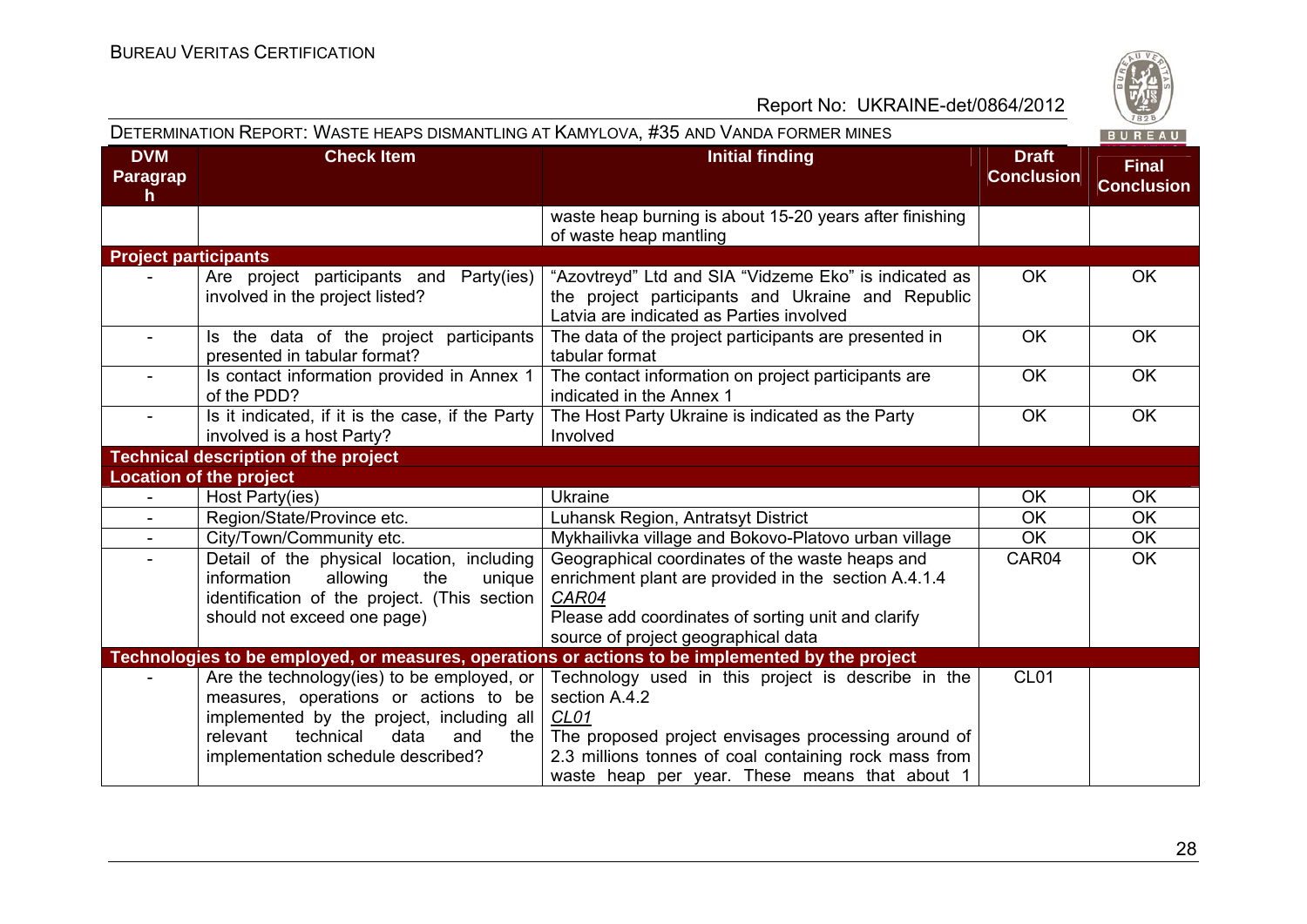

| DETERMINATION REPORT: WASTE HEAPS DISMANTLING AT KAMYLOVA, #35 AND VANDA FORMER MINES |                                                                                                                            |                                                                                                                                                                                                                                                                                                                                                                                                                                                                                                                                  | 020/<br>BUREAU                    |                                   |
|---------------------------------------------------------------------------------------|----------------------------------------------------------------------------------------------------------------------------|----------------------------------------------------------------------------------------------------------------------------------------------------------------------------------------------------------------------------------------------------------------------------------------------------------------------------------------------------------------------------------------------------------------------------------------------------------------------------------------------------------------------------------|-----------------------------------|-----------------------------------|
| <b>DVM</b><br><b>Paragrap</b><br>$\mathsf{h}$                                         | <b>Check Item</b>                                                                                                          | <b>Initial finding</b>                                                                                                                                                                                                                                                                                                                                                                                                                                                                                                           | <b>Draft</b><br><b>Conclusion</b> | <b>Final</b><br><b>Conclusion</b> |
|                                                                                       |                                                                                                                            | 265 000 tCO2eq is obtained per year. PDD indicates<br>annual average ERUs value about 1 500 000 per year.<br>Please correct or explain this misamendment.                                                                                                                                                                                                                                                                                                                                                                        |                                   |                                   |
|                                                                                       | sectoral policies and circumstances                                                                                        | Brief explanation of how the anthropogenic emissions of greenhouse gases by sources are to be reduced by the proposed JI project,<br>including why the emission reductions would not occur in the absence of the proposed project, taking into account national and/or                                                                                                                                                                                                                                                           |                                   |                                   |
|                                                                                       | Is it stated how anthropogenic GHG<br>emission reductions are to be achieved?<br>(This section should not exceed one page) | <b>The</b><br>proposed<br>project<br>is aimed<br>at<br>reducing<br>anthropogenic emissions. Emission reductions created<br>by:<br>- Elimination of greenhouse gases sources associated<br>with burning waste heaps, by extracting coal from the<br>rock dumps;<br>- Reduction of uncontrolled methane emissions due to<br>replacement of coal that would have been extracted<br>through mining;<br>- Reduction of electricity consumption at waste heap<br>dismantling in comparison to electricity consumption at<br>coal mine. | <b>OK</b>                         | <b>OK</b>                         |
|                                                                                       | Is it provided the estimation of emission<br>reductions over the crediting period?                                         | The estimation of emission reduction over crediting<br>period 07/11/2008-31/12/2012 is 6 704 841 tonnes of<br>CO2 equivalent                                                                                                                                                                                                                                                                                                                                                                                                     | <b>OK</b>                         | <b>OK</b>                         |
|                                                                                       | Is it provided the estimated annual<br>reduction for the chosen credit period in<br>tCO <sub>2</sub> e?                    | The estimated annual reduction for chosen crediting<br>period is 1 609 162 tonnes of CO2 equivalent.                                                                                                                                                                                                                                                                                                                                                                                                                             | <b>OK</b>                         | <b>OK</b>                         |
| $\blacksquare$                                                                        | data from questions above<br>Are the<br>presented in tabular format?                                                       | The data from questions above is presented in tabular<br>format                                                                                                                                                                                                                                                                                                                                                                                                                                                                  | <b>OK</b>                         | <b>OK</b>                         |
|                                                                                       | Estimated amount of emission reductions over the crediting period                                                          |                                                                                                                                                                                                                                                                                                                                                                                                                                                                                                                                  |                                   |                                   |
|                                                                                       | Is the length of the crediting period<br>Indicated?                                                                        | The length of crediting period is 4 years 2 months or 50<br>months from 07/11/2008 till 31/12/2012                                                                                                                                                                                                                                                                                                                                                                                                                               | <b>OK</b>                         | OK                                |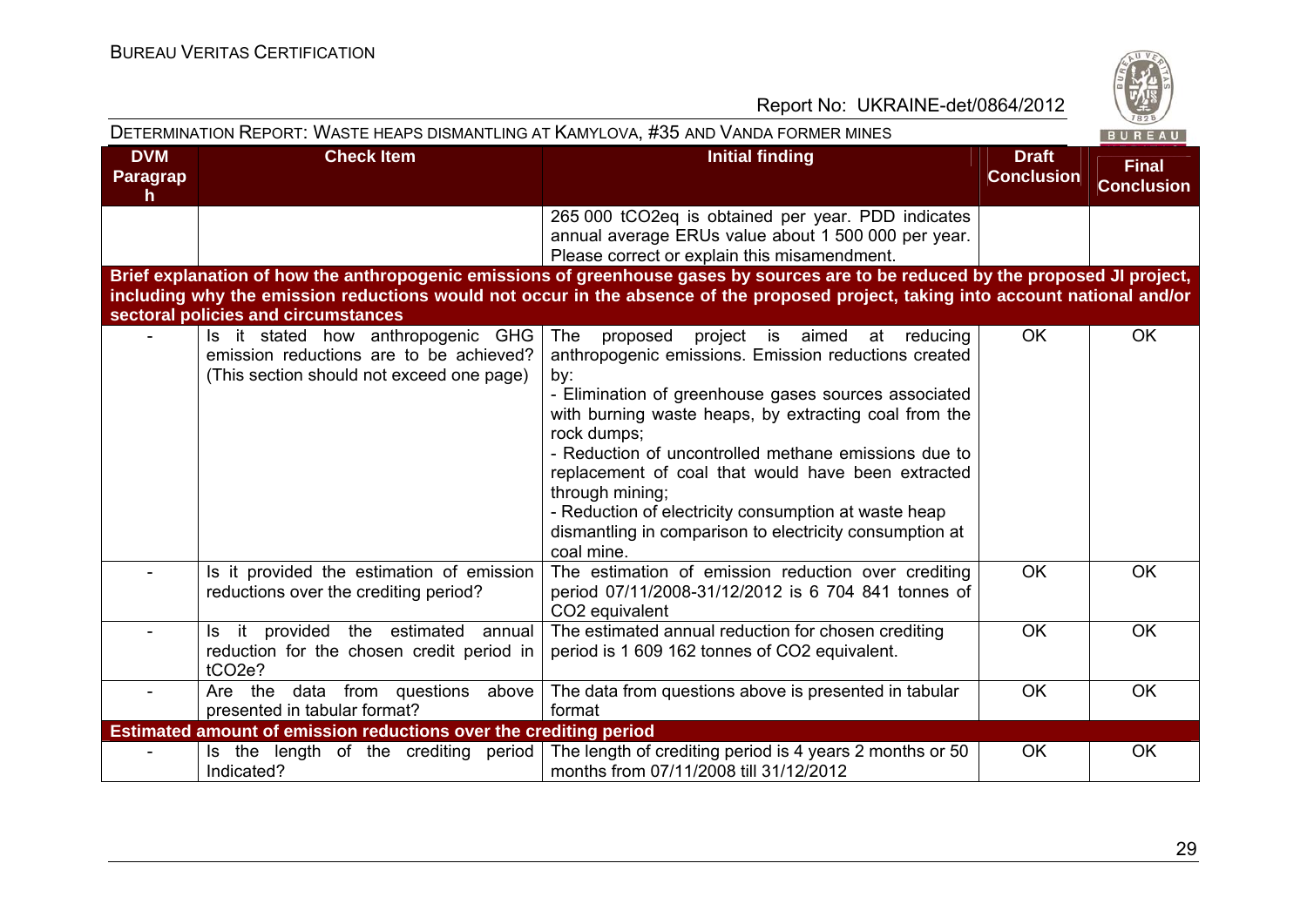

|                                    |                                                                                                                                                                                                                                                                                                                                                                                                                | DETERMINATION REPORT: WASTE HEAPS DISMANTLING AT KAMYLOVA, #35 AND VANDA FORMER MINES                                                |                                   | 1820/<br>BUREAU                   |
|------------------------------------|----------------------------------------------------------------------------------------------------------------------------------------------------------------------------------------------------------------------------------------------------------------------------------------------------------------------------------------------------------------------------------------------------------------|--------------------------------------------------------------------------------------------------------------------------------------|-----------------------------------|-----------------------------------|
| <b>DVM</b><br><b>Paragrap</b><br>h | <b>Check Item</b>                                                                                                                                                                                                                                                                                                                                                                                              | <b>Initial finding</b>                                                                                                               | <b>Draft</b><br><b>Conclusion</b> | <b>Final</b><br><b>Conclusion</b> |
|                                    | Are estimates of total as well as annual<br>and average annual emission reductions in<br>tonnes of CO2 equivalent provided?                                                                                                                                                                                                                                                                                    | The estimates of total as well as annual and average<br>annual emission reductions are provided in tonnes of<br>CO2 equivalent       | <b>OK</b>                         | OK                                |
|                                    | <b>Project approvals by Parties</b>                                                                                                                                                                                                                                                                                                                                                                            |                                                                                                                                      |                                   |                                   |
| 19                                 | Have the DFPs of all Parties listed as<br>"Parties involved" in the PDD provided<br>written project approvals?                                                                                                                                                                                                                                                                                                 | CAR05<br>Please provide Letter of Endorsement<br>CAR06<br>Please provide written project approvals from the both<br>Parties Involved | CAR05<br>CAR06                    | OK<br>Pending                     |
| 19                                 | Does the PDD identify at least the host<br>Party as a "Party involved"?                                                                                                                                                                                                                                                                                                                                        | The Host party Ukraine is indicated as the Party<br>Involved                                                                         | OK                                | OK                                |
| 19                                 | Has the DFP of the host Party issued a<br>written project approval?                                                                                                                                                                                                                                                                                                                                            | See CAR06                                                                                                                            | Pending                           | Pending                           |
| 20                                 | Are all the written project approvals by<br>Parties involved unconditional?                                                                                                                                                                                                                                                                                                                                    | See CAR06                                                                                                                            | Pending                           | Pending                           |
|                                    | Authorization of project participants by Parties involved                                                                                                                                                                                                                                                                                                                                                      |                                                                                                                                      |                                   |                                   |
| $\overline{21}$                    | Is each of the legal entities listed as project<br>participants in the PDD authorized by a<br>Party<br>involved, which is also listed in the PDD,<br>through:<br>- A written project approval by a Party<br>involved, explicitly indicating the name of<br>the legal entity? or<br>- Any other form of project participant<br>authorization in writing, explicitly indicating<br>the name of the legal entity? | authorisation of legal entities, indicated as Parties<br>involved will be provided by project written approvals                      | Pending                           | Pending                           |
| <b>Baseline setting</b>            |                                                                                                                                                                                                                                                                                                                                                                                                                |                                                                                                                                      |                                   |                                   |
| 22                                 | Does the PDD explicitly indicate which of                                                                                                                                                                                                                                                                                                                                                                      | The PDD explicitly indicates that JI specific approach   OK                                                                          |                                   | OK                                |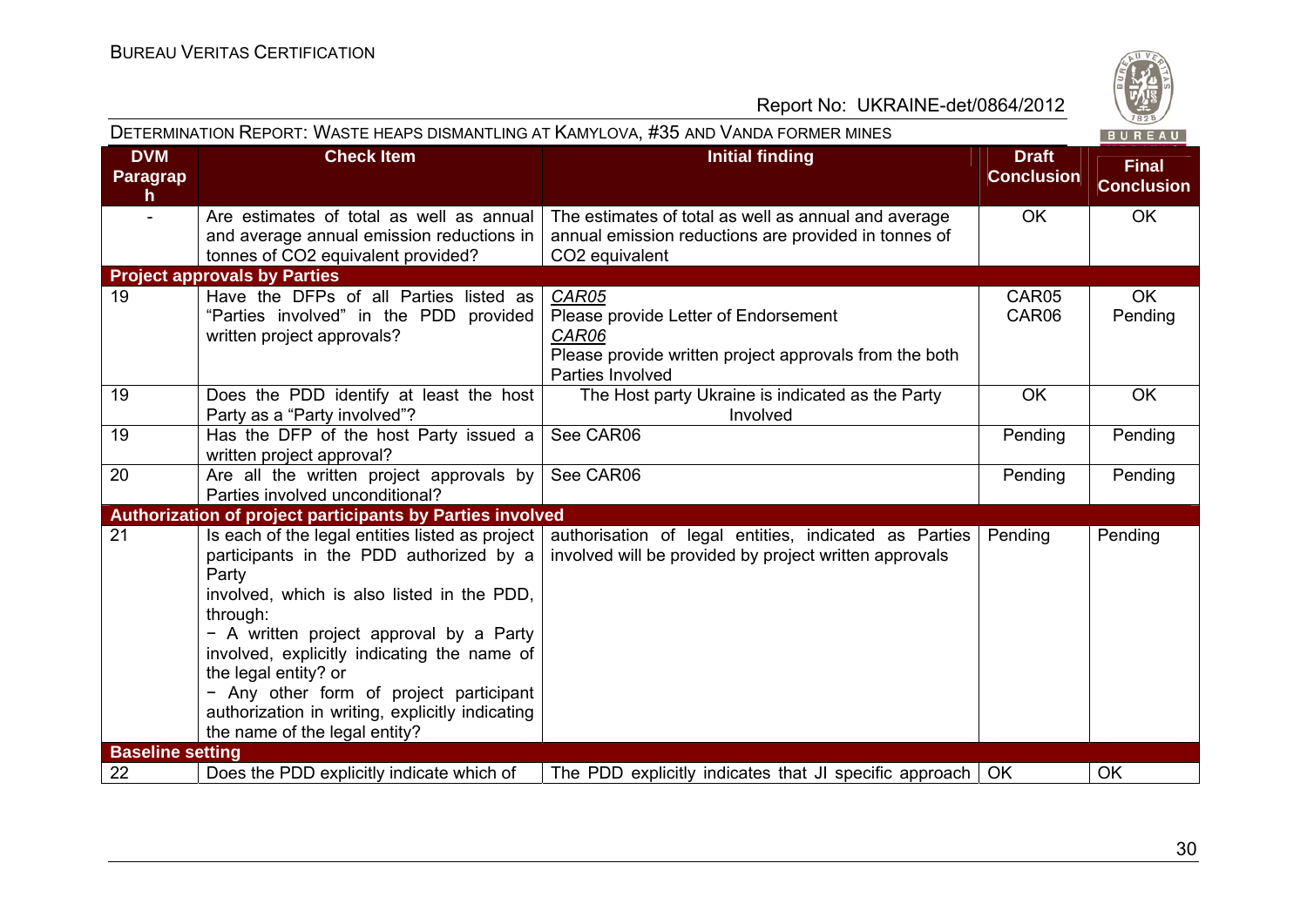|                              | DETERMINATION REPORT: WASTE HEAPS DISMANTLING AT KAMYLOVA, #35 AND VANDA FORMER MINES                                                                                                                                                                                                                                                                                                                                                                                                                                                                                                                                                                                                                                                                                                         |                                                                                                                                                                                                                                                                                                                                                                                                                                                                                                                                                                                                                  | BUREAU                            |                                   |
|------------------------------|-----------------------------------------------------------------------------------------------------------------------------------------------------------------------------------------------------------------------------------------------------------------------------------------------------------------------------------------------------------------------------------------------------------------------------------------------------------------------------------------------------------------------------------------------------------------------------------------------------------------------------------------------------------------------------------------------------------------------------------------------------------------------------------------------|------------------------------------------------------------------------------------------------------------------------------------------------------------------------------------------------------------------------------------------------------------------------------------------------------------------------------------------------------------------------------------------------------------------------------------------------------------------------------------------------------------------------------------------------------------------------------------------------------------------|-----------------------------------|-----------------------------------|
| <b>DVM</b><br>Paragrap<br>h. | <b>Check Item</b>                                                                                                                                                                                                                                                                                                                                                                                                                                                                                                                                                                                                                                                                                                                                                                             | <b>Initial finding</b>                                                                                                                                                                                                                                                                                                                                                                                                                                                                                                                                                                                           | <b>Draft</b><br><b>Conclusion</b> | <b>Final</b><br><b>Conclusion</b> |
|                              | the following approaches is used for<br>identifying the baseline?<br>- JI specific approach<br>- Approved CDM methodology approach                                                                                                                                                                                                                                                                                                                                                                                                                                                                                                                                                                                                                                                            | was used for baseline establishing                                                                                                                                                                                                                                                                                                                                                                                                                                                                                                                                                                               |                                   |                                   |
|                              | <b>JI specific approach only</b><br>PDD provide a detailed<br><b>OK</b><br>Does the<br>The PDD contains a detailed theoretical description of<br>OK.<br>theoretical description in a complete and<br>proposed baseline<br>transparent manner?<br>Does the PDD provide justification that the<br>CAR07<br><b>OK</b><br>The PDD provides justification of baseline establishing<br>baseline is established:<br>OK<br>(a) By listing and describing five plausible future<br>CAR08<br>(a) By listing and describing plausible<br>scenarious<br>(b) Taking into account national and sectoral<br>future scenarios on the<br>basis of<br>policies. Ukrainian policies doesn't require or<br>conservative assumptions and selecting<br>encourage waste heaps dismantling<br>the most plausible one? |                                                                                                                                                                                                                                                                                                                                                                                                                                                                                                                                                                                                                  |                                   |                                   |
| 23                           |                                                                                                                                                                                                                                                                                                                                                                                                                                                                                                                                                                                                                                                                                                                                                                                               |                                                                                                                                                                                                                                                                                                                                                                                                                                                                                                                                                                                                                  |                                   |                                   |
| 23                           | (b) Taking into account relevant national<br>and/or sectoral policies and circumstance?<br>- Are key factors that affect a baseline<br>taken into account?<br>(c) In a transparent manner with regard to<br>the choice of approaches, assumptions,<br>methodologies, parameters, date sources<br>and key factors?<br>(d) Taking into account of uncertainties and<br>using conservative assumptions?<br>(e) In such a way that ERUs cannot be<br>earned for decreases in activity levels<br>outside the project or due to force<br>majeure?<br>(f) By drawing on the list of standard                                                                                                                                                                                                         | (c) In transparent manner, with regard to the<br>approaches, methodologies, parameters, data<br>sources and key factors<br>(d) Uncertaintites and conservative assumptions<br>are taken into account<br>(e) ERUs cannot be earned for decreasing in<br>activity levels outside the project, because in<br>case of projects stop, generation of emission<br>reduction will be stopped also.<br>(f) Variables used for baseline calculations in line<br>within appendix B to "Guidance on criteria for<br>baseline setting and monitoring"<br>CAR07<br>Please provide analysis of additional alternatives<br>CAR08 |                                   |                                   |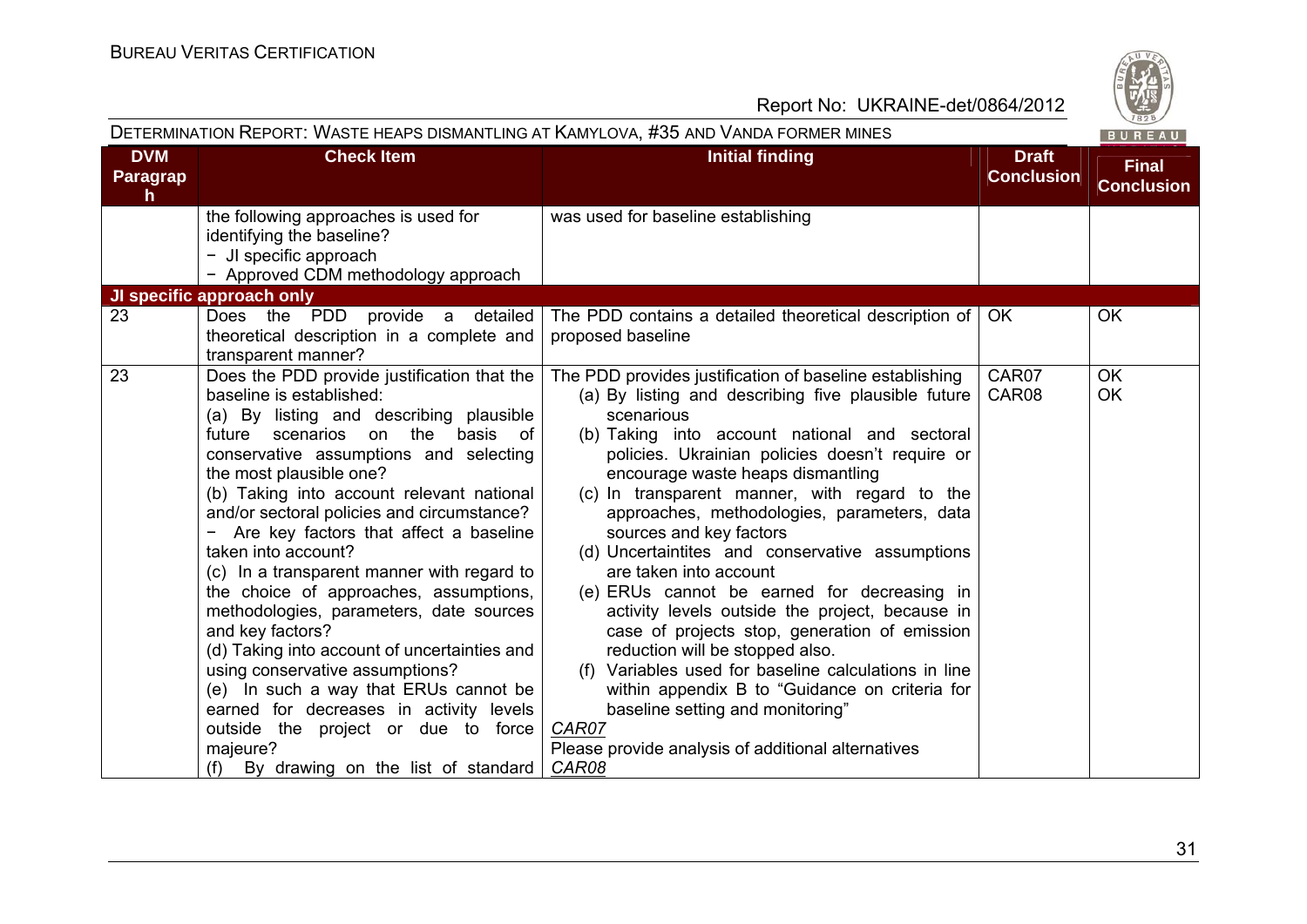|                             | DETERMINATION REPORT: WASTE HEAPS DISMANTLING AT KAMYLOVA, #35 AND VANDA FORMER MINES                                                                                                                                                                                                                                                                                                                                                                                                                                                                         |                                                                                                                                                                                                                                                                                                                |                                   | $\sim$ 02 $\sim$<br>BUREAU        |
|-----------------------------|---------------------------------------------------------------------------------------------------------------------------------------------------------------------------------------------------------------------------------------------------------------------------------------------------------------------------------------------------------------------------------------------------------------------------------------------------------------------------------------------------------------------------------------------------------------|----------------------------------------------------------------------------------------------------------------------------------------------------------------------------------------------------------------------------------------------------------------------------------------------------------------|-----------------------------------|-----------------------------------|
| <b>DVM</b><br>Paragrap<br>h | <b>Check Item</b>                                                                                                                                                                                                                                                                                                                                                                                                                                                                                                                                             | <b>Initial finding</b>                                                                                                                                                                                                                                                                                         | <b>Draft</b><br><b>Conclusion</b> | <b>Final</b><br><b>Conclusion</b> |
|                             | variables contained in appendix B to<br>"Guidance on criteria for baseline setting<br>and monitoring", as appropriate?                                                                                                                                                                                                                                                                                                                                                                                                                                        | Please check data source of coal NCV in table 3                                                                                                                                                                                                                                                                |                                   |                                   |
| 24                          | If selected elements or combinations of<br>approved CDM<br>methodologies<br>or<br>methodological tools for baseline setting<br>are used, are the selected elements or<br>combinations together with the elements<br>supplementary developed by the project<br>participants in line with 23 above?                                                                                                                                                                                                                                                             | The selected elements of CDM methodology ACM0009<br>ver. 4.0.0 were used.                                                                                                                                                                                                                                      | <b>OK</b>                         | <b>OK</b>                         |
| 25                          | If a multi-project emission factor is used,<br>does the PDD provide appropriate<br>justification?                                                                                                                                                                                                                                                                                                                                                                                                                                                             | The multi-project emission factors used in line with<br>National GHG Inventory Report for 1990-2010 years,<br>approved by SEIA                                                                                                                                                                                 | OK.                               | <b>OK</b>                         |
|                             | Approved CDM methodology approach only_Paragraphs 26(a) - 26(d)_Not applicable                                                                                                                                                                                                                                                                                                                                                                                                                                                                                |                                                                                                                                                                                                                                                                                                                |                                   |                                   |
| <b>Additionality</b>        |                                                                                                                                                                                                                                                                                                                                                                                                                                                                                                                                                               |                                                                                                                                                                                                                                                                                                                |                                   |                                   |
|                             | JI specific approach only                                                                                                                                                                                                                                                                                                                                                                                                                                                                                                                                     |                                                                                                                                                                                                                                                                                                                |                                   |                                   |
| 28                          | Does the PDD indicate which of the<br>following approaches for demonstrating<br>additionality is used?<br>(a) Provision of traceable and transparent<br>information showing the baseline was<br>identified on the basis of conservative<br>assumptions, that the project scenario is<br>not part of the identified baseline scenario<br>and that the project will lead to emission<br>reductions or enhancements of removals;<br>(b) Provision of traceable and transparent<br>information that an AIE has already<br>positively determined that a comparable | The PDD indicates that approach (b) Provision of $\overline{OK}$<br>traceable and transparent information that an AIE has<br>already positively determined that a comparable project<br>(to be) implemented under comparable circumstances<br>has additionality; was used for demonstration of<br>addtionality |                                   | <b>OK</b>                         |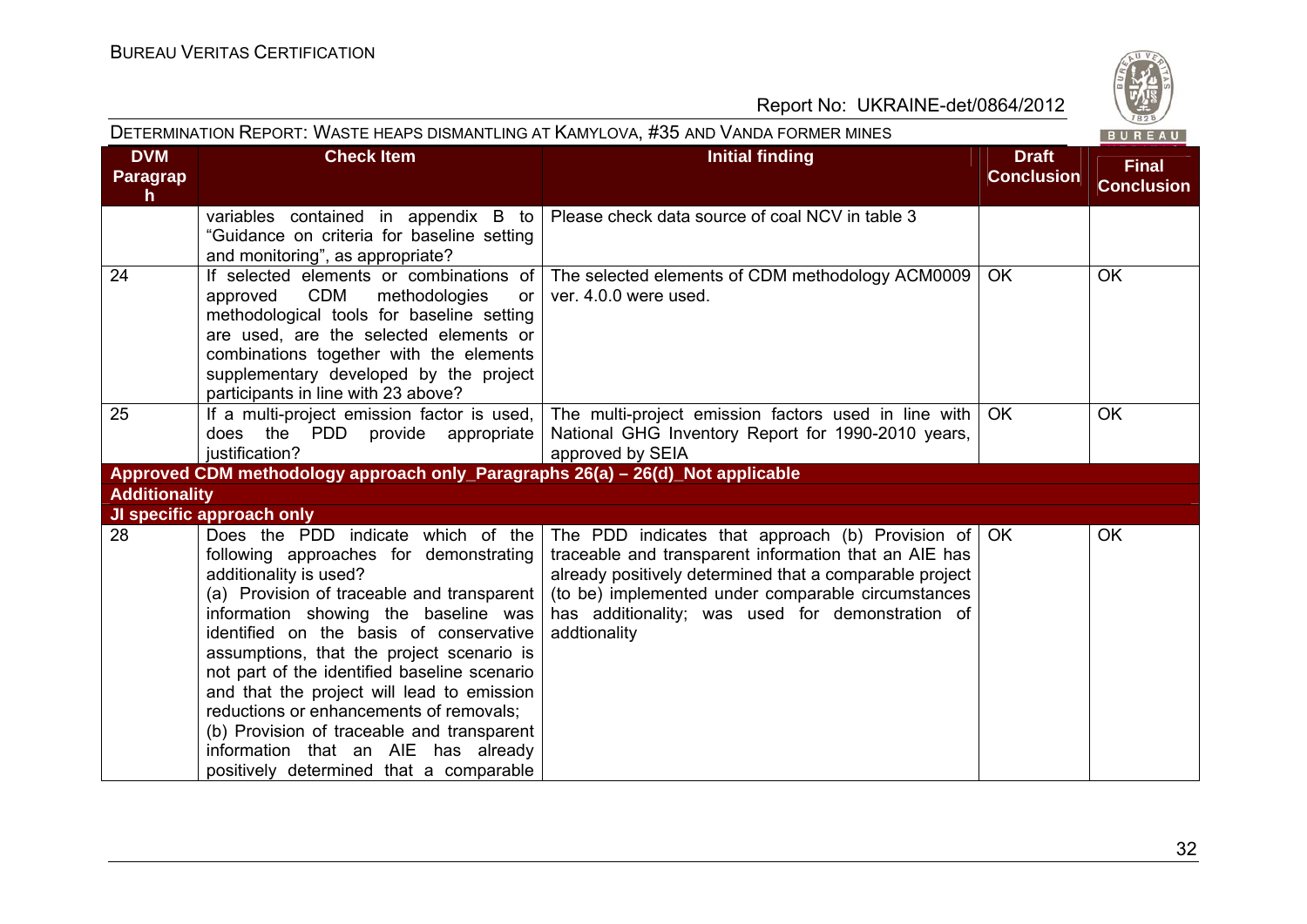| DETERMINATION REPORT. WASTE HEAPS DISMANTLING AT NAMYLOVA, #30 AND VANDA FORMER MINES |                                                                                                                                                                                                                                                                                                                                                              |                                                                                                                                                                                                                                                                                                                                                                                                                                                                                                                                                                                                                                                                       |                                   | B U R E A U                       |
|---------------------------------------------------------------------------------------|--------------------------------------------------------------------------------------------------------------------------------------------------------------------------------------------------------------------------------------------------------------------------------------------------------------------------------------------------------------|-----------------------------------------------------------------------------------------------------------------------------------------------------------------------------------------------------------------------------------------------------------------------------------------------------------------------------------------------------------------------------------------------------------------------------------------------------------------------------------------------------------------------------------------------------------------------------------------------------------------------------------------------------------------------|-----------------------------------|-----------------------------------|
| <b>DVM</b><br>Paragrap<br>$\mathsf{h}$                                                | <b>Check Item</b>                                                                                                                                                                                                                                                                                                                                            | <b>Initial finding</b>                                                                                                                                                                                                                                                                                                                                                                                                                                                                                                                                                                                                                                                | <b>Draft</b><br><b>Conclusion</b> | <b>Final</b><br><b>Conclusion</b> |
|                                                                                       | project (to<br>be) implemented<br>under<br>circumstances<br>comparable<br>has<br>additionality;<br>(c) Application of the most recent version<br>of the "Tool for the demonstration and<br>assessment of additionality. (allowing for a<br>two-month grace period) or any other<br>method for proving additionality approved<br>by the CDM Executive Board". |                                                                                                                                                                                                                                                                                                                                                                                                                                                                                                                                                                                                                                                                       |                                   |                                   |
| 29(a)                                                                                 | Does the PDD provide a justification of the<br>applicability of the approach with a clear<br>and transparent description?                                                                                                                                                                                                                                    | The justification of proposed approach applicability is<br>provided                                                                                                                                                                                                                                                                                                                                                                                                                                                                                                                                                                                                   | <b>OK</b>                         | <b>OK</b>                         |
| 29(b)                                                                                 | Are additionality proofs provided?                                                                                                                                                                                                                                                                                                                           | a) GHG mitigation measure. The project boundary<br>is virtually identical, the expected annual<br>average GHG emission reduction is differ by<br>1.872%. Criteria is satisfied<br>b) Geography and time. Both projects<br>is.<br>implemented in Ukraine, starting date are<br>divided by 5 months. Criteria is satisfied<br>c) Scale. The projects envisage production of the<br>same product (coal). The difference in coal<br>output for both projects is no more 10% per<br>year<br>d) Regulatory framework.<br><b>There</b><br>were<br>no<br>significant changes in regulatory framework<br>between the starting dates of two projects.<br>Criteria is satisfied. | <b>OK</b>                         | <b>OK</b>                         |
| 29 <sub>(c)</sub>                                                                     | the<br>demonstrated<br>additionality<br>ls<br>appropriately as a result?                                                                                                                                                                                                                                                                                     | The additionality is demonstrated in appropriate way                                                                                                                                                                                                                                                                                                                                                                                                                                                                                                                                                                                                                  | OK                                | OK                                |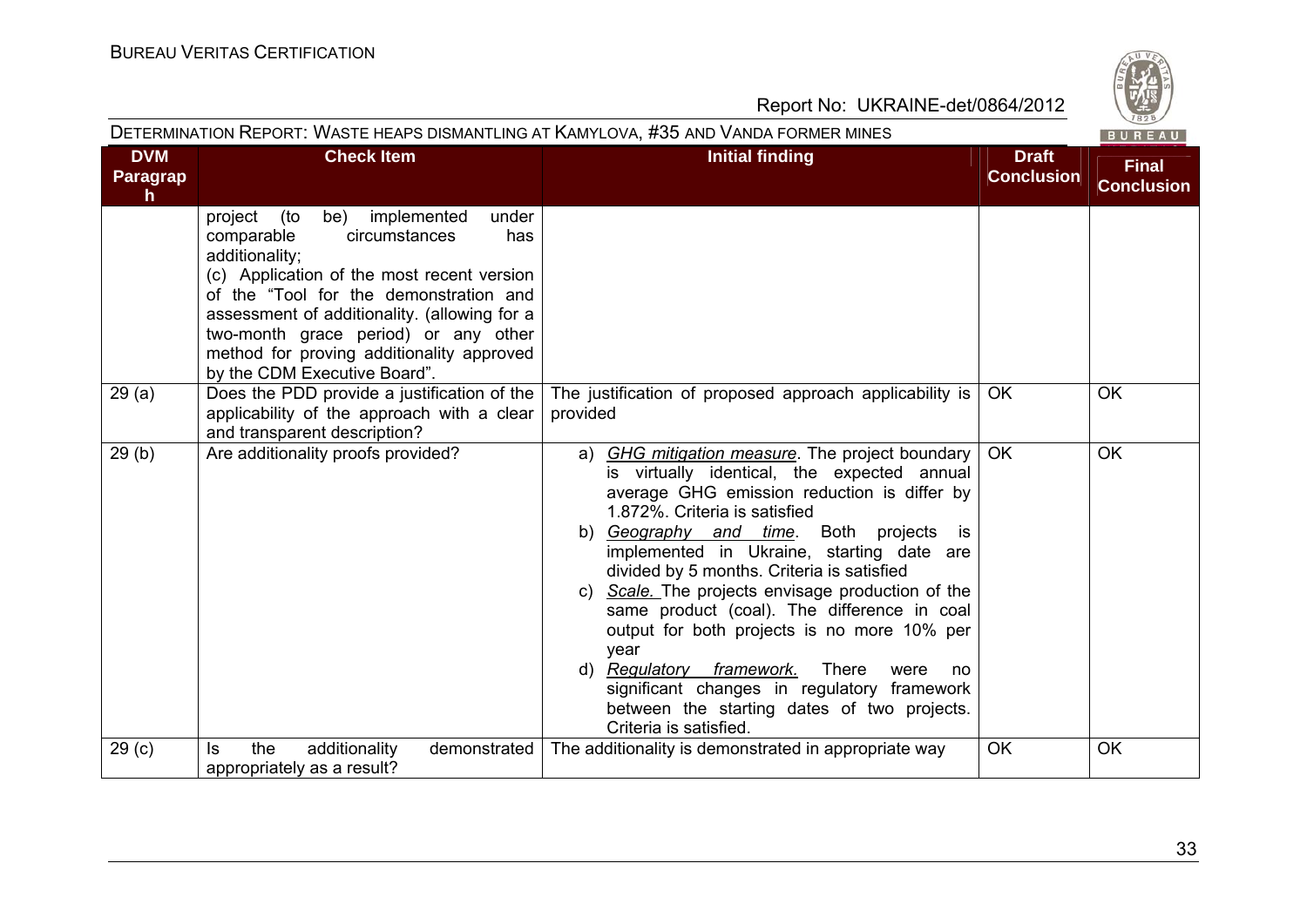| DETERMINATION REPORT: WASTE HEAPS DISMANTLING AT KAMYLOVA, #35 AND VANDA FORMER MINES |                                                                                                                                                                                                                                                                                                   |                                                                                                                                                                                                                                                                                                                                                                                                                                                                                                                                                                                                                                     |                                   | 1820/<br>BUREAU                   |
|---------------------------------------------------------------------------------------|---------------------------------------------------------------------------------------------------------------------------------------------------------------------------------------------------------------------------------------------------------------------------------------------------|-------------------------------------------------------------------------------------------------------------------------------------------------------------------------------------------------------------------------------------------------------------------------------------------------------------------------------------------------------------------------------------------------------------------------------------------------------------------------------------------------------------------------------------------------------------------------------------------------------------------------------------|-----------------------------------|-----------------------------------|
| <b>DVM</b><br><b>Paragrap</b><br>h.                                                   | <b>Check Item</b>                                                                                                                                                                                                                                                                                 | <b>Initial finding</b>                                                                                                                                                                                                                                                                                                                                                                                                                                                                                                                                                                                                              | <b>Draft</b><br><b>Conclusion</b> | <b>Final</b><br><b>Conclusion</b> |
| 30                                                                                    | If the approach 28 (c) is chosen, are all<br>explanations, descriptions and analyses<br>made in accordance with the selected tool<br>or method?                                                                                                                                                   | The Approach 28(b) was chosen                                                                                                                                                                                                                                                                                                                                                                                                                                                                                                                                                                                                       | <b>OK</b>                         | <b>OK</b>                         |
|                                                                                       | Approved CDM methodology approach only_ Paragraphs 31(a) – 31(e)_Not applicable                                                                                                                                                                                                                   |                                                                                                                                                                                                                                                                                                                                                                                                                                                                                                                                                                                                                                     |                                   |                                   |
|                                                                                       | Project boundary (applicable except for JI LULUCF projects                                                                                                                                                                                                                                        |                                                                                                                                                                                                                                                                                                                                                                                                                                                                                                                                                                                                                                     |                                   |                                   |
| 32(a)                                                                                 | JI specific approach only<br>Does the project boundary defined in the<br>all<br>anthropogenic<br>PDD.<br>encompass<br>emissions<br>by sources of GHGs that are:<br>Under the control of the project<br>(i)<br>participants?<br>(ii) Reasonably attributable to the project?<br>(iii) Significant? | The project boundaries defined in the PDD encompass<br>all anthropogenic emissions by GHG sources that are<br>Under control of the project participants,<br>(i)<br>such as emissions of electricity and diesel<br>fuel consumption during waste<br>heap<br>dismantling<br>Reasonably attributable to the project, such<br>(ii)<br>as emissions from waste heap burning or<br>methane emissions as result of coal industry<br>Significant<br>(iii)<br>CAR09<br>Please provide evidences that coal obtained in project<br>frames will be used in Ukraine<br>CAR10<br>Please check baseline scenario description in the<br>section B.3 | CAR09<br>CAR <sub>10</sub>        | <b>OK</b><br>OK                   |
| 32(b)                                                                                 | Is the project boundary defined on the<br>basis of a case-by-case assessment with<br>regard to the criteria referred to in 32 (a)<br>above?                                                                                                                                                       | The project boundary is defined on the basis of a case-<br>by-case assessment with regard to the criteria in 32(a)<br>above                                                                                                                                                                                                                                                                                                                                                                                                                                                                                                         | <b>OK</b>                         | <b>OK</b>                         |
| 32(c)                                                                                 | and the gases and sources included                                                                                                                                                                                                                                                                | Are the delineation of the project boundary   The delineation of project boundaries and gases and<br>sources excluded is clearly described in the PDD,                                                                                                                                                                                                                                                                                                                                                                                                                                                                              | <b>OK</b>                         | OK                                |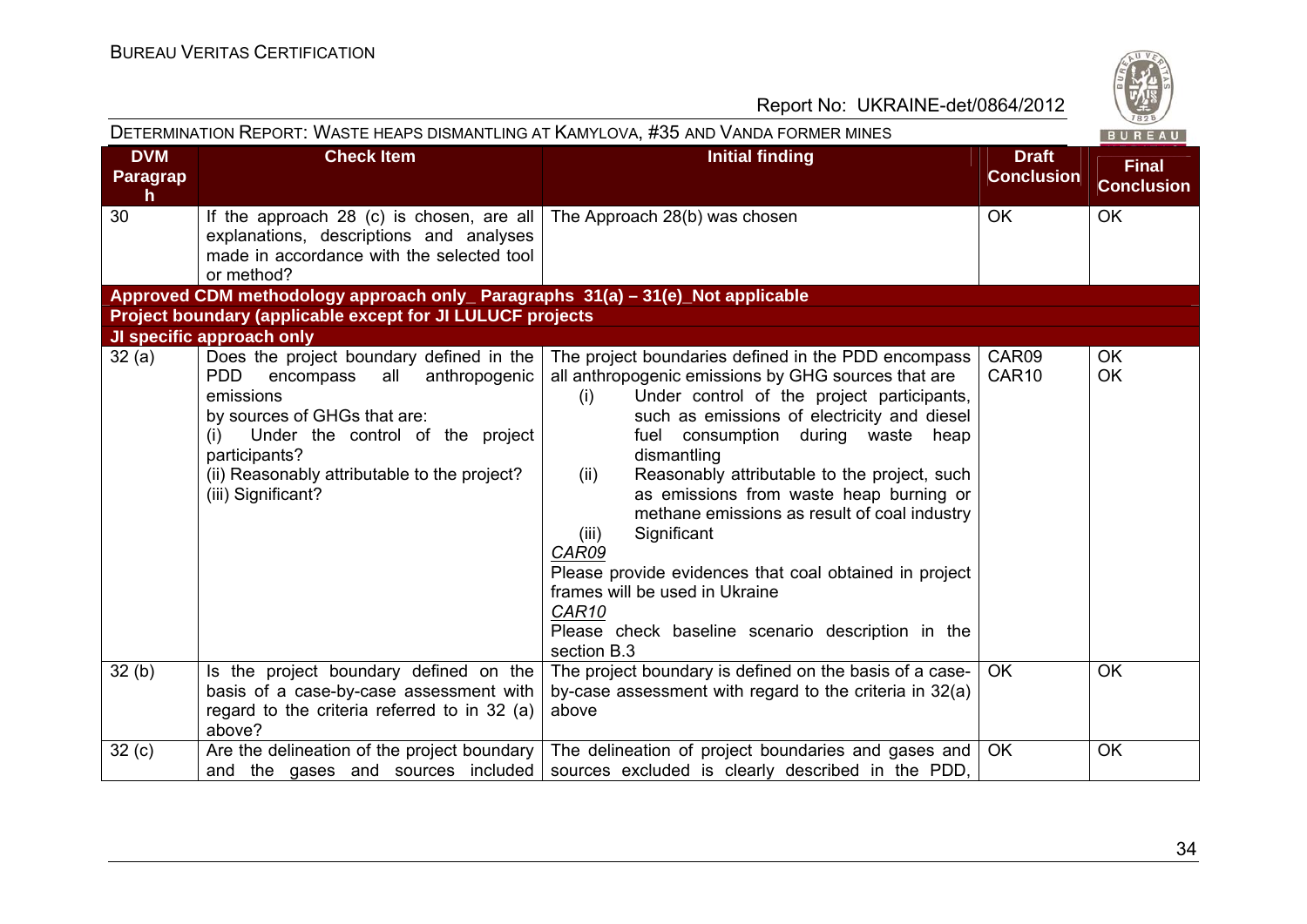| DETERMINATION KEPORT. VVASTE HEAPS DISMANTEING AT KAMTEOVA, #JJ AND VANDA FORMER MINES |                                                                                                                                                                                           |                                                                                                                                                                              |                                   | <b>BUREAU</b>                     |
|----------------------------------------------------------------------------------------|-------------------------------------------------------------------------------------------------------------------------------------------------------------------------------------------|------------------------------------------------------------------------------------------------------------------------------------------------------------------------------|-----------------------------------|-----------------------------------|
| <b>DVM</b><br><b>Paragrap</b><br>h.                                                    | <b>Check Item</b>                                                                                                                                                                         | <b>Initial finding</b>                                                                                                                                                       | <b>Draft</b><br><b>Conclusion</b> | <b>Final</b><br><b>Conclusion</b> |
|                                                                                        | appropriately described and justified in the<br>PDD by using a figure or flow chart as<br>appropriate?                                                                                    | using flow charts.                                                                                                                                                           |                                   |                                   |
| 32 <sub>(d)</sub>                                                                      | Are all gases and sources included<br>explicitly stated, and the exclusions of any<br>sources related to the baseline or the<br>project are appropriately justified?                      | All gases and sources inclusions are explicitly stated in<br>the project and baseline scenarios                                                                              | OK                                | <b>OK</b>                         |
|                                                                                        | Approved CDM methodology approach only_Paragraph 33_ Not applicable                                                                                                                       |                                                                                                                                                                              |                                   |                                   |
| <b>Crediting period</b>                                                                |                                                                                                                                                                                           |                                                                                                                                                                              |                                   |                                   |
| 34(a)                                                                                  | Does the PDD state the starting date of the<br>project as the date on which the<br>implementation or construction or real<br>action of the project will begin or began?                   | The project starting date is stated in 07/11/2008 the<br>day when the project waste heaps dismantling begun.<br>CAR11<br>Please mention documents confirm project start date | CAR11                             | OK                                |
| 34(a)                                                                                  | Is the starting date after the beginning of<br>2000?                                                                                                                                      | The starting date is after beginning of 2000                                                                                                                                 | <b>OK</b>                         | <b>OK</b>                         |
| 34(b)                                                                                  | Does the PDD state the expected<br>operational lifetime of the project in years<br>and months?                                                                                            | The project equipment expected operational lifetime is<br>indicated in 4 years 2 months (48 months)                                                                          | <b>OK</b>                         | <b>OK</b>                         |
| 34 <sub>(c)</sub>                                                                      | Does the PDD state the length of the<br>crediting period in years and months?                                                                                                             | The length of crediting period is identical with project<br>operational lifetime                                                                                             | <b>OK</b>                         | <b>OK</b>                         |
| 34 <sub>(c)</sub>                                                                      | Is the starting date of the crediting period<br>on or after the date of the first emission<br>reductions or enhancements of net<br>removals generated by the project?                     | The starting date of crediting period is 07/11/2008, the<br>date when the waste heap dismantling begun and first<br>emission reductions were generated                       | <b>OK</b>                         | <b>OK</b>                         |
| 34 <sub>(d)</sub>                                                                      | Does the PDD state that the crediting<br>period for issuance of ERUs starts only<br>after the beginning of 2008 and does not<br>extend beyond the operational lifetime of<br>the project? | Yes, the crediting period starts after the 2008 year<br>beginning and doesn't extend the project operational<br>lifetime.                                                    | OK                                | <b>OK</b>                         |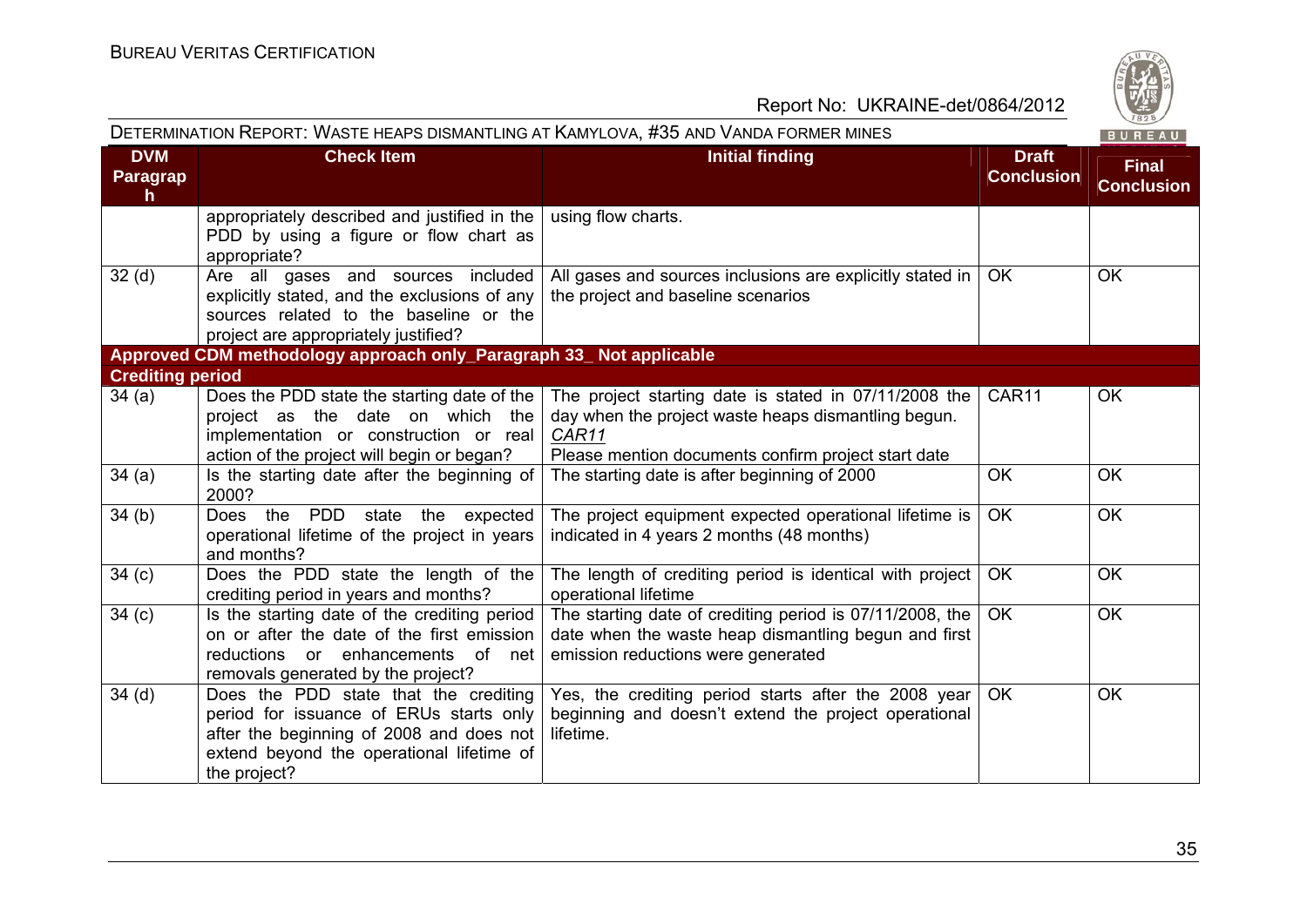| DETERMINATION REPORT: WASTE HEAPS DISMANTLING AT KAMYLOVA, #35 AND VANDA FORMER MINES |                                                                                                                                                                                                                                                                                            |                                                                                                                                                                                                                                                                                                                                                                                                                                                                |                                   | $\sim$ 02 $\sim$<br>BUREAU        |
|---------------------------------------------------------------------------------------|--------------------------------------------------------------------------------------------------------------------------------------------------------------------------------------------------------------------------------------------------------------------------------------------|----------------------------------------------------------------------------------------------------------------------------------------------------------------------------------------------------------------------------------------------------------------------------------------------------------------------------------------------------------------------------------------------------------------------------------------------------------------|-----------------------------------|-----------------------------------|
| <b>DVM</b><br>Paragrap<br>$\mathsf{h}$                                                | <b>Check Item</b>                                                                                                                                                                                                                                                                          | <b>Initial finding</b>                                                                                                                                                                                                                                                                                                                                                                                                                                         | <b>Draft</b><br><b>Conclusion</b> | <b>Final</b><br><b>Conclusion</b> |
| 34 <sub>(d)</sub>                                                                     | If the crediting period extends beyond<br>2012, does the PDD state that the<br>extension is subject to the host Party<br>approval?<br>Are the estimates of emission reductions or<br>enhancements of net removals presented<br>separately for those until 2012 and those<br>after 2012?    | The crediting period doesn't extends beyond 2012                                                                                                                                                                                                                                                                                                                                                                                                               | <b>OK</b>                         | <b>OK</b>                         |
| <b>Monitoring plan</b>                                                                |                                                                                                                                                                                                                                                                                            |                                                                                                                                                                                                                                                                                                                                                                                                                                                                |                                   |                                   |
| 35                                                                                    | Does the PDD explicitly indicate which of<br>the following approaches is used?<br>- JI specific approach<br>- Approved CDM methodology approach                                                                                                                                            | The JI specific approach was used for monitoring plan<br>identification                                                                                                                                                                                                                                                                                                                                                                                        | <b>OK</b>                         | <b>OK</b>                         |
|                                                                                       | JI specific approach only                                                                                                                                                                                                                                                                  |                                                                                                                                                                                                                                                                                                                                                                                                                                                                |                                   |                                   |
| 36(a)                                                                                 | Does the monitoring plan describe:<br>All<br>relevant<br>factors<br>$\overline{\phantom{0}}$<br>and<br>key<br>characteristics that will be monitored?<br>The period in which they will be<br>monitored?<br>- All decisive factors for the control and<br>reporting of project performance? | The monitoring plan describes all relevant factors and<br>key characteristics that will be monitored, such as:<br>electricity and fuel consumed in project activity;<br>value of extracted fraction 0-30 mm, its ash<br>content and moisture.<br>The period in which they will be monitored are<br>indicated, frequency of measuring procedures is<br>identified<br>All decisive factors for the control and reporting of<br>project performance are described | <b>OK</b>                         | OK                                |
| 36(b)                                                                                 | Does the monitoring plan specify the<br>indicators, constants and variables used<br>that are reliable, valid<br>and<br>provide<br>of<br>emission<br>picture<br>the<br>transparent<br>reductions<br>or enhancements<br>of net                                                               | The monitoring plan specify the indicators, constants<br>and variables used, that are reliable, valid and provide<br>transparent picture of the emission reductions to be<br>monitored<br>CAR12                                                                                                                                                                                                                                                                | CAR <sub>12</sub>                 | <b>OK</b>                         |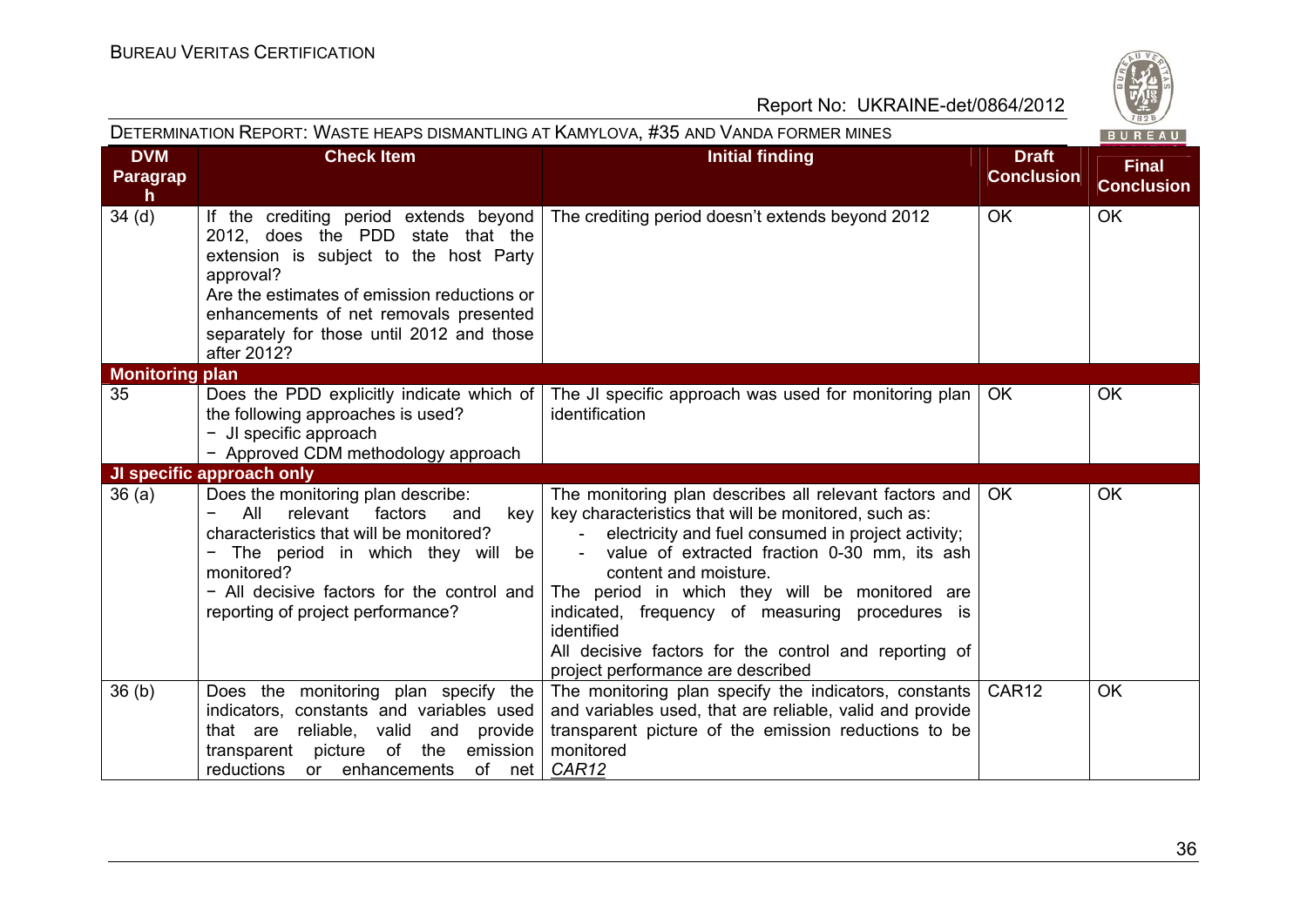

DETERMINATION REPORT: WASTE HEAPS DISMANTLING AT KAMYLOVA, #35 AND VANDA FORMER MINES

| <b>DVM</b><br>Paragrap<br>h. | <b>Check Item</b>                                                                                                                                                                                                                                                                                                                                       | <b>Initial finding</b>                                                                                                                                                                                                                                                                                                                                                                                                                                   | <b>Draft</b><br><b>Conclusion</b> | <b>Final</b><br><b>Conclusion</b> |
|------------------------------|---------------------------------------------------------------------------------------------------------------------------------------------------------------------------------------------------------------------------------------------------------------------------------------------------------------------------------------------------------|----------------------------------------------------------------------------------------------------------------------------------------------------------------------------------------------------------------------------------------------------------------------------------------------------------------------------------------------------------------------------------------------------------------------------------------------------------|-----------------------------------|-----------------------------------|
|                              | removals to be monitored?                                                                                                                                                                                                                                                                                                                               | Please provide to AIE documents, that describe project<br>key parameters, such as<br>sale invoices on consumed coal containing rock<br>mass<br>sale invoices on delivered coal concentrate<br>invoices on consumed diesel fuel<br>monthly acts on electric energy consumptions                                                                                                                                                                           |                                   |                                   |
| 36 <sub>(b)</sub>            | If default values are used:<br>Are accuracy and reasonableness<br>carefully balanced in their selection?<br>- Do the default values originate from<br>recognized sources?<br>- Are the default values supported by<br>statistical analyses providing reasonable<br>confidence levels?<br>- Are the default values presented in a<br>transparent manner? | The default values, such as:<br>global warming potential of methane<br>$\overline{\phantom{a}}$<br>methane density in standard conditions<br>carbon<br>emission factors<br>for<br>electricity<br>consumption<br>carbon oxidation factors for coal and diesel fuel<br>$\sim$ $-$<br>carbon content of diesel fuel and coal, etc<br>these default values is in line within National GHG<br>inventory Report developed and approved by Ukraine<br>DFP(SEIA) | <b>OK</b>                         | <b>OK</b>                         |
| $36(b)$ (i)                  | For those values that are to be provided by<br>project<br>participants,<br>does<br>the<br>the<br>monitoring plan clearly indicate how the<br>values are to be selected and justified?                                                                                                                                                                   | For monitored data provided by the project participants<br>monitoring plan identify selection and justification                                                                                                                                                                                                                                                                                                                                          | <b>OK</b>                         | OK                                |
| 36 (b) (ii)                  | For other values.<br>- Does the monitoring plan clearly indicate<br>the precise references from which these<br>values are taken?<br>- Is the conservativeness of the values<br>provided justified?                                                                                                                                                      | References on values obtained from sources another<br>from indicated above is provided. Conservativeness of<br>this value is justified                                                                                                                                                                                                                                                                                                                   | <b>OK</b>                         | <b>OK</b>                         |
| 36 (b) (iii)                 | For all data sources, does the monitoring<br>plan specify the procedures to be followed                                                                                                                                                                                                                                                                 | The<br>procedures following<br>if expected<br>data is<br>unavailable are described in the section D.1 of the PDD                                                                                                                                                                                                                                                                                                                                         | <b>OK</b>                         | OK                                |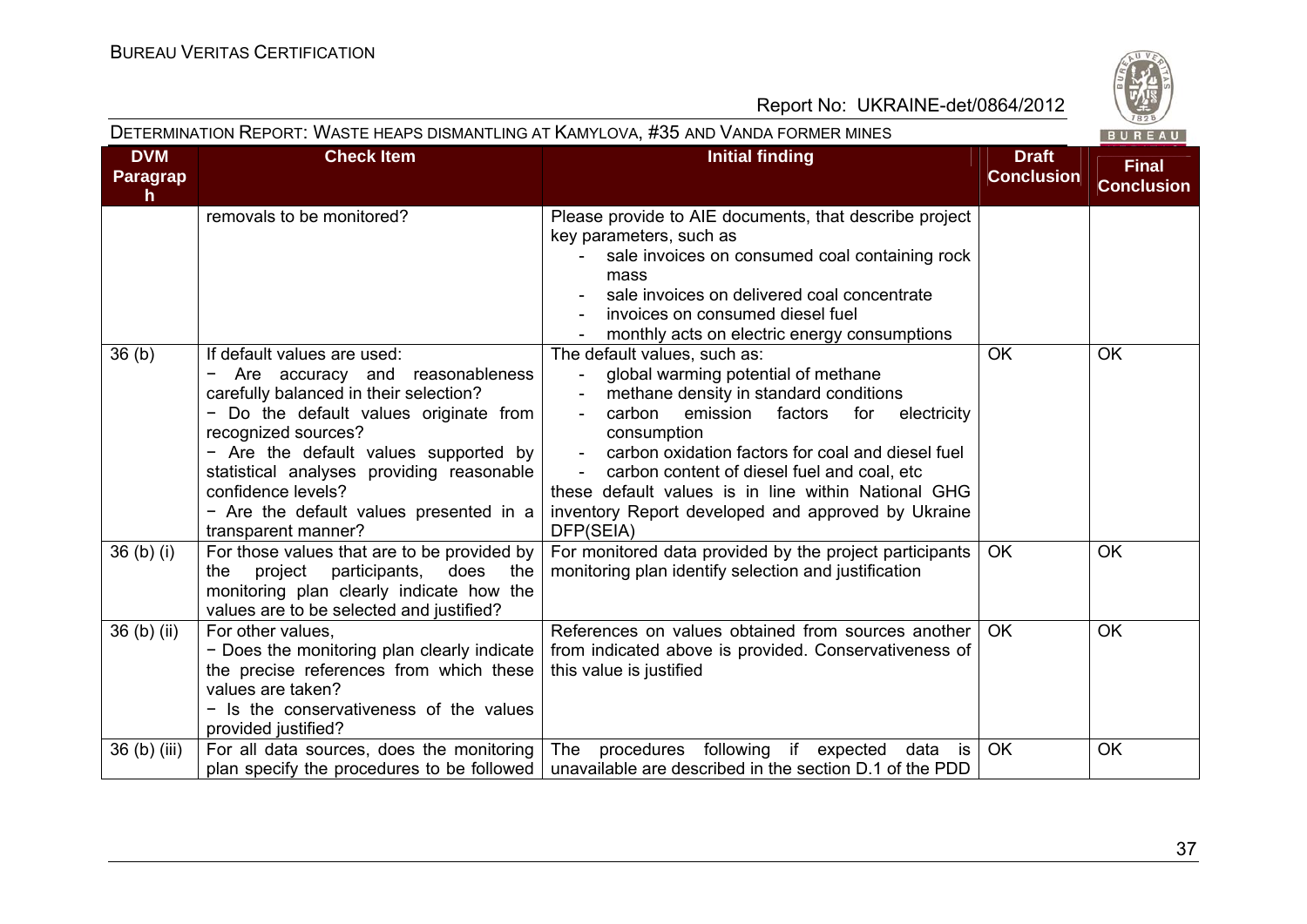| DETERMINATION REPORT: WASTE HEAPS DISMANTLING AT KAMYLOVA, #35 AND VANDA FORMER MINES |                                                                                                                                                                                                           |                                                                                                                                                                                                                                                                                                                                                                                                                                                                                                                                |                                   | BUREAU                            |
|---------------------------------------------------------------------------------------|-----------------------------------------------------------------------------------------------------------------------------------------------------------------------------------------------------------|--------------------------------------------------------------------------------------------------------------------------------------------------------------------------------------------------------------------------------------------------------------------------------------------------------------------------------------------------------------------------------------------------------------------------------------------------------------------------------------------------------------------------------|-----------------------------------|-----------------------------------|
| <b>DVM</b><br><b>Paragrap</b><br>$\mathsf{h}$                                         | <b>Check Item</b><br><b>Initial finding</b>                                                                                                                                                               |                                                                                                                                                                                                                                                                                                                                                                                                                                                                                                                                | <b>Draft</b><br><b>Conclusion</b> | <b>Final</b><br><b>Conclusion</b> |
|                                                                                       | if expected data are unavailable?                                                                                                                                                                         |                                                                                                                                                                                                                                                                                                                                                                                                                                                                                                                                |                                   |                                   |
| 36 <sub>(b)(iv)</sub>                                                                 | Are International System Unit (SI units)<br>used?                                                                                                                                                         | Some units from International System Unit are used                                                                                                                                                                                                                                                                                                                                                                                                                                                                             | <b>OK</b>                         | <b>OK</b>                         |
| 36(b)(v)                                                                              | Does the monitoring plan note any<br>parameters, coefficients, variables, etc.<br>that are used to calculate baseline<br>emissions or net removals but are obtained<br>through monitoring?                | The monitoring plan clearly indicate next parameters<br>that obtained through monitoring but used for baseline<br>calculations:<br>amount of coal that has been mined in the<br>baseline scenario and combusted for energy<br>use, equivalent to the amount of coal extracted<br>from the waste heap because of the project<br>activity<br>net Calorific Value of coal<br>carbon Oxidation factor of coal<br>carbon content of coal<br>the average ash content of sorted fractions<br>the average humidity of sorted fractions | <b>OK</b>                         | <b>OK</b>                         |
| 36(b)(v)                                                                              | Is the use of parameters, coefficients,<br>variables, etc. consistent between the<br>baseline and monitoring plan?                                                                                        | The use of parameters, coefficients, variables is<br>consistent between the baseline and the monitoring<br>plan                                                                                                                                                                                                                                                                                                                                                                                                                | OK.                               | <b>OK</b>                         |
| 36 <sub>(c)</sub>                                                                     | Does the monitoring plan draw on the list<br>of standard variables contained<br>in<br>appendix B of "Guidance on criteria for<br>baseline setting and monitoring"?                                        | The monitoring plan was drawn in accordance with the<br>list of standard variables contained in appendix B of<br>"Guidance on criteria for baseline setting and<br>monitoring"                                                                                                                                                                                                                                                                                                                                                 | OK.                               | OK                                |
| 36 <sub>(d)</sub>                                                                     | Does the monitoring plan explicitly and<br>clearly distinguish:<br>(i)<br>monitored throughout the crediting period,<br>but are determined only once (and thus  <br>remain fixed throughout the crediting | The monitoring plan explicitly and clearly distinguish:<br>(i) Data and parameters that are not monitored<br>Data and parameters that are not throughout the crediting period, but are determined<br>only once (and thus remain fixed throughout the<br>crediting period), and that are available already at the<br>stage of determination?                                                                                                                                                                                    | <b>OK</b>                         | OK                                |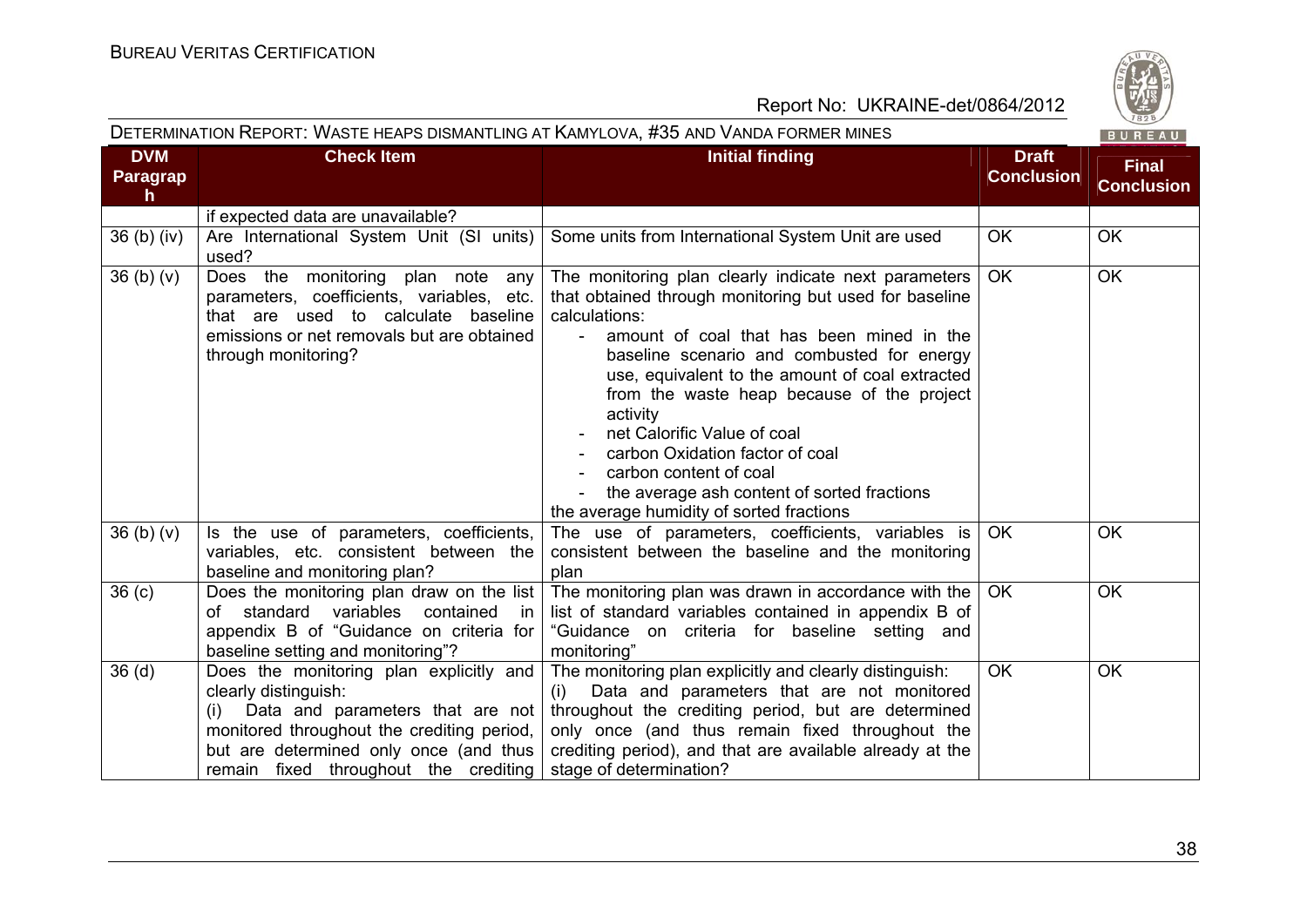| DETERMINATION REPORT: WASTE HEAPS DISMANTLING AT KAMYLOVA, #35 AND VANDA FORMER MINES<br><b>BUREAU</b> |                                                                                                                                                                                                                                                                                                                                                                                                                          |                                                                                                                                                                                                                                                                                                                                                                                                                    |                                   |                                   |
|--------------------------------------------------------------------------------------------------------|--------------------------------------------------------------------------------------------------------------------------------------------------------------------------------------------------------------------------------------------------------------------------------------------------------------------------------------------------------------------------------------------------------------------------|--------------------------------------------------------------------------------------------------------------------------------------------------------------------------------------------------------------------------------------------------------------------------------------------------------------------------------------------------------------------------------------------------------------------|-----------------------------------|-----------------------------------|
| <b>DVM</b><br>Paragrap<br>h.                                                                           | <b>Check Item</b>                                                                                                                                                                                                                                                                                                                                                                                                        | <b>Initial finding</b>                                                                                                                                                                                                                                                                                                                                                                                             | <b>Draft</b><br><b>Conclusion</b> | <b>Final</b><br><b>Conclusion</b> |
|                                                                                                        | period), and that are available already at<br>the stage of determination?<br>(ii) Data and parameters that are not<br>monitored throughout the crediting period,<br>but are determined only once (and thus<br>remain fixed throughout the crediting<br>period), but that are not already available<br>at the stage of determination?<br>(iii) Data and parameters that are<br>monitored throughout the crediting period? | (ii) Data and parameters that are not monitored<br>throughout the crediting period, but are determined<br>only once (and thus remain fixed throughout the<br>crediting period), but that are not already available at<br>the stage of determination?<br>(iii) Data and parameters that are monitored throughout<br>the crediting period.                                                                           |                                   |                                   |
| 36(e)                                                                                                  | Does the monitoring plan describe the<br>methods employed for data monitoring<br>(including its frequency) and recording?                                                                                                                                                                                                                                                                                                | The monitoring plan clearly describes the methods<br>employed for data monitored, such as direct measuring<br>with metering devices and laboratory samples, account<br>from bookkeeper invoices; frequency of monitoring<br>procedures and recording.<br>CAR <sub>13</sub><br>Please add in the section D.1 sub-section Measuring<br>devices reference on Annex 3 contained data on<br>project measuring equipment | CAR <sub>13</sub>                 | <b>OK</b>                         |
| 36(f)                                                                                                  | Does the monitoring plan elaborate all<br>algorithms and formulae used for the<br>of<br>estimation/calculation<br>baseline<br>emissions/removals<br>project<br>and<br>emissions/removals or direct monitoring of<br>emission reductions from the project,<br>leakage, as appropriate?                                                                                                                                    | The monitoring plan elaborates all formulae required to<br>baseline and project emissions adjusted by leakages<br>calculation                                                                                                                                                                                                                                                                                      | OK                                | OK                                |
| 36 $(f)$ $(i)$                                                                                         | for the<br>Is the underlying<br>rationale<br>algorithms/formulae explained?                                                                                                                                                                                                                                                                                                                                              | The underlying rationale for the formulae is explained                                                                                                                                                                                                                                                                                                                                                             | <b>OK</b>                         | OK                                |
| 36 (f) (ii)                                                                                            |                                                                                                                                                                                                                                                                                                                                                                                                                          | Are consistent variables, equation formats,   All variables, equation formats, subscripts are used in                                                                                                                                                                                                                                                                                                              | OK                                | OK                                |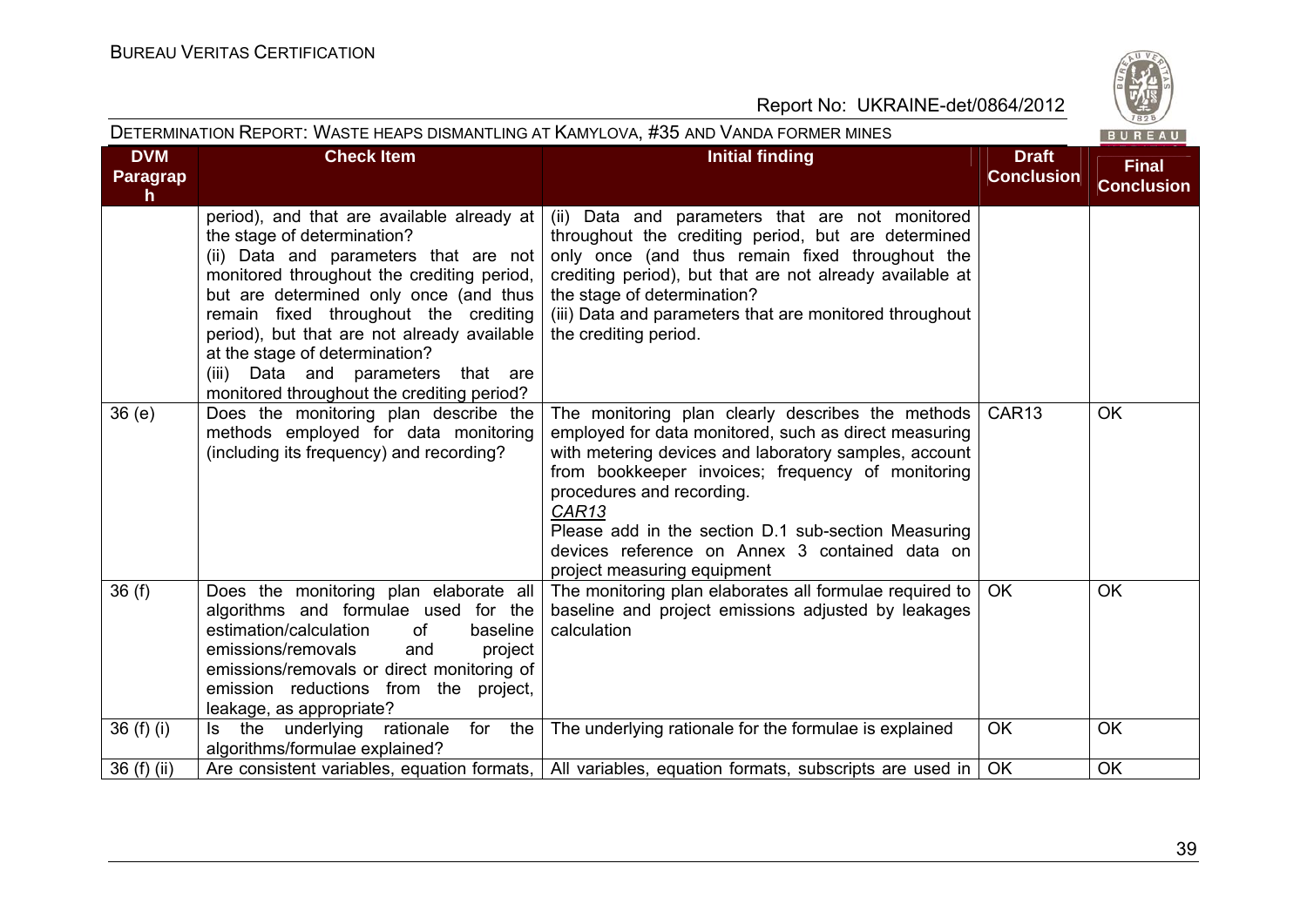#### DETERMINATION REPORT: WASTE HEAPS DISMANTLING AT KAMYLOVA, #35 AND VANDA FORMER MINES

| <b>BUREAU</b> |  |  |  |
|---------------|--|--|--|

| <b>DVM</b><br><b>Paragrap</b><br>$\mathsf{h}$ | <b>Check Item</b>                                                                                                                                                    | <b>Initial finding</b>                                                                                                                                                                                                      | <b>Draft</b><br><b>Conclusion</b> | <b>Final</b><br><b>Conclusion</b> |
|-----------------------------------------------|----------------------------------------------------------------------------------------------------------------------------------------------------------------------|-----------------------------------------------------------------------------------------------------------------------------------------------------------------------------------------------------------------------------|-----------------------------------|-----------------------------------|
|                                               | subscripts etc. used?                                                                                                                                                | consistent way                                                                                                                                                                                                              |                                   |                                   |
| 36 (f) (iii)                                  | Are all equations numbered?                                                                                                                                          | All equations are numbered                                                                                                                                                                                                  | OK                                | OK                                |
| 36(f)(iv)                                     | Are all variables, with units indicated<br>defined?                                                                                                                  | All variables with units are indentified                                                                                                                                                                                    | <b>OK</b>                         | OK                                |
| 36(f)(v)                                      | the<br>conservativeness<br>of<br>the<br>ls.<br>algorithms/procedures justified?                                                                                      | CAR14<br>Please add information how values of coal concentrate<br>will be crosschecked                                                                                                                                      | CAR14                             | OK                                |
| 36(f)(v)                                      | To the extent possible, are methods to<br>quantitatively account for uncertainty in key<br>parameters included?                                                      | Uncertainty level of Key parameters is indicated as low<br>in the section D.2 of the PDD. Only uncertainty level of<br>probability of waste heap self-ignition is indicated as<br>medium                                    | <b>OK</b>                         | <b>OK</b>                         |
| 36(f)(vi)                                     | Is consistency between the elaboration of<br>the<br>baseline scenario and the procedure for<br>calculating the emissions or net removals<br>of the baseline ensured? | CAR <sub>15</sub><br>The PDD in the section B notes that coal NCV is<br>lowered comparable with data of Ukrainian Statistic<br>Service. Please add data on coal NCV lowering in the<br>section D                            | CAR15                             | OK                                |
| 36 (f) (vii)                                  | Are any parts of the algorithms or formulae<br>that are not self-evident explained?                                                                                  | The monitoring plan contains detailed explanation of<br>each part of formulae                                                                                                                                               | OK                                | <b>OK</b>                         |
| 36 (f) (vii)                                  | Is it justified that the procedure is<br>with<br>standard<br>consistent<br>technical<br>procedures in the relevant sector?                                           | The proposed monitoring plan is similar with monitoring<br>plans of JI projects implemented at SIA "Antracit", SIA<br>"Monolit", "Temp" LLC etc, determined by Global<br>Carbon B.V.                                        | <b>OK</b>                         | OK                                |
| 36 (f) (vii)                                  | Are references provided as necessary?                                                                                                                                | The references are provided in relevant points                                                                                                                                                                              | <b>OK</b>                         | <b>OK</b>                         |
| 36 (f) (vii)                                  | Are implicit and explicit key assumptions<br>explained in a transparent manner?                                                                                      | The explicit and implicit key assumptions are explained<br>in transparent manner                                                                                                                                            | <b>OK</b>                         | OK                                |
| 36 (f) (vii)                                  | Is it clearly stated which assumptions and<br>procedures have significant uncertainty<br>associated with them, and how such<br>uncertainty is to be addressed?       | The project participants describe uncertainty level of<br>key factors as low. Key project parameters monitoring<br>equipment is calibrated/verified in accordance with<br>state rules and approved methodologies of quality | <b>OK</b>                         | OK                                |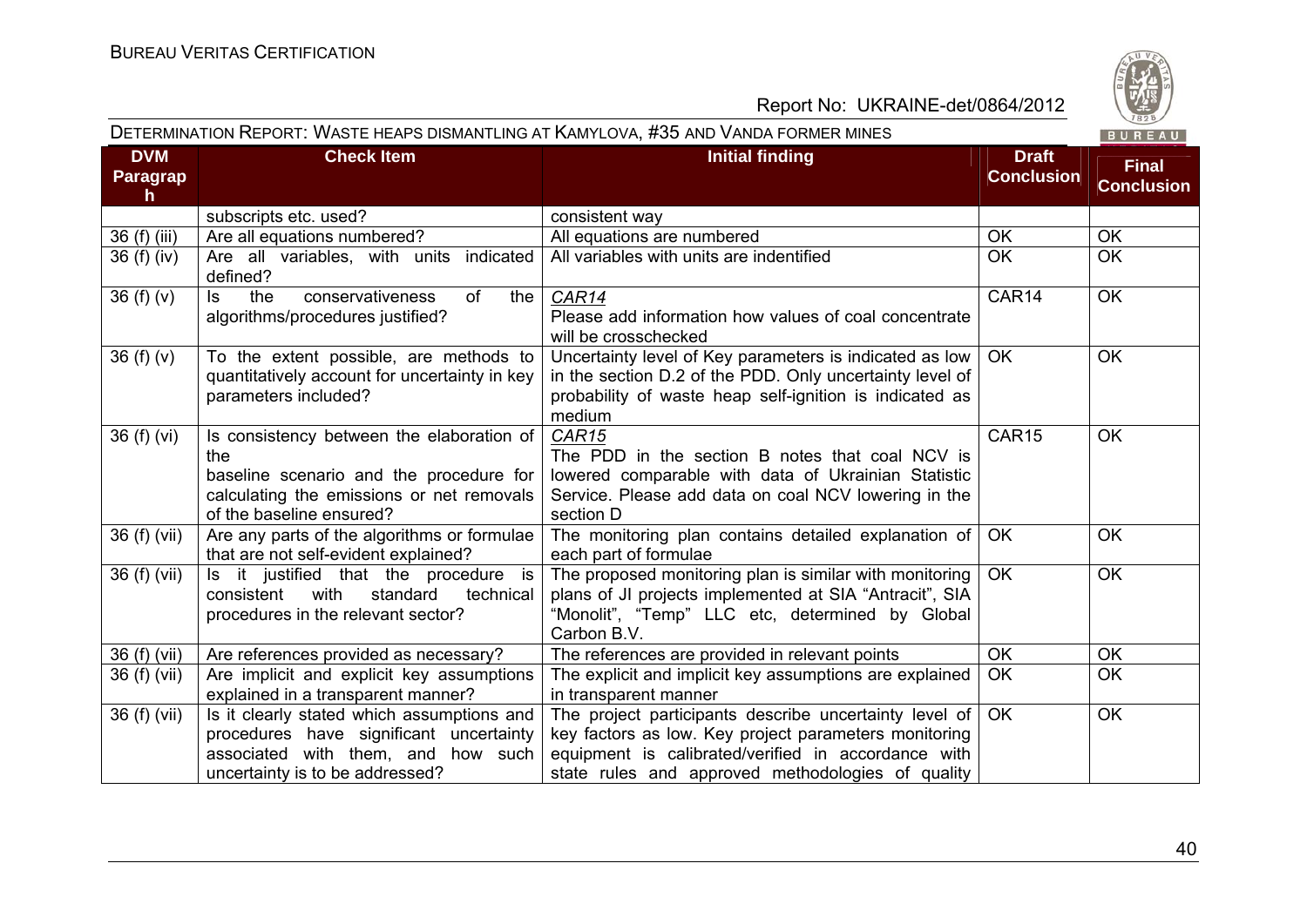BUREAU

Report No: UKRAINE-det/0864/2012

#### DETERMINATION REPORT: WASTE HEAPS DISMANTLING AT KAMYLOVA, #35 AND VANDA FORMER MINES

| <b>DVM</b>        | <b>Check Item</b>                                                                                                                                                                                                                                                                                    | <b>Initial finding</b>                                                                                                                                                                                                                                                           | <b>Draft</b>      | <b>Final</b>      |
|-------------------|------------------------------------------------------------------------------------------------------------------------------------------------------------------------------------------------------------------------------------------------------------------------------------------------------|----------------------------------------------------------------------------------------------------------------------------------------------------------------------------------------------------------------------------------------------------------------------------------|-------------------|-------------------|
| Paragrap<br>h.    |                                                                                                                                                                                                                                                                                                      |                                                                                                                                                                                                                                                                                  | <b>Conclusion</b> | <b>Conclusion</b> |
|                   |                                                                                                                                                                                                                                                                                                      | control and quality assurance                                                                                                                                                                                                                                                    |                   |                   |
| 36 (f) (vii)      | Is the uncertainty of key parameters<br>described and, where possible, is an<br>uncertainty range at 95% confidence level<br>for key parameters for the calculation of<br>emission reductions or enhancements of<br>net removals provided?                                                           | The uncertainty level of parameters monitored is<br>indicated in the section D.2, quality control and quality<br>assurance procedures. The uncertainty level of<br>parameters monitored is indicated as low, only<br>Probability of waste heap burning is indicated as<br>medium | <b>OK</b>         | <b>OK</b>         |
| 36 <sub>(g)</sub> | Does the monitoring plan identify a national<br>or international monitoring standard if such<br>standard has to be and/or is applied to<br>certain aspects of the project?<br>Does the monitoring plan provide a<br>as to where a detailed<br>reference<br>description of the standard can be found? | The monitoring plan identifies next state ruling<br>documents:<br>GOST 11022-95 and GOST 11014-2001 for<br>(a)<br>sampling analysis process<br>GOST 305-82 on diesel fuel parameters<br>(b)<br>References on detailed description of mentioned<br>standard are provided          | <b>OK</b>         | <b>OK</b>         |
| 36(h)             | Does the monitoring plan document<br>techniques, if used<br>statistical<br>for<br>monitoring, and that they are used in a<br>conservative manner?                                                                                                                                                    | The monitoring plan uses some statistical data sources<br>such as researches of waste heap self-ignition<br>probability from Scientific Centre "Respirator", data<br>from Ukrainian State Statistic Service                                                                      | <b>OK</b>         | <b>OK</b>         |
| 36 (i)            | Does the monitoring plan present the<br>quality assurance and control procedures<br>for the monitoring process, including, as<br>appropriate, information on calibration and<br>on how records on data and/or method<br>validity and accuracy are kept and made<br>available upon request?           | The quality control and quality assurance procedures of<br>monitoring process are presented. Information on<br>project measuring devices calibration is provided                                                                                                                 | <b>OK</b>         | OK                |
| 36 (j)            | Does the monitoring plan clearly identify<br>the responsibilities and the authority<br>regarding the monitoring activities?                                                                                                                                                                          | monitoring<br>identifies<br><b>The</b><br>plan<br>clearly<br>the<br>responsibilities and the authorities regarding<br>the<br>monitoring activities, see please figure 9, section D.3 of<br>the PDD                                                                               | <b>OK</b>         | <b>OK</b>         |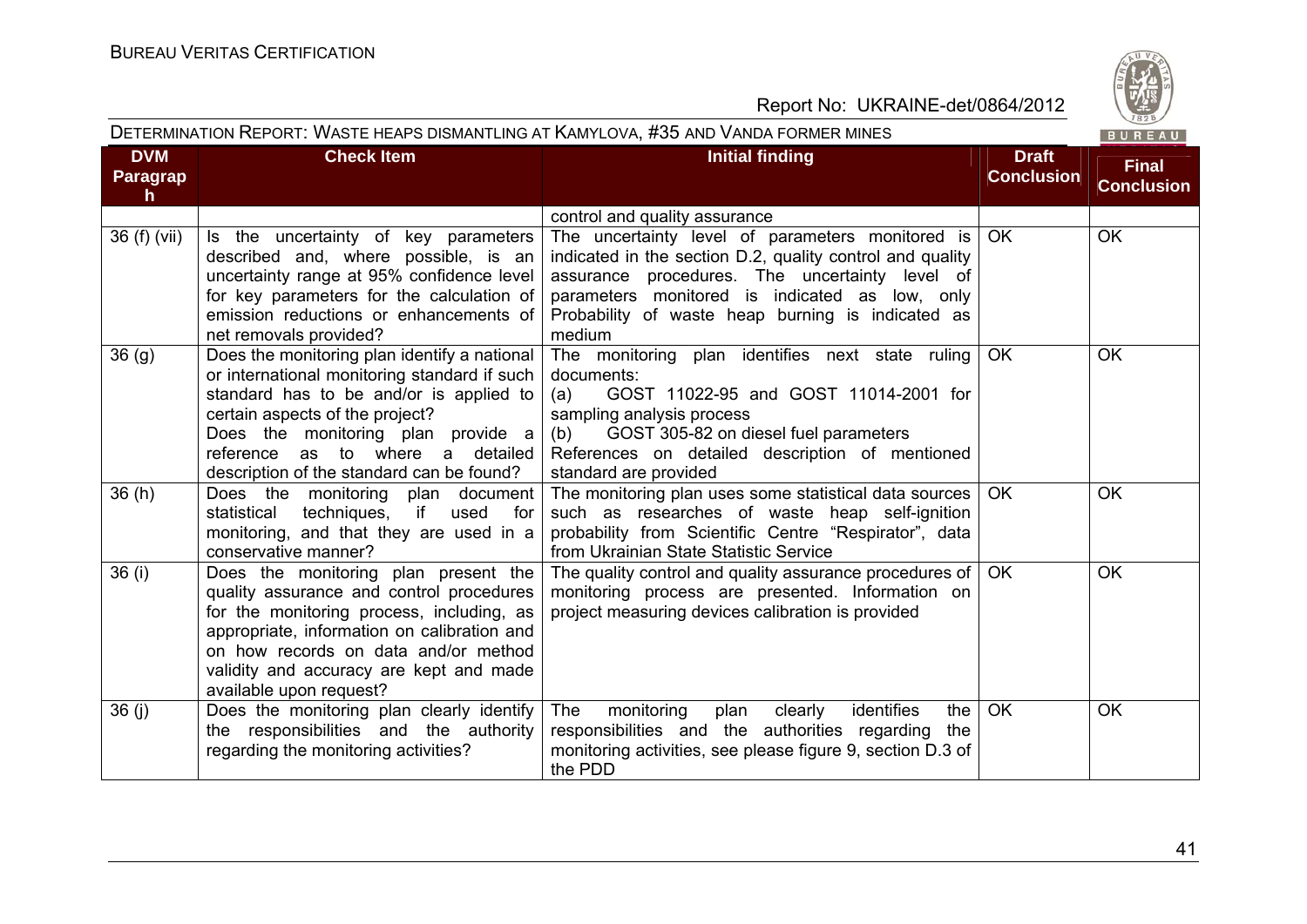|                              |                                                                                                                                                                                                                                                                                                                                              | DETERMINATION REPORT: WASTE HEAPS DISMANTLING AT KAMYLOVA, #35 AND VANDA FORMER MINES                                                                                                                                                                                                                          |                                   | 1820/<br>BUREAU                   |
|------------------------------|----------------------------------------------------------------------------------------------------------------------------------------------------------------------------------------------------------------------------------------------------------------------------------------------------------------------------------------------|----------------------------------------------------------------------------------------------------------------------------------------------------------------------------------------------------------------------------------------------------------------------------------------------------------------|-----------------------------------|-----------------------------------|
| <b>DVM</b><br>Paragrap<br>h. | <b>Check Item</b>                                                                                                                                                                                                                                                                                                                            | <b>Initial finding</b>                                                                                                                                                                                                                                                                                         | <b>Draft</b><br><b>Conclusion</b> | <b>Final</b><br><b>Conclusion</b> |
| 36(k)                        | Does the monitoring plan, on the whole,<br>good<br>reflect<br>monitoring<br>practices<br>appropriate to the project type?<br>If it is a JI LULUCF project, is the good<br>practice guidance developed by IPCC<br>applied?                                                                                                                    | The monitoring plan is identical to monitoring plans in<br>JI projects implemented at SIA "Antracit", SIA "Monolit",<br>"Temp" LLC etc, determined by Global Carbon B.V.                                                                                                                                       | OK                                | <b>OK</b>                         |
| 36(1)                        | Does the monitoring plan provide, in<br>tabular form, a complete compilation of the<br>data that need to be collected for its<br>application, including<br>data that are<br>measured or sampled and data that are<br>collected from other sources but not<br>including data that are calculated with<br>equations?                           | The monitoring plan provides in tabular form a<br>complete compilation of the data collected and required<br>for emission reduction calculation, including data that<br>are measured or sampled and data that are collected<br>from other sources but not including data that are<br>calculated with equations | OK.                               | OK                                |
| 36(m)                        | Does the monitoring plan indicate that the<br>data monitored and required for verification<br>are to be kept for two years after the last<br>transfer of ERUs for the project?                                                                                                                                                               | The monitoring plan indicates that data monitored and<br>required for ERUs calculation will be kept two years<br>after the last ERUs transfer<br>CAR16<br>Please add reference on relevant order describing data<br>collecting and keeping procedures                                                          | CAR <sub>16</sub>                 | <b>OK</b>                         |
| 37                           | If selected elements or combinations of<br>CDM<br>methodologies<br>approved<br>or <sub>1</sub><br>methodological<br>tools<br>used<br>for<br>are<br>establishing the monitoring plan, are the<br>selected elements or combination, together<br>with elements supplementary developed by<br>the project participants in line with 36<br>above? | Selected<br>of<br>CDM<br>methodology<br>elements<br>ACM0009, Version 4.0.0 was used for leakages<br>estimations in line within the section 36 above                                                                                                                                                            | <b>OK</b>                         | <b>OK</b>                         |
|                              | Approved CDM methodology approach only_Paragraphs 38(a) - 38(d)_Not applicable                                                                                                                                                                                                                                                               |                                                                                                                                                                                                                                                                                                                |                                   |                                   |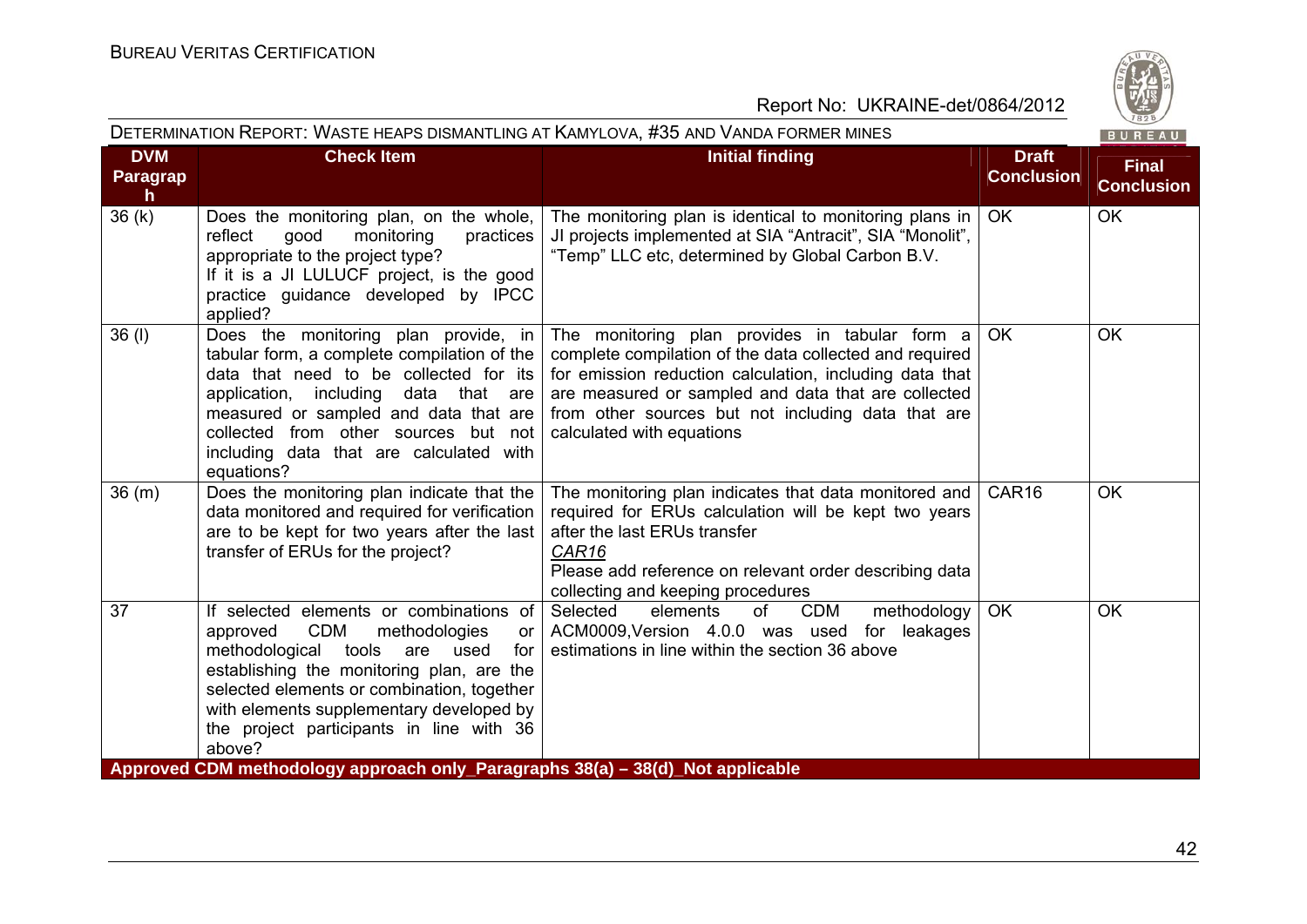| DETERMINATION REPORT: WASTE HEAPS DISMANTLING AT KAMYLOVA, #35 AND VANDA FORMER MINES |                                                                                                                                                                                                                                                                                                                              |                                                                                                                                                                                                                                                                                                                                                                                                                                                                |                                   | 1820/<br>BUREAU                   |
|---------------------------------------------------------------------------------------|------------------------------------------------------------------------------------------------------------------------------------------------------------------------------------------------------------------------------------------------------------------------------------------------------------------------------|----------------------------------------------------------------------------------------------------------------------------------------------------------------------------------------------------------------------------------------------------------------------------------------------------------------------------------------------------------------------------------------------------------------------------------------------------------------|-----------------------------------|-----------------------------------|
| <b>DVM</b><br><b>Paragrap</b><br>h                                                    | <b>Check Item</b>                                                                                                                                                                                                                                                                                                            | <b>Initial finding</b>                                                                                                                                                                                                                                                                                                                                                                                                                                         | <b>Draft</b><br><b>Conclusion</b> | <b>Final</b><br><b>Conclusion</b> |
|                                                                                       |                                                                                                                                                                                                                                                                                                                              | Applicable to both JI specific approach and approved CDM methodology approach_Paragraph 39_Not applicable                                                                                                                                                                                                                                                                                                                                                      |                                   |                                   |
| Leakage                                                                               |                                                                                                                                                                                                                                                                                                                              |                                                                                                                                                                                                                                                                                                                                                                                                                                                                |                                   |                                   |
|                                                                                       | JI specific approach only                                                                                                                                                                                                                                                                                                    |                                                                                                                                                                                                                                                                                                                                                                                                                                                                |                                   |                                   |
| 40(a)                                                                                 | Does the PDD appropriately describe an  <br>assessment of the potential leakage of the<br>project and appropriately explain which<br>sources of leakage are to be calculated<br>and which can be neglected?                                                                                                                  | The PDD appropriately describe an assessment of   OK<br>project leakages and explain which sources of leakage<br>are to be calculated or to be neglected                                                                                                                                                                                                                                                                                                       |                                   | OK                                |
| 40(b)                                                                                 | ex ante estimate of leakage?                                                                                                                                                                                                                                                                                                 | Does the PDD provide a procedure for an $\vert$ The procedure of ex ante leakages estimates are<br>provided in the PDD                                                                                                                                                                                                                                                                                                                                         | OK.                               | <b>OK</b>                         |
|                                                                                       | Approved CDM methodology approach only_Paragraph 41_Not applicable                                                                                                                                                                                                                                                           |                                                                                                                                                                                                                                                                                                                                                                                                                                                                |                                   |                                   |
|                                                                                       | <b>Estimation of emission reductions or enhancements of net removals</b>                                                                                                                                                                                                                                                     |                                                                                                                                                                                                                                                                                                                                                                                                                                                                |                                   |                                   |
| 42                                                                                    | following approaches it chooses?<br>(a) Assessment of emissions or net<br>removals in the baseline scenario and in<br>the project scenario<br>(b) Direct assessment of emission<br>reductions                                                                                                                                | Does the PDD indicate which of the The PDD indicates that assessment of emissions in the<br>baseline scenario and in the project scenario was<br>chosen                                                                                                                                                                                                                                                                                                        | OK.                               | OK                                |
| 43                                                                                    | If the approach (a) in 42 is chosen, does $\vert$<br>the PDD provide ex ante estimates of:<br>(a) Emissions or net removals for the<br>project scenario (within the<br>project<br>boundary)?<br>(b) Leakage, as applicable?<br>(c) Emissions or net removals for the<br>baseline scenario (within the project)<br>boundary)? | The PDD provides ex ante estimates for period<br>07/11/2008-31/12/2012<br>(e) Emissions for the project scenario within the project<br>boundary which is 122 258 tonnes of CO2<br>equivalent<br>(f) Leakages which is -1 535 925 tonnes of CO2<br>equivalent<br>(g) Emissions for the baseline scenario which is<br>5 291 174 tonnes of CO2 equivalent<br>(d) Emission reductions or enhancements $\mid$ (h) Emission reductions adjusted by leakages which is | OK.                               | <b>OK</b>                         |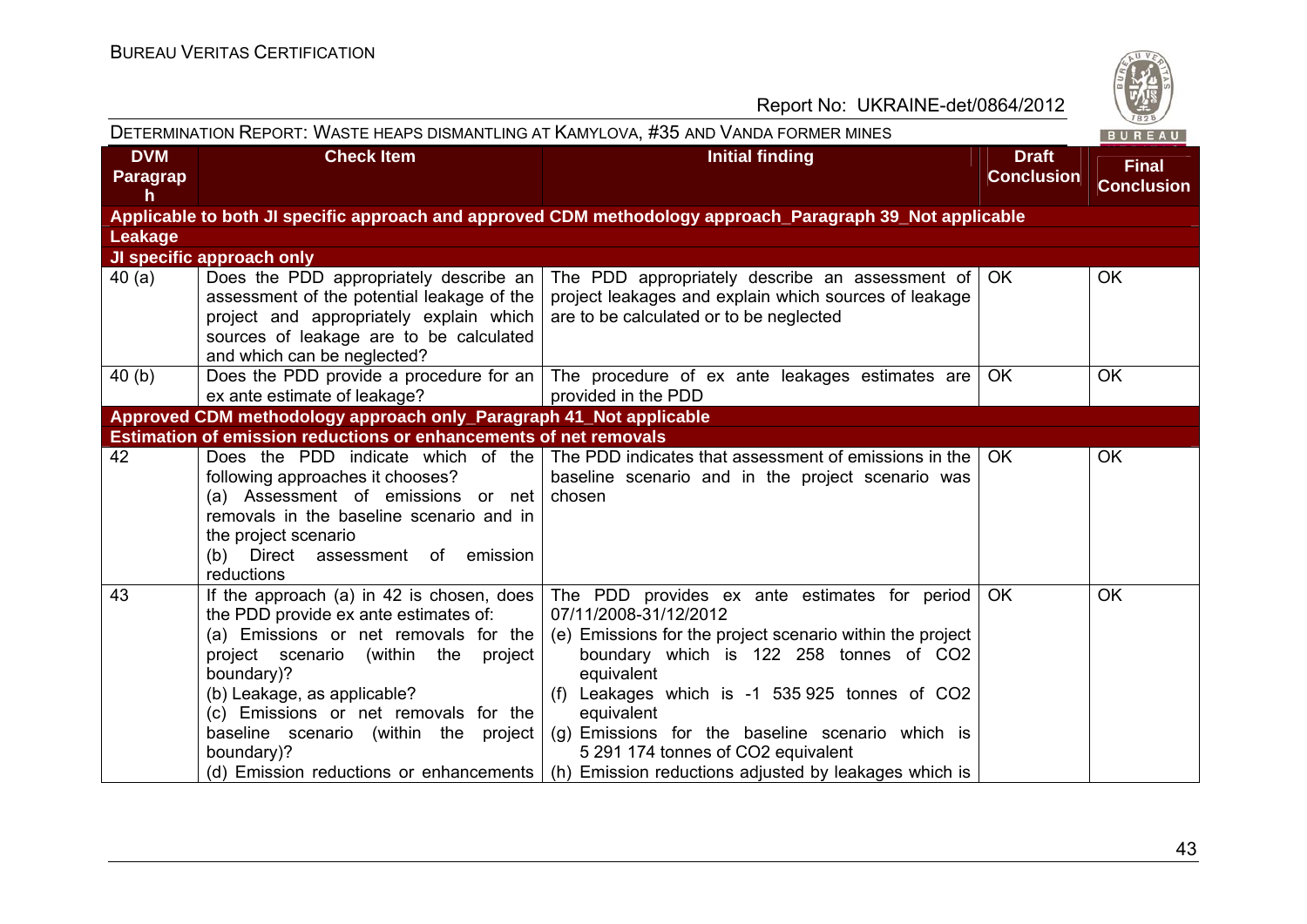| DETERMINATION REPORT: WASTE HEAPS DISMANTLING AT KAMYLOVA, #35 AND VANDA FORMER MINES |                                                                                                                                                                                                                                                                                                                                                                                                                                                                                                                                                                                                                                                                                                                                                  |                                                                                                                                                                                                                                                                                                                                                                                                                                                                                                                                                                                                                                                                                                                                                                                                                                                                                                                                        |                                   |                                   |  |  |
|---------------------------------------------------------------------------------------|--------------------------------------------------------------------------------------------------------------------------------------------------------------------------------------------------------------------------------------------------------------------------------------------------------------------------------------------------------------------------------------------------------------------------------------------------------------------------------------------------------------------------------------------------------------------------------------------------------------------------------------------------------------------------------------------------------------------------------------------------|----------------------------------------------------------------------------------------------------------------------------------------------------------------------------------------------------------------------------------------------------------------------------------------------------------------------------------------------------------------------------------------------------------------------------------------------------------------------------------------------------------------------------------------------------------------------------------------------------------------------------------------------------------------------------------------------------------------------------------------------------------------------------------------------------------------------------------------------------------------------------------------------------------------------------------------|-----------------------------------|-----------------------------------|--|--|
| <b>DVM</b><br><b>Paragrap</b><br>h.                                                   | <b>Check Item</b><br><b>Initial finding</b>                                                                                                                                                                                                                                                                                                                                                                                                                                                                                                                                                                                                                                                                                                      |                                                                                                                                                                                                                                                                                                                                                                                                                                                                                                                                                                                                                                                                                                                                                                                                                                                                                                                                        | <b>Draft</b><br><b>Conclusion</b> | <b>Final</b><br><b>Conclusion</b> |  |  |
|                                                                                       | of net removals adjusted by leakage?                                                                                                                                                                                                                                                                                                                                                                                                                                                                                                                                                                                                                                                                                                             | 6 704 841 tonnes of CO2 equivalent                                                                                                                                                                                                                                                                                                                                                                                                                                                                                                                                                                                                                                                                                                                                                                                                                                                                                                     |                                   |                                   |  |  |
| 44                                                                                    | If the approach (b) in 42 is chosen, does<br>the PDD provide ex ante estimates of:<br>(a) Emission reductions or enhancements<br>of net removals (within the project<br>boundary)?<br>(b) Leakage, as applicable?<br>(c) Emission reductions or enhancements<br>of net removals adjusted by leakage?                                                                                                                                                                                                                                                                                                                                                                                                                                             | The approach 42(a) was chosen                                                                                                                                                                                                                                                                                                                                                                                                                                                                                                                                                                                                                                                                                                                                                                                                                                                                                                          | <b>OK</b>                         | <b>OK</b>                         |  |  |
| 45                                                                                    | For both approaches in 42<br>(a) Are the estimates in 43 or 44 given:<br>(i) On a periodic basis?<br>(ii) At least from the beginning until the<br>end of the crediting period?<br>(iii) On a source-by-source/sink-by-sink<br>basis?<br>(iv) For each GHG?<br>(v) In tones of CO2 equivalent, using<br>global warming potentials defined by<br>decision 2/CP.3 or as subsequently<br>revised in accordance with Article 5 of the<br>Kyoto Protocol?<br>(b) Are the formula used for calculating the<br>estimates in 43 or 44 consistent throughout<br>the PDD?<br>(c) For calculating estimates in 43 or 44,<br>are key factors influencing the baseline<br>emissions or removals and the activity<br>level of the project and the emissions or | a) The estimates are given on<br>(i) on a yearly basis<br>(ii) from 07/11/2008 till 31/12/2012<br>(iii) On a source-by-source/sink-by-sink basis<br>- for each GHG, which are CH4 and CO2<br>- in tonnes of CO2 equivalent<br>- using global warming potentials defined by decision<br>2/CP.3<br>(b) The formula used for calculating in 43 is consistent<br>throughout the PDD<br>(c) The key factors influencing the baseline emissions<br>and the activity level of the project and the emissions<br>as well as risks associated with the project were taken<br>into account for calculating estimates in 43<br>(d) The data sources used for calculating the estimates<br>in 43 are clearly identified, reliable and transparent.<br>(e) emission factors used for calculations in 43 are in<br>line with National GHG Inventory Report approved by<br><b>Ukrainian DFP</b><br>(f) The estimations in 43 are based on conservative | <b>OK</b>                         | OK                                |  |  |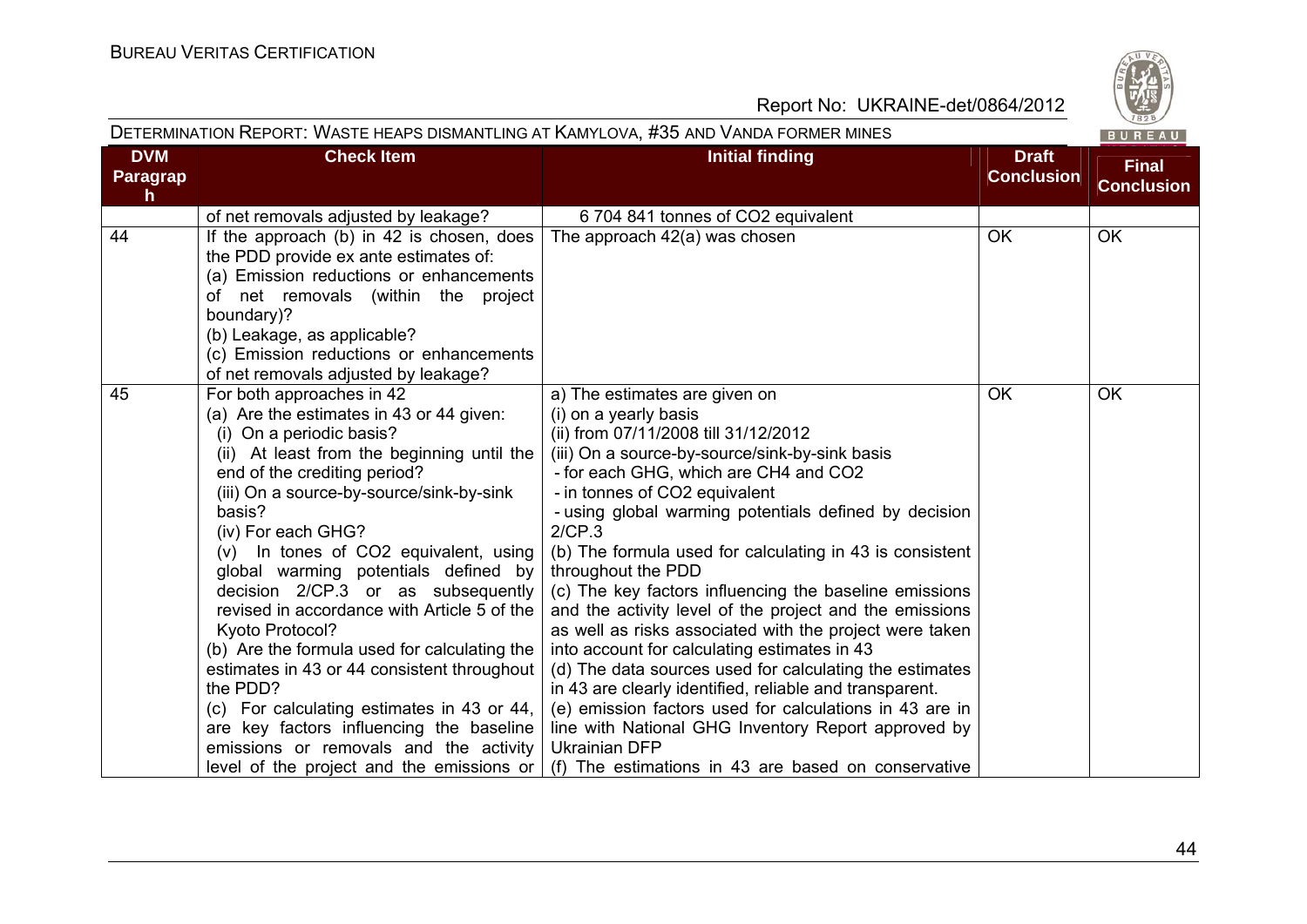| DETERMINATION REPORT: WASTE HEAPS DISMANTLING AT KAMYLOVA, #35 AND VANDA FORMER MINES |                                                                                                                                                                                                                                                                                                                                                                                                                                                                                                                                                                                                                                                                                                                                                                                                                                                                                                                                                                                                           |                                                                                                                                                                                                                                                                                                                                                                                                                                |                                   |                                   |  |  |
|---------------------------------------------------------------------------------------|-----------------------------------------------------------------------------------------------------------------------------------------------------------------------------------------------------------------------------------------------------------------------------------------------------------------------------------------------------------------------------------------------------------------------------------------------------------------------------------------------------------------------------------------------------------------------------------------------------------------------------------------------------------------------------------------------------------------------------------------------------------------------------------------------------------------------------------------------------------------------------------------------------------------------------------------------------------------------------------------------------------|--------------------------------------------------------------------------------------------------------------------------------------------------------------------------------------------------------------------------------------------------------------------------------------------------------------------------------------------------------------------------------------------------------------------------------|-----------------------------------|-----------------------------------|--|--|
| <b>DVM</b><br>Paragrap<br>h.                                                          | <b>Check Item</b>                                                                                                                                                                                                                                                                                                                                                                                                                                                                                                                                                                                                                                                                                                                                                                                                                                                                                                                                                                                         | <b>Initial finding</b>                                                                                                                                                                                                                                                                                                                                                                                                         | <b>Draft</b><br><b>Conclusion</b> | <b>Final</b><br><b>Conclusion</b> |  |  |
|                                                                                       | net removals as well as risks associated<br>with the project taken into account, as<br>appropriate?<br>(d) Are data sources used for calculating<br>the estimates in 43 or 44 clearly identified,<br>reliable and transparent?<br>(e) Are emission factors (including default<br>emission factors) if used for calculating the<br>estimates in 43 or 44 selected by carefully<br>balancing accuracy and reasonableness,<br>and appropriately justified of the choice?<br>(f) Is the estimation in 43 or 44 based on<br>conservative assumptions and the most<br>plausible scenarios in a transparent<br>manner?<br>Are the estimates in 43 or 44<br>(g)<br>consistent throughout the PDD?<br>(h) Is the annual average of estimated<br>emission reductions or enhancements of<br>net removals calculated by dividing the<br>total estimated emission reductions or<br>enhancements of net removals over the<br>crediting period by the total months of the<br>crediting period and multiplying by twelve? | assumptions and the most plausible scenarios in a<br>transparent manner<br>(g) the estimates in 43 are consistent throughout the<br><b>PDD</b><br>(h) the annual average value of estimated emission<br>reductions is calculated by dividing the total estimated<br>emission reductions or enhancements of net removals<br>over the crediting period by the total months of the<br>crediting period and multiplying by twelve. |                                   |                                   |  |  |
| 46                                                                                    | If the calculation of the baseline emissions<br>or<br>net removals is to be performed ex post,<br>does the PDD include an illustrative ex<br>ante<br>emissions<br>net<br>removals<br><b>or</b>                                                                                                                                                                                                                                                                                                                                                                                                                                                                                                                                                                                                                                                                                                                                                                                                            | PDD contains ex-post calculations for 2008-2011<br>years. Ex-ante calculations is provided for 2012 year                                                                                                                                                                                                                                                                                                                       | <b>OK</b>                         | OK                                |  |  |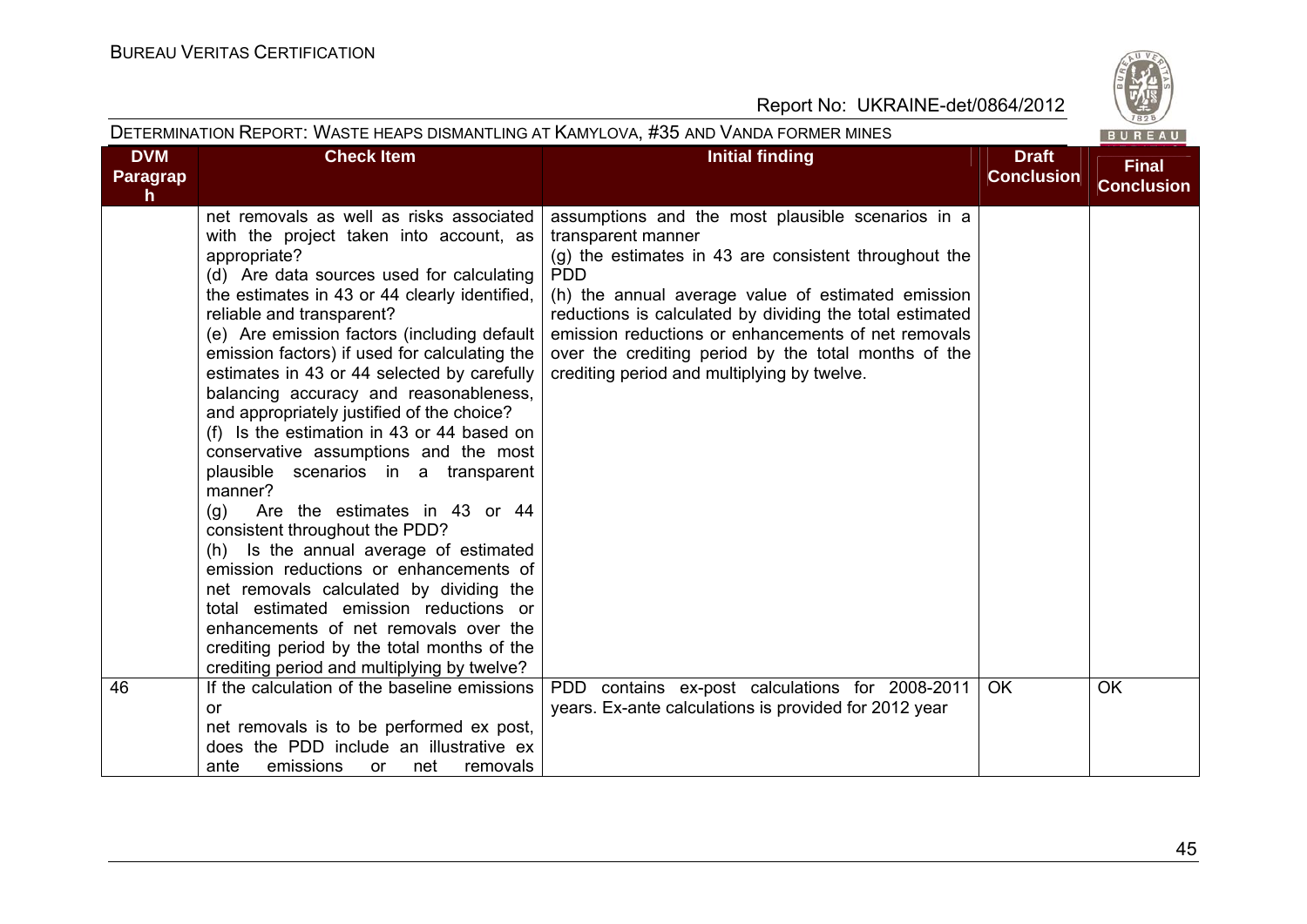| DETERMINATION REPORT: WASTE HEAPS DISMANTLING AT KAMYLOVA, #35 AND VANDA FORMER MINES |                                                                                                                                                                                                                                                                                                                                                                       |                                                                                                                                                                                                      |                                   |                                   |  |  |
|---------------------------------------------------------------------------------------|-----------------------------------------------------------------------------------------------------------------------------------------------------------------------------------------------------------------------------------------------------------------------------------------------------------------------------------------------------------------------|------------------------------------------------------------------------------------------------------------------------------------------------------------------------------------------------------|-----------------------------------|-----------------------------------|--|--|
| <b>DVM</b><br>Paragrap<br>$\mathsf{h}$                                                | <b>Check Item</b>                                                                                                                                                                                                                                                                                                                                                     | <b>Initial finding</b>                                                                                                                                                                               | <b>Draft</b><br><b>Conclusion</b> | <b>Final</b><br><b>Conclusion</b> |  |  |
|                                                                                       | calculation?                                                                                                                                                                                                                                                                                                                                                          |                                                                                                                                                                                                      |                                   |                                   |  |  |
|                                                                                       | Approved CDM methodology approach only_Paragraphs 47(a) - 47(b)_Not applicable                                                                                                                                                                                                                                                                                        |                                                                                                                                                                                                      |                                   |                                   |  |  |
|                                                                                       | <b>Environmental impacts</b>                                                                                                                                                                                                                                                                                                                                          |                                                                                                                                                                                                      |                                   |                                   |  |  |
| 48 (a)                                                                                | Does<br><b>PDD</b><br>attach<br>the<br>list<br>and<br>documentation on the analysis<br>of the<br>environmental impacts of the project,<br>transboundary<br>impacts, in<br>including<br>accordance with procedures as determined<br>by the host Party?                                                                                                                 | The PDD lists<br>documentation on the<br>project   OK<br>environmental impact analysis in accordance with<br>actual Ukrainian legislation.                                                           |                                   | <b>OK</b>                         |  |  |
| 48(b)                                                                                 | If the analysis in 48 (a) indicates that the<br>environmental impacts are considered<br>significant by the project participants or the<br>host Party, does the PDD provide<br>conclusion and all references to supporting<br>documentation of an environmental impact<br>assessment undertaken in accordance with<br>the procedures as required by the host<br>Party? | The analysis mentioned in $48(a)$ indicates that impact<br>on air is significant. Assessment of impact on the<br>environment under the laws of Ukraine was held for the<br>proposed project in 2008. | OK.                               | <b>OK</b>                         |  |  |
|                                                                                       | <b>Stakeholder consultation</b>                                                                                                                                                                                                                                                                                                                                       |                                                                                                                                                                                                      |                                   |                                   |  |  |
| 49                                                                                    | If stakeholder consultation was undertaken<br>in<br>accordance with the procedure as required<br>by the host Party, does the PDD provide:<br>(a) A list of stakeholders from whom<br>comments on the projects have been<br>received, if any?<br>(b) The nature of the comments?<br>(c) A description on whether and how the<br>comments have been addressed?          | Actual Ukraine legislation doesn't require public<br>information for JI project. Any comments from local<br>stakeholders are obtained. Comments will be collect<br>during determination process      | <b>OK</b>                         | <b>OK</b>                         |  |  |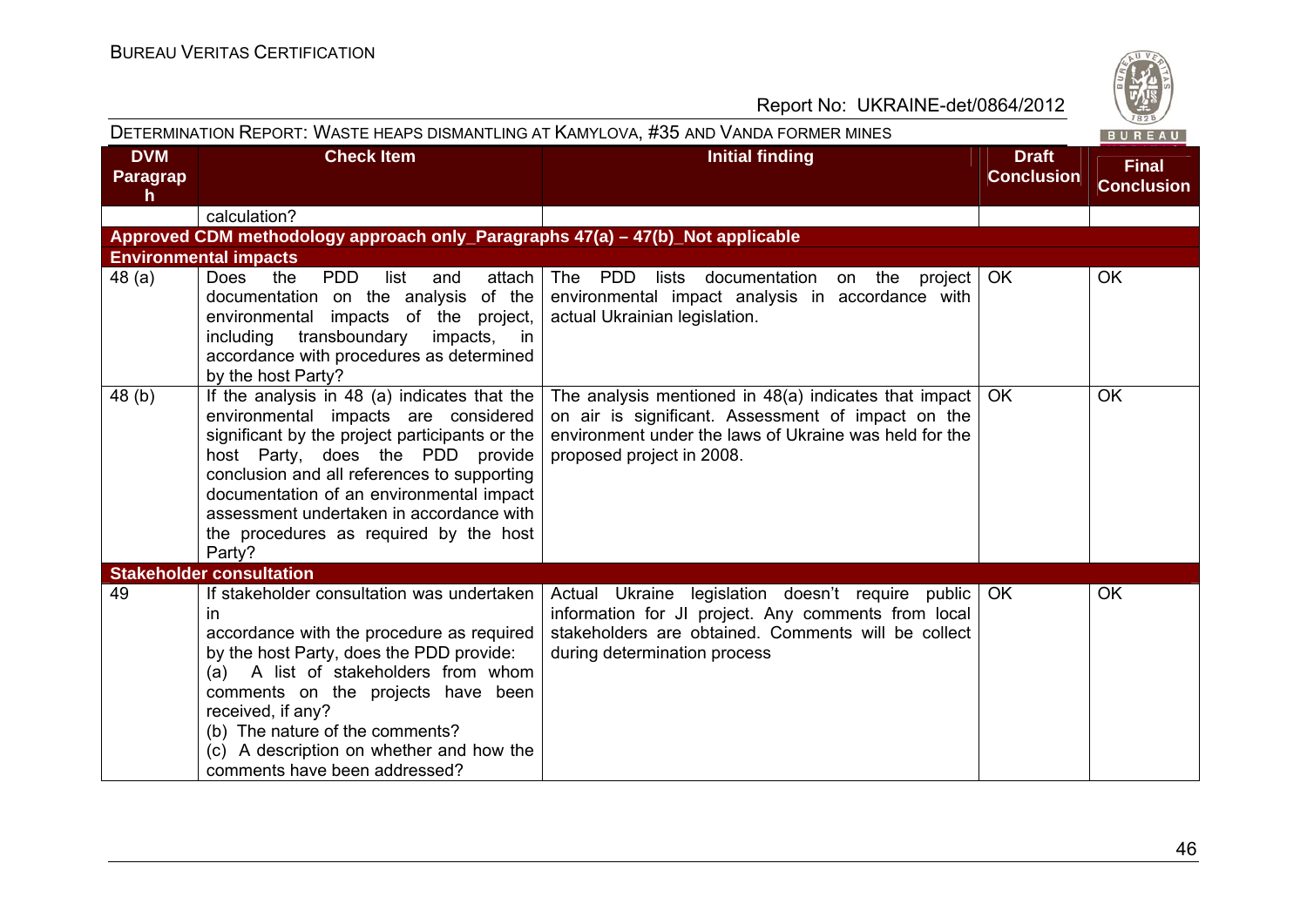

| DETERMINATION REPORT: WASTE HEAPS DISMANTLING AT KAMYLOVA, #35 AND VANDA FORMER MINES                               |                   |                 |                                   |                                   |  |  |  |
|---------------------------------------------------------------------------------------------------------------------|-------------------|-----------------|-----------------------------------|-----------------------------------|--|--|--|
| <b>DVM</b><br><b>Paragrap</b><br>Th.                                                                                | <b>Check Item</b> | Initial finding | <b>Draft</b><br><b>Conclusion</b> | <b>Final</b><br><b>Conclusion</b> |  |  |  |
| Determination regarding small-scale projects (additional elements for assessment)_Paragraphs 50 - 57_Not applicable |                   |                 |                                   |                                   |  |  |  |
| Determination regarding land use, land-use change and forestry projects _Paragraphs 58 – 64(d)_Not applicable       |                   |                 |                                   |                                   |  |  |  |
| Determination regarding programmes of activities_Paragraphs 66 - 73_Not applicable                                  |                   |                 |                                   |                                   |  |  |  |

**Table 2 Resolution of Corrective Action and Clarification Requests** 

| <b>Draft</b><br>report clarifications and<br>corrective<br>action requests by validation team      | Ref. to<br>checklist<br>question<br>in table 1 | <b>Summary</b><br>response                                                                                                                                              | <b>of</b> | project | participant | <b>Determination team conclusion</b> |
|----------------------------------------------------------------------------------------------------|------------------------------------------------|-------------------------------------------------------------------------------------------------------------------------------------------------------------------------|-----------|---------|-------------|--------------------------------------|
| CAR01<br>Please add data on subcontractors of "Azovtreyd"<br>Ltd involved to the project activity. |                                                | "SERVIS-KOM" Ltd is the contractor of<br>waste heap sorting and dismantling.<br>Contract for work #156 from 06/10/08<br>between "SERVIS-KOM" Ltd<br>and "Azovtreyd" Ltd |           |         |             | The issue is closed                  |
| CAR02<br>Please provide correct numeration of tables and<br>figures through all PDD                |                                                | Correct numeration of tables and figures<br>is provided.                                                                                                                |           |         |             | The issue is closed                  |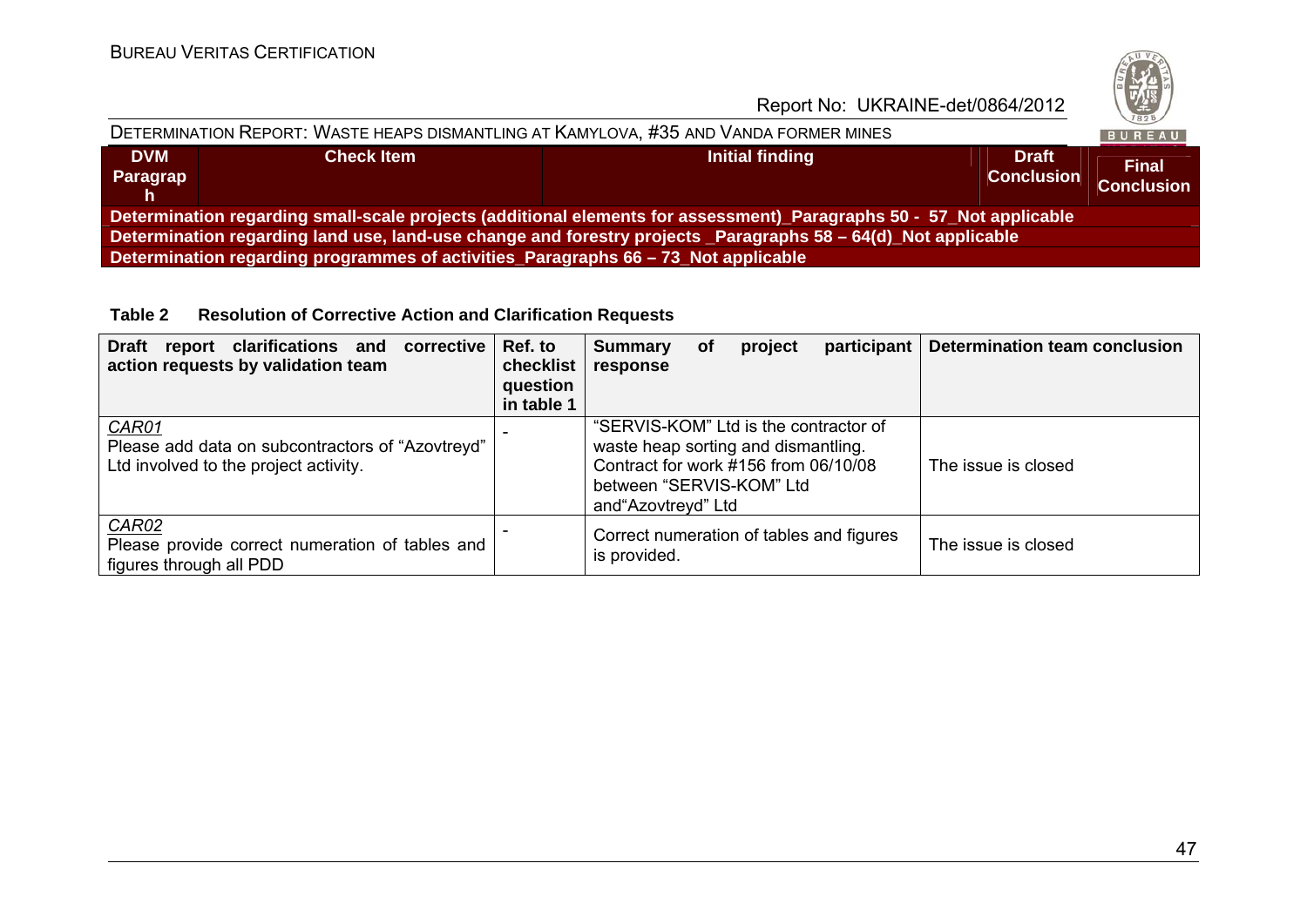

| DETERMINATION REPORT: WASTE HEAPS DISMANTLING AT KAMYLOVA, #35 AND VANDA FORMER MINES                                                                                                                                                                                                                                                                                                                                                                                 |    |                                                                                                                                                                                                                                                                                                                                                                                           |                     |                |  |  |
|-----------------------------------------------------------------------------------------------------------------------------------------------------------------------------------------------------------------------------------------------------------------------------------------------------------------------------------------------------------------------------------------------------------------------------------------------------------------------|----|-------------------------------------------------------------------------------------------------------------------------------------------------------------------------------------------------------------------------------------------------------------------------------------------------------------------------------------------------------------------------------------------|---------------------|----------------|--|--|
| CAR03<br>Please add history of waste heaps dismantled in<br>project frames. According to "Моделювання<br>температурного поля згасаючих териконів,<br>В.В. Попович, А.Д. Кузик, канд. фіз.-мат. наук,<br>доцент, О.О. Карабин, канд. фіз.-мат. наук,<br>доцент, О.Ю. Чмир, канд. фіз.-мат. наук<br>(Львівський державний університет безпеки<br><i>життедіяльності)</i> " time of waste heap burning<br>is about 15-20 years after finishing of waste heap<br>mantling |    | Start of waste heaps dumping - 1928<br>year, the end - 1973. Concerning duration<br>of burning waste heaps, it is still<br>controversial subject. In the literature<br>there are numbers from 5 to 50 years. In<br>terms of the project, an important matter<br>is the time of waste heap ignition.<br>However, in this project waste heaps that<br>are being dismantled were not burning | The issue is closed | <b>VERITAS</b> |  |  |
| CAR04<br>Please add coordinates of sorting unit and clarify<br>source of project geographical data                                                                                                                                                                                                                                                                                                                                                                    |    | Added in Section A 4.1.4: geographical<br>coordinates of enrichment plant: 48° 8'<br>3.92"N. Lt and 39° 3' 46.40" E.Ln. Source<br>of geographical coordinates - the program<br>Google -Earth, Version 6.0                                                                                                                                                                                 | The issue is closed |                |  |  |
| CAR05<br>Please provide Letter of Endorsement                                                                                                                                                                                                                                                                                                                                                                                                                         | 19 | Letter of Endorsement from the NAEI is<br>provided in PDD, Section A.5                                                                                                                                                                                                                                                                                                                    | The issue is closed |                |  |  |
| CAR06<br>Please provide written project approvals from the<br>both Parties Involved                                                                                                                                                                                                                                                                                                                                                                                   | 19 | Project approvals from the both Parties<br>Involved are provided in PDD, Section<br>A.5                                                                                                                                                                                                                                                                                                   | Pending             |                |  |  |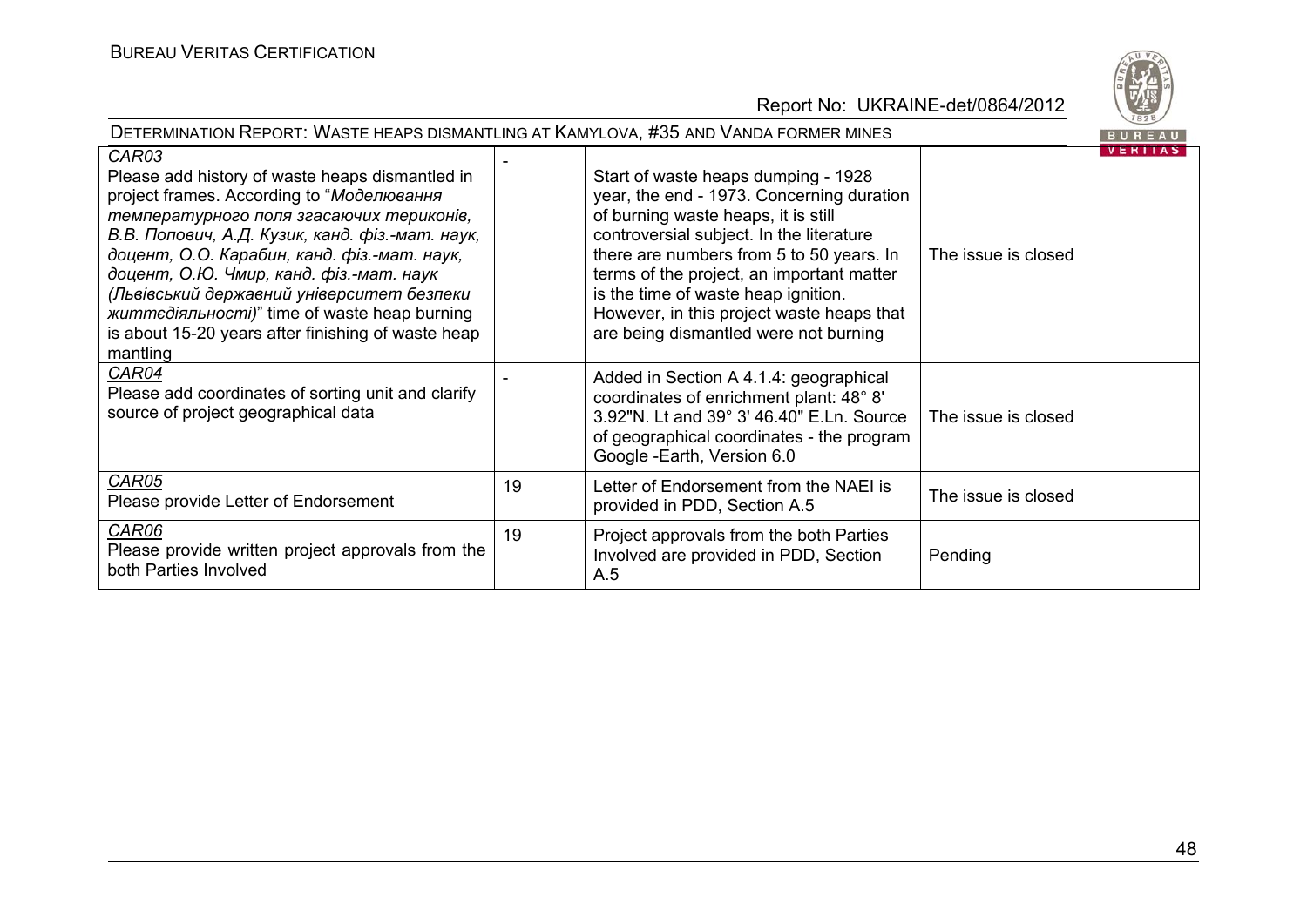

| DETERMINATION REPORT: WASTE HEAPS DISMANTLING AT KAMYLOVA, #35 AND VANDA FORMER MINES                  |       |                                                                                                                                                                                                                                                                                                                                    |                     |                |  |
|--------------------------------------------------------------------------------------------------------|-------|------------------------------------------------------------------------------------------------------------------------------------------------------------------------------------------------------------------------------------------------------------------------------------------------------------------------------------|---------------------|----------------|--|
| CAR07<br>Please provide analysis of additional alternatives                                            | 23    | Concerning these two alternative<br>scenarios can say the following:                                                                                                                                                                                                                                                               |                     | <b>VERIIAS</b> |  |
|                                                                                                        |       | -inverse filling rock in the mine is<br>progressive but highly expensive method<br>compared to dumping rocks into piles.                                                                                                                                                                                                           |                     |                |  |
|                                                                                                        |       | -afforestation is possible only under<br>complete burnup of coal in Waste heaps.<br>The probability of waste heaps ignition in<br>Luhansk region is very high (0.78% by<br>research institute Respirator), so we can<br>not consider afforestation on burning<br>heaps, which are considered in the<br>project, as an alternative. | The issue is closed |                |  |
| CAR08<br>Please check data source of coal NCV in table 3<br>(в английской версии русские букві)        | 23    | Fixed. The Table is adjusted.                                                                                                                                                                                                                                                                                                      | The issue is closed |                |  |
| CAR09<br>Please provide evidences that coal obtained in<br>project frames will be used in Ukraine      | 32(a) | Carbonaceous fraction, which is the end<br>product of this project, does not meet<br>European standards for coal quality. As<br>the result, it may be consumed only in the<br>region where the project activities take<br>place.                                                                                                   | The issue is closed |                |  |
| CAR <sub>10</sub><br>Please check baseline scenario description in the<br>section B.3 (under table 14) | 32(a) | Th error in English version PDD was<br>corrected – «baseline scenario»                                                                                                                                                                                                                                                             | The issue is closed |                |  |
| CAR11<br>Please mention documents confirm project start<br>date                                        | 34(a) | The beginning of waste heap dismantling<br>is determined by the Order# 08/07/54-1.                                                                                                                                                                                                                                                 | The issue is closed |                |  |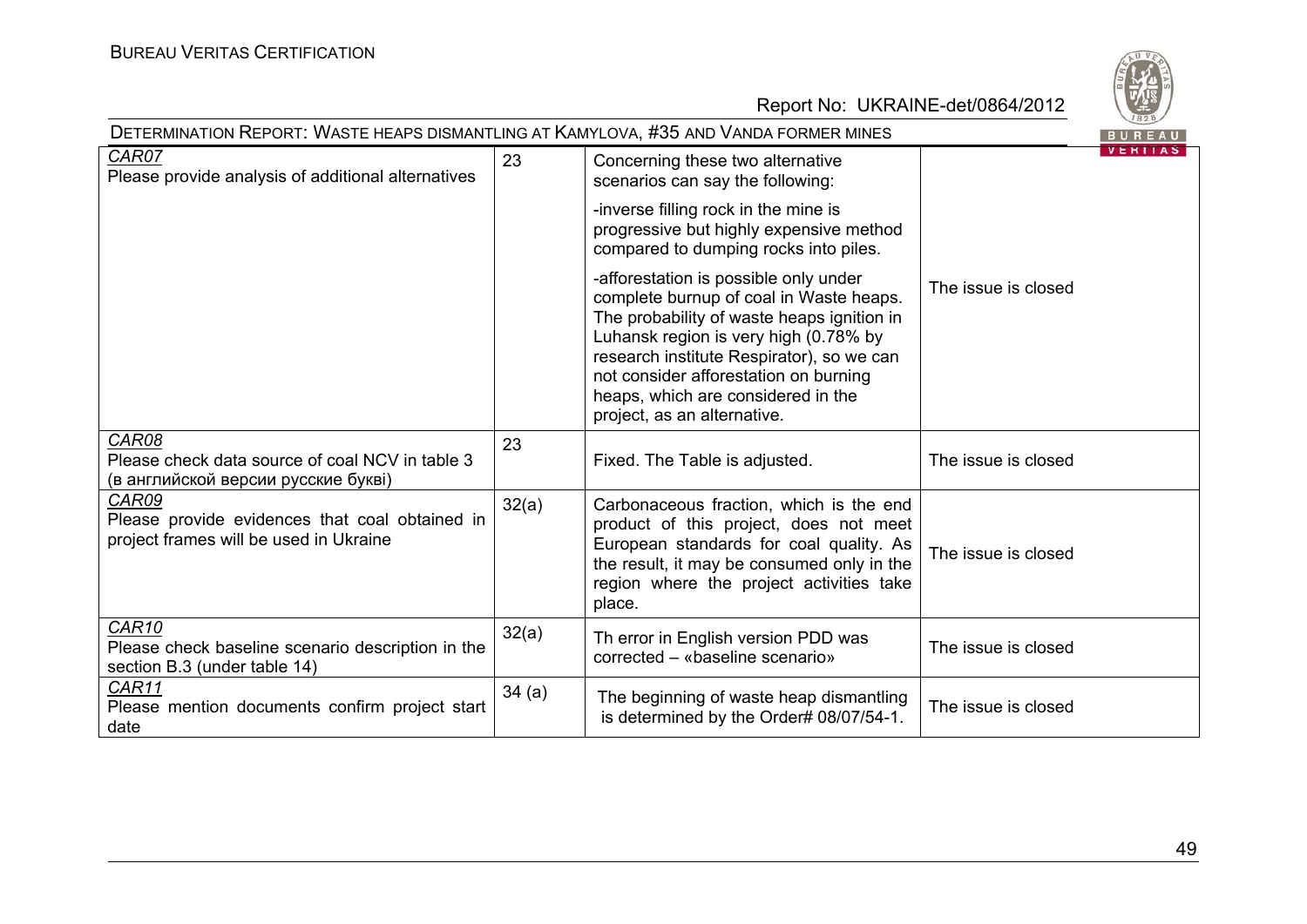

| DETERMINATION REPORT: WASTE HEAPS DISMANTLING AT KAMYLOVA, #35 AND VANDA FORMER MINES                                                                                                                                                                                                                         |                   |                                                                                                                                                                                                                                                                                                                                                                                                                                                                                                   |                     |  |  |
|---------------------------------------------------------------------------------------------------------------------------------------------------------------------------------------------------------------------------------------------------------------------------------------------------------------|-------------------|---------------------------------------------------------------------------------------------------------------------------------------------------------------------------------------------------------------------------------------------------------------------------------------------------------------------------------------------------------------------------------------------------------------------------------------------------------------------------------------------------|---------------------|--|--|
| CAR12<br>Please provide to AIE documents, that describe<br>project key parameters, such as<br>sale invoices on<br>consumed<br>coal<br>containing rock mass<br>delivered<br>sale<br>invoices<br>coal<br>on.<br>concentrate<br>invoices on consumed diesel fuel<br>monthly acts on electric energy consumptions | 36 <sub>(b)</sub> | All necessary documentation has been<br>submitted to AIE                                                                                                                                                                                                                                                                                                                                                                                                                                          | The issue is closed |  |  |
| CAR13<br>Please add in the section D.1 sub-section<br>Measuring devices reference on Annex 3<br>contained data on project measuring equipment                                                                                                                                                                 | 36(e)             | Reference on Annex 3 contains data on<br>project measuring equipment, was added<br>in the section D.1.                                                                                                                                                                                                                                                                                                                                                                                            | The issue is closed |  |  |
| CAR14<br>Please add information how values of coal<br>concentrate will be crosschecked                                                                                                                                                                                                                        | 36 $(f)(v)$       | Noted in Section D.1 (3.1): To determine<br>this parameter the commercial data of<br>company are used. To confirm the<br>amount of coal checks and documents<br>from customers are used. Taken into<br>account and refers to the project activity<br>only product which delivered to the<br>customer. Weighing takes place on site<br>using certified scales. Regular cross-<br>inspections with customers are executed.<br>Information of summarized reports is<br>based on these delivery data. | The issue is closed |  |  |
| CAR <sub>15</sub><br>The PDD in the section B notes that coal NCV is<br>lowered comparable with data of Ukrainian<br>Statistic Service. Please add data on coal NCV<br>lowering in the section D                                                                                                              | 36(f)(vi)         | Added in Section D: Net Calorific Value,<br>calculated by formula (14), value provided<br>by National Inventory is about 10% lower,<br>therefore for reasons of conservatism, the<br>project takes on the value calculated by<br>the formula (14).                                                                                                                                                                                                                                                | The issue is closed |  |  |